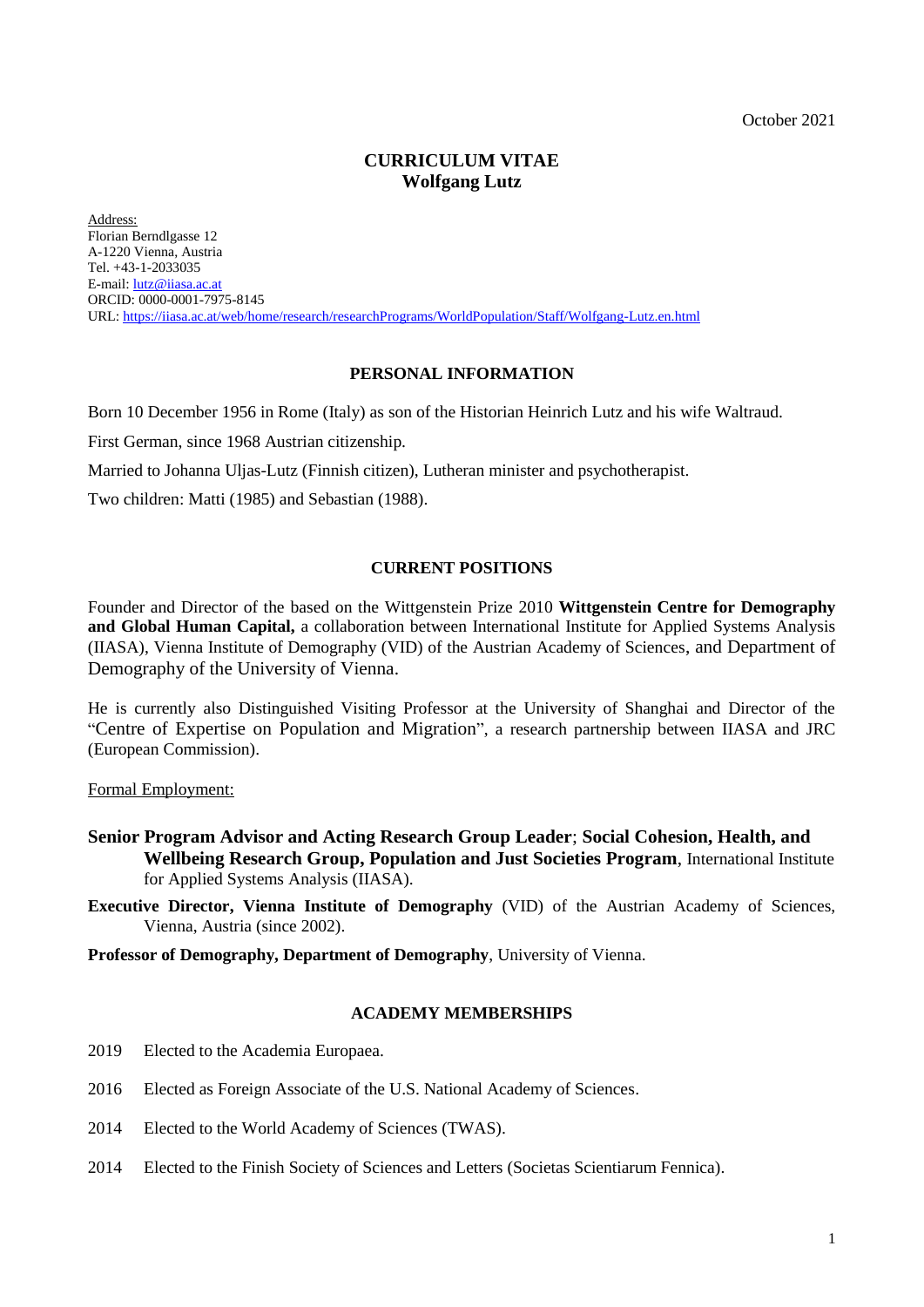- 2013 Elected to the Leopoldina- German National Academy of Sciences as Full Member. 2016 elected to its Senate (the most important decision making body).
- 2012 Elected to the Austrian Academy of Sciences as Full Member (Corresponding Member since 2008).

# Other Current Functions:

Member of the **Committee of the Fields Institute on Mathematics** in Toronto for the Keyfitz Lectures.

Member of the **Scientific Advisory Board of the Institute for Health Metrics and Evaluation (IHME) and the University of Washington** (Seattle), carrying out the Global Burden of Disease Study (276 million US\$ grant from the Gates Foundation).

Member of the International Advisory Board, NUS Centre for Family and Population Research, Singapore.

Professorial Research Fellow at **Oxford Martin School, University of Oxford**, UK.

Associate Member, **Nuffield College**, **University of Oxford**, UK.

Lead Author, **IPSP (International Panel on Social Progress).**

Honorary Professor, College of Population Studies, **Chulalongkorn University**, Bangkok, Thailand.

Honorary Professor, **University of Shanghai and Chairman** of the International Board of the Asian Demographic Research Institute there.

Member, Board of Directors (Stiftungsrat), **Berlin Institute for Population and Development**, Germany.

Editor, *Vienna Yearbook of Population Research*.

Editorial Committee Member, *Asian Population Studies,* Routledge*.*

Editorial Committee Member, *Journal of Population Ageing*, Springer.

Editorial Board Member, *Demographic Research*, an on-line journal of the Max Planck Institute for Demographic Research.

Editorial Board Member, *European Population Studies*, the official journal of the European Association for Population Studies (EAPS).

Editorial Board Member, *Canadian Studies in Population*, Population Research Laboratory, University of Alberta.

Advising Board Member, *Population and Development Review.*

# **RECENT AWARDS**

- 2018 2018 WU City of Vienna Best Paper Award (paper Lutz W (2017). Global Sustainable Development priorities 500 y after Luther: Sola schola et sanitate. Proceedings of the National Academy of Sciences 114 (27): 6904-6913. DOI:10.1073/pnas.1702609114.)
- 2017 European Research Council Advanced Investigator Grant to study "The Demography of Sustainable Human Wellbeing" (EmpoweredLifeYears).
- 2016 European Association for Population Studies (EAPS) Award for Population Studies for groundbreaking contributions to the study of population.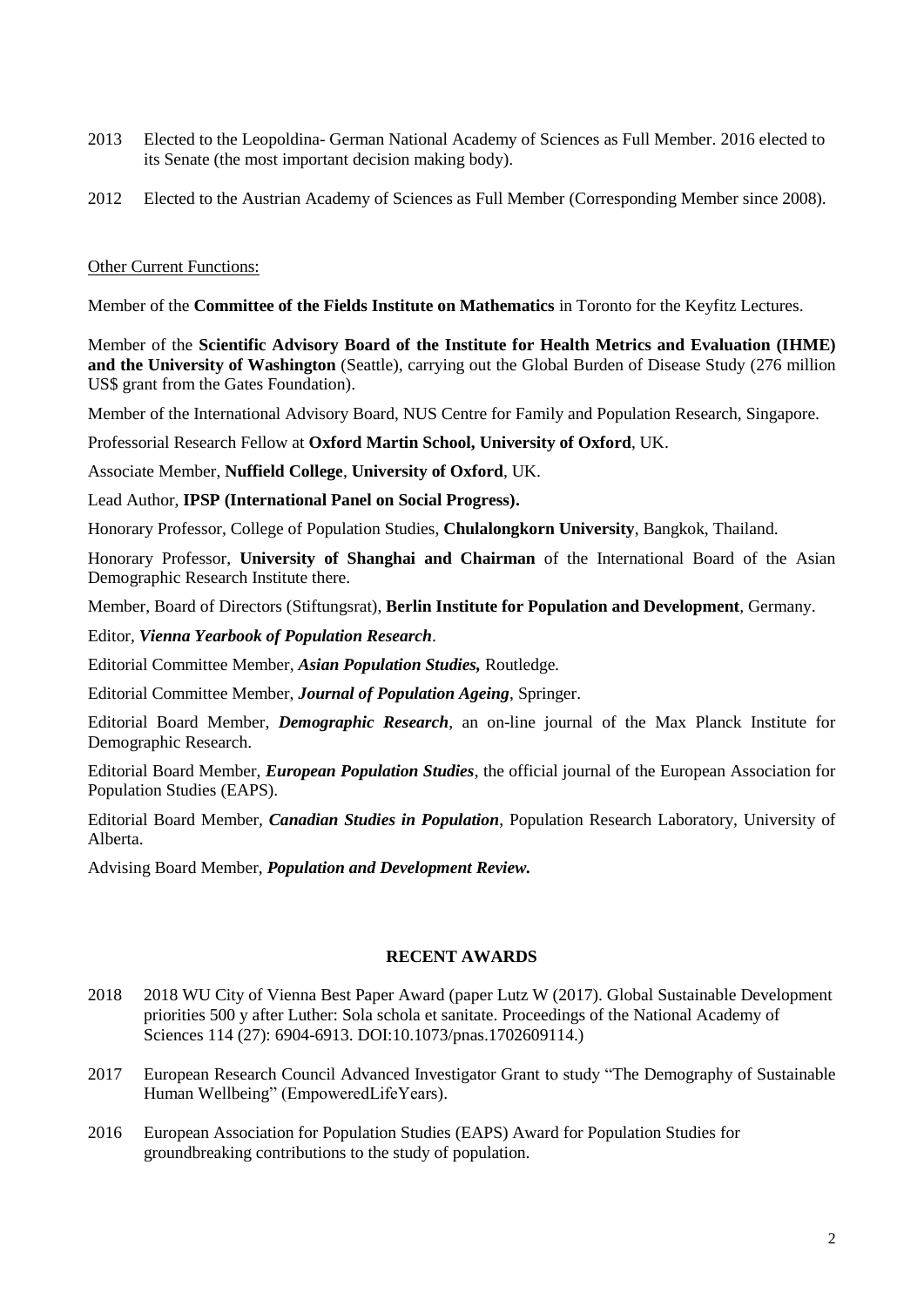- 2016 Science Prize of the City of Vienna.
- 2016 Mindel C. Sheps Award of the Population Association of America (PAA).
- 2012 European Research Council Proof of Concept (PoC) Grant "Demography-based market forecasting tools" ("FUTURE MARKETS").
- 2010 Wittgenstein Award Laureate (often referred to as the "Austro Nobel Prize") is the highest science prize in Austria. It is awarded annually by the Austrian Federal Ministry of Education, Science and Culture for outstanding scientific achievements in all scientific disciplines. For the first time, the 2010 award went to a social scientist.
- 2009 Mattei Dogan Award of the IUSSP (International Union for the Scientific Study of Population). This prestigious award is only given once every four years to a globally leading scholar in comparative demographic analysis.
- 2008 European Research Council Advanced Investigator Grant to study "Forecasting societies' adaptive capacity to climate change" ("Future Societies"). Lutz was the only German-speaking social scientist to win this highest European science award.

# **PREVIOUS POSITIONS AND FUNCTIONS**

- 1992-2020 Director, **World Population Program, IIASA** (International Institute for Applied Systems Analysis), Laxenburg, Austria. (Employed at IIASA since 1984, Deputy Program Leader under Nathan Keyfitz since 1988).
- 2017-2019 Member of the "**Group of Independent Scientists**" invited by the **United Nations** Secretary General to produce the 2019 **Global Sustainable Development Report**.
- 2015 Research Fellow, **Stellenbosch Institute for Advanced Study (STIAS)**, South Africa.
- 2013 NUSS Distinguished Visiting Professor, **National University of Singapore (NUS)**.
- 2010-2014 Lead Author, **IPCC (Intergovernmental Panel on Climate Change)**, Working Group III.
- 2007-2013 Member of the **Committee on Population**, **US National Academy of Sciences**.
- 2007 Senior Visiting Fellow, **Oxford Institute of Ageing**, Oxford University.
- 2004-2010 Member, Board of Directors, **Population Reference Bureau**, Washington D.C., USA.
- 2003-2008 Member, Board of Directors (Kuratorium), **Max Planck Institute for Demographic Research,** Rostock, Germany.
- 2002-2009 Deputy Chair, Board of Directors, and Chair of the Scientific Program Committee, **African Population and Health Research Center (APHRC)**, Nairobi, Kenya.
- 2002-2007 Editor, Earthscan scientific book series on **Population and Sustainable Development.**
- 2001-2002 Initiator and Coordinator, **Global Science Panel** on Population and Environment (sponsored by the IUSSP, IIASA, and the United Nations University).
- 1999-2006 Initiator and Principal Investigator, **Asian MetaCentre** for Population and Sustainable Development Analysis (funded by the Wellcome Trust as a regional Centre of Excellence under its "Health Consequences of Population Change" Programme) with headquarters at the National University of Singapore.
- 1999-2004 Scientific Coordinator, **EU Observatory for the Social Situation, Demography and the Family**, an official body of the European Commission.
- 1998-2001 **Secretary General,** International Union for the Scientific Study of Population (**IUSSP**).
- 1995-1998 Research Director, Austrian Institute for Family Studies, Vienna.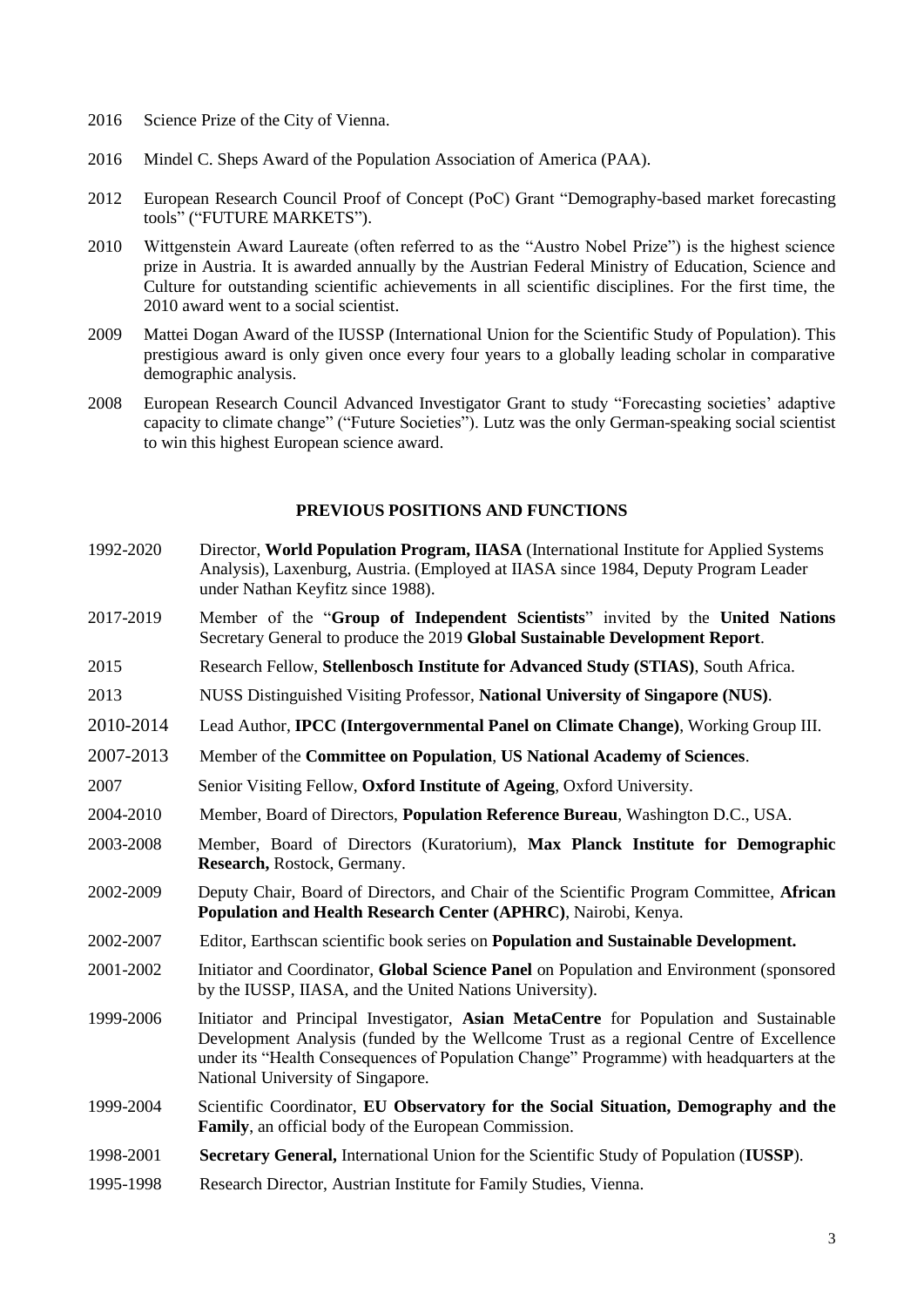| 1984      | Visiting Scholar at the World Fertility Survey in London.                                                                                                 |
|-----------|-----------------------------------------------------------------------------------------------------------------------------------------------------------|
| 1983-1985 | Research Associate, Demographic Institute of the Austrian Academy of Sciences; Lecturer<br>in Social and Economic Statistics at the University of Vienna. |
| 1981-1982 | Research assistant at the Population Studies Center/Graduate Group in Demography of the<br>University of Pennsylvania, USA.                               |
| 1980-1981 | Visiting scholar at the Demographic Department of the Finnish Central Statistical Office in<br>Helsinki.                                                  |

# **EDUCATIONAL ATTAINMENT**

1975 Graduation from Schottengymnasium der Benediktiner (classical language school) in Vienna.

Studies in Philosophy, Mathematics and Theology at the University of Munich, Germany.

- 1980 Magister rerum socialium oeconomicarumque (M.A.) in Social and Economic Statistics at the University of Vienna.
- Cand. theol. at the Faculty of Theology, University of Vienna.
- 1982 M.A. in Demography at the University of Pennsylvania, USA.
- 1983 **Ph.D. (with distinction) in Demography at the University of Pennsylvania**.
- 1988 Habilitation (= second doctorate; right to teach and apply for a chair at the university) in Demography and Social Statistics at the University of Vienna.

# **SUMMARY OF PUBLICATIONS**

- **27 scientific books** (including 3 single author books, 5 co-authored books, and 19 edited volumes and special issues of scientific journals).
- **3 popular science books and 12 other scientific monographs and booklets**
- **279 articles in scientific journals and chapters in refereed books (several more accepted).**
- More than 100 book reviews, commentaries and other non-refereed scientific contributions.

# **PUBLICATIONS IN TOP JOURNALS**

# *Science* and *Nature***:**

- Thiery, B.W., Lange, S., Rogelj, J., Schleussner, C.-F., Gudmundsson, L., Seneviratne, S.I., Andrijevic, M., Frieler, K., Lutz, W., et al. Intergenerational inequities in exposure to climate extremes. *Science* 374 (6564): 158-160.<https://www.science.org/doi/10.1126/science.abi7339> .
- Lutz, W., R. Muttarak, and E. Striessnig. 2014. Universal education is key to enhanced climate adaptation. *Science* 346(6213):1061-1062. [10.1126/science.1257975](https://doi.org/10.1126/science.1257975)
- Lutz, W. and S. KC. 2011. Global human capital: Integrating education and population. *Science* 333: 587- 592. [10.1126/science.1206964](https://doi.org/10.1126/science.1206964)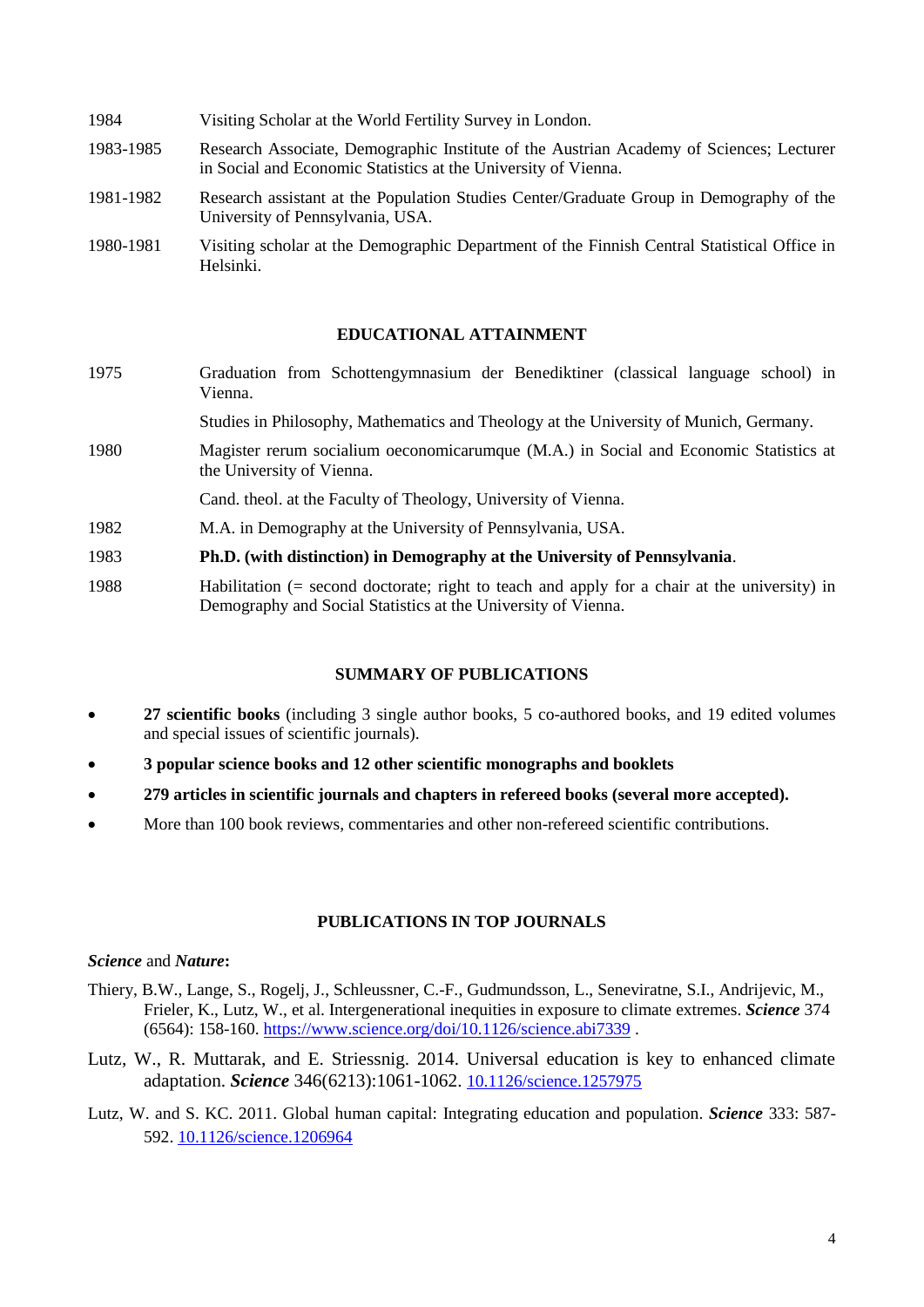- Lutz, W., J. Crespo Cuaresma, and W. Sanderson. 2008. The demography of educational attainment and economic growth. *Science* 319: 1047-1048. [10.1126/science.1151753](https://doi.org/10.1126/science.1151753).
- Lutz, W., W. Sanderson, and S. Scherbov. 2008. The coming acceleration of global population ageing. *Nature* 451: 716-719. [10.1038/nature06516](https://doi.org/10.1038/nature06516).
- Lutz, W., S. Kritzinger, and V. Skirbekk. 2006. The demography of growing European identity. *Science* 314: 425. [10.1126/science.1128313](https://doi.org/10.1126/science.1128313)
- Lutz, W., B.C. O'Neill, and S. Scherbov. 2003. Europe's population at a turning point. *Science* 299: 1991- 1992. <https://doi.org/10.1126/science.1080316>
- Lutz, W., W. Sanderson, and S. Scherbov. 2001. The end of world population growth. *Nature* 412: 543-545. <https://doi.org/10.1038/35087589>
- Lutz, W., W. Sanderson, and S. Scherbov. 1997. Doubling of world population unlikely. *Nature* 387: 803- 805. <https://doi.org/10.1038/42935>

## *Nature Climate Change:*

Lutz, W. and R. Muttarak. 2017. Forecasting societies' adaptive capacities through demographic metabolism model. *Nature Climate Change* 7, 177-184. <https://doi.org/10.1038/nclimate3222>

# *Letters to Editor of Science and Nature/ Commentary:*

- Messerli P, Kim EM, Lutz W, Moatti J-P, Richardson K, Saidam M, Smith D, Eloundou-Enyegue P, et al. 2019. Expansion of sustainability science needed for the SDGs. *Nature Sustainability* [DOI:10.1038/s41893-019-0394-z](../../AppData/Local/Temp/Messerli%20P,%20Kim%20EM,%20Lutz%20W,%20Moatti%20J-P,%20Richardson%20K,%20Saidam%20M,%20Smith%20D,%20Eloundou-Enyegue%20P,%20et%20al.%20(2019).%20Expansion%20of%20sustainability%20science%20needed%20for%20the%20SDGs.%20Nature%20Sustainability%20DOI:10.1038/s41893-019-0394-z.)
- Lutz, W., Butz, W., KC, S., Sanderson, W., and Scherbov, S. 2014. Population growth: Peak probability. *Science,* 346(6209), 561–561. [DOI: 10.1126/science.346.6209.561-a](doi:%2010.1126/science.346.6209.561-a)
- Lutz, W., Butz, W.P., Castro, M., Dasgupta, P., Demeny, P.G, Ehrlich, I., Giorguli, S., Habte, D., Haug, W., Hayes, A., Herrmann, M., Jiang, L., King, D., Kotte, D., Lees, M., Makinwa-Adebusoye, P.K., McGranahan, G., Mishra, V., Montgomery, M.R., Riahi, K., Scherbov, S., Peng, X., Yeoh, B. 2012. Demography's role in sustainable development (letter to the editor). *Science* 335(6071): 918.
- Lutz, W. and M. Shah. 2002. Population should be on the Johannesburg agenda (letter to the editor). *Nature* 418, 17 (4 July 2002). Other signatories are: R. E. Bilsborrow, J. Bongaarts, P. DasGupta, B. Entwisle,G. Fischer, B. Garcia, D. J. Hogan, A. Jernelov, Z. Jiang,R. W. Kates, S. Lall, F. L. MacKellar, P. K. Makinwa-Adebusoye,A. J. McMichael, V. Mishra, N. Myers, N. Nakicenovic, S. Nilsson,B. C. O'Neill, X. Peng, H. B. Presser, N. Sadik, W. C. Sanderson,G. Sen, M. F. Strong, B. Torrey, D. van de Kaa, H. J. A. van Ginkel,B. Yeoh, H. Zurayk.

# *PNAS:*

- Marois G., Gietel-Basten S., and Lutz W. 2021. China's low fertility may not hinder future prosperity. *Proceedings of the National Academies of Sciences* e2108900118. <https://doi.org/10.1073/pnas.2108900118>
- Lutz, W., Striessnig, E., Dimitrova, A., Ghislandi, S., Lijadi, A., Reiter, C., Spitzer, S., and Yildiz, D. 2021.Years of good life is a well-being indicator designed to serve research on sustainability. *Proceedings of the National Academy of Sciences* 118 (12) e1907351118. [10.1073/pnas.1907351118](https://doi.org/10.1073/pnas.1907351118).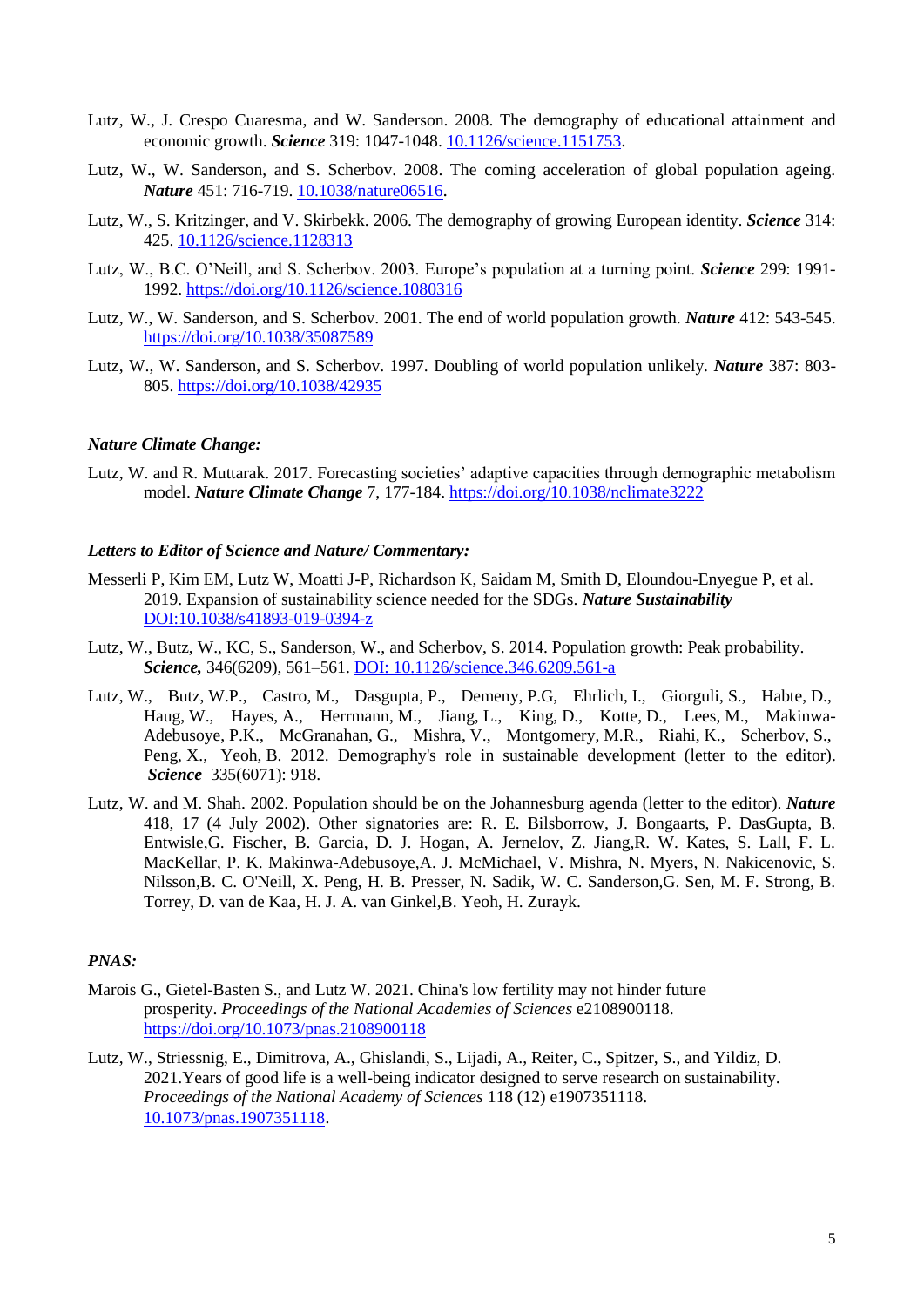- Lutz, W., Reiter, C., Özdemir, C., Yildiz, D. , Guimaraes, R. , and Goujon, A. 2021. Skills-adjusted human capital shows rising global gap*. Proceedings of the National Academy of Sciences* 118 (7) e2015826118. [10.1073/pnas.2015826118](https://doi.org/10.1073/pnas.2015826118).
- Marois G , Bélanger A, and Lutz W. 2020. Population aging, migration, and productivity in Europe. *Proceedings of the National Academy of Sciences* 117 (14): 7690-7695. <https://doi.org/10.1073/pnas.1918988117>
- Lutz, W., Crespo, J., Kebede, E., Fuernkranz-Prskawetz, A., Sanderson, W., and E. Striessnig. 2019. Education rather than age-structure brings demographic dividend. *Proceedings of the National Academy of Science* 116 (26): 12798-12803. <https://doi.org/10.1073/pnas.1820362116>
- Kebede, E., Goujon A., and W. Lutz. 2019. Stalls in Africa's fertility decline partly result from disruptions in female education. *Proceedings of the National Academy of Sciences* 116 (8): 2891-2896. <https://doi.org/10.1073/pnas.1717288116>
- KC, S., Wurzer, M., Speringer M., and W. Lutz. 2018. Future population and human capital in heterogeneous India*. Proceedings of the National Academy of Sciences* 115 (33): 8328-8333*.*  <https://doi.org/10.1073/pnas.1722359115>*.*
- Lutz, W. 2017. How population growth relates to climate change. *Proceedings of the National Academy of Sciences* 114(46): 12103-12105.<https://doi.org/10.1073/pnas.1717178114>
- Lutz, W. 2017. Global sustainable development priorities 500 y after Luther: Sola schola et sanitate. *Proceedings of the National Academy of Sciences* 114(27): 6904-6913. <https://doi.org/10.1073/pnas.1702609114>
- Abel, G., Barakat, B., KC, S., and W. Lutz. 2016. Meeting the sustainable development goals leads to lower world population growth. *Proceedings of the National Academy of Sciences* 113(50): 14294–14299. <http://www.pnas.org/content/early/2016/11/28/1611386113>

# *Philosophical Transactions:*

- Lutz, W. and S. KC. 2010. Dimensions of global population projections: What do we know about future population trends and structures? *Phil. Trans. R. Soc. B* 365: 2779-2791. <https://doi.org/10.1098/rstb.2010.0133>
- Lutz, W. 2009. Sola schola et sanitate: Human capital as the root cause and priority for international development? *Phil. Trans. R. Soc. B* 364: 3031-3047. [10.1098/rstb.2009.0156](https://dx.doi.org/10.1098%2Frstb.2009.0156)
- Lutz, W. and Q. Ren. 2002. Determinants of human population growth. *Phil. Trans. R. Soc. Lond*. B 357: 1197-1210. [10.1098/rstb.2002.1121](https://dx.doi.org/10.1098%2Frstb.2002.1121)

# *Population and Development Review* (the leading population journal):

- Lutz, W. and E. Kebede. 2018. Education and health: Redrawing the Preston curve. *Population and Development Review* 44(2): 343-361.<https://onlinelibrary.wiley.com/doi/full/10.1111/padr.12141>
- Striessnig, E. and W. Lutz. 2016. Demographic strengthening of European identity. *Population and Development Review* 42 (2): 305-311*.* <https://doi.org/10.1111/j.1728-4457.2016.00133.x>
- Lutz, W. 2014. A population policy rationale for the twenty-first century. *Population and Development Review* 40 (3): 527-544. <https://doi.org/10.1111/j.1728-4457.2014.00696.x>
- Lutz, W. 2012. Demographic metabolism: A predictive theory of socioeconomic change. *Population and Development Review* 38, *Population and Public Policy: Essays in Honor of Paul Demeny* (Supplement): 283-301. <10.1111/j.1728-4457.2013.00564.x>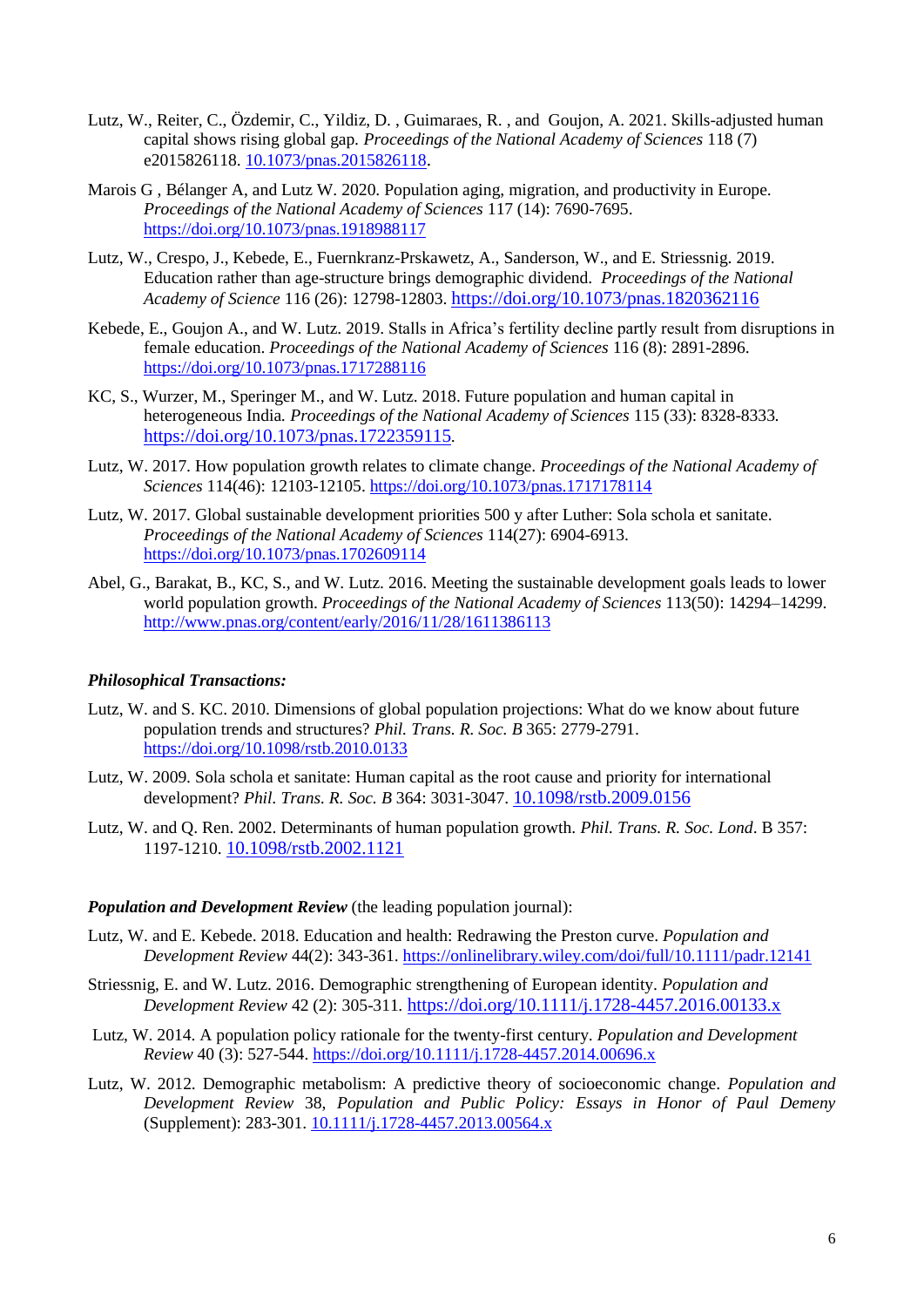- Scherbov, S., W. Lutz, and W.C. Sanderson. 2011. The uncertain timing of reaching 8 billion, peak world population, and other demographic milestones. *Population and Development Review* 37(3): 571-578. <https://doi.org/10.1111/j.1728-4457.2011.00435.x>
- Pamuk, E.R, Fuchs, R., and W. Lutz. 2011. Comparing relative effects of education and economic resources on infant mortality in developing countries. *Population and Development Review* 37(4): 637-664. <https://doi.org/10.1111/j.1728-4457.2011.00451.x>
- Lutz, W., J. Crespo Cuaresma, and M.J. Abbasi-Shavazi. 2010. Demography, education, and democracy: Global trends and the case of Iran. *Population and Development Review* 36(2): 253-281. <https://doi.org/10.1111/j.1728-4457.2010.00329.x>
- Lutz, W. 2009. The demography of future global population aging: Indicators, uncertainty, and educational composition. *Population and Development Review* 35(2): 357-365. [https://doi.org/10.1111/j.1728-](https://doi.org/10.1111/j.1728-4457.2009.00282.x) [4457.2009.00282.x](https://doi.org/10.1111/j.1728-4457.2009.00282.x)
- Prskawetz, A., D.E. Bloom, and W. Lutz, Eds. 2008. *Population Aging, Human Capital Accumulation, and Productivity Growth.* Supplement to *Population and Development Review*, Vol. 34, 2008. New York: Population Council. ISBN: 978-0-87834-116-0
- Lutz, W., A. Goujon, and A. Wils. 2008. The population dynamics of human capital accumulation. Pages 149-187 in A. Prskawetz, D.E. Bloom, and W. Lutz (eds.), *Population Aging, Human Capital Accumulation, and Productivity Growth.* Supplement to *Population and Development Review*, Vol. 34, 2008. New York: Population Council. <https://www.jstor.org/stable/25434763>
- Bloom, D.E., W. Lutz, and A. Prskawetz. 2008. Introduction. Pages 3-14 in A. Prskawetz, D.E. Bloom, and W. Lutz (eds.), *Population Aging, Human Capital Accumulation, and Productivity Growth*. Supplement to *Population and Development Review*, Vol. 34, 2008. New York: The Population Council. <http://www.jstor.org/stable/25434757>
- Lutz, W. and V. Skirbekk. 2005. Policies addressing the tempo effect in low-fertility countries. *Population and Development Review* 31(4): 699-720. <https://doi.org/10.1111/j.1728-4457.2005.00094.x>
- Goldstein, J., W. Lutz, and S. Scherbov. 2003. Long-term population decline in Europe: The relative importance of tempo effects and generational length. *Population and Development Review* 29(4): 699-707. <https://doi.org/10.1111/j.1728-4457.2003.00699.x>
- Lutz, W., A. Prskawetz, and W.C. Sanderson, Eds. 2002. Population and Environment. Methods of Analysis. Supplement to Population and Development Review, Vol. 28, 2002. New York: The Population Council. ISBN 0-87834-104-8.<http://www.jstor.org/stable/i356664>
- Lutz, W., A. Prskawetz, and W.C. Sanderson. 2002. Introduction. Pages 1-21 in Wolfgang Lutz, Alexia Prskawetz, and Warren C. Sanderson, eds. *Population and Environment. Methods of Analysis*. Supplement to *Population and Development Review,* Vol. 28, 2002. New York: The Population Council.<https://www.jstor.org/stable/3115266>
- Lutz, W., S. Scherbov, A. Prskawetz, M. Dworak, and G. Feichtinger. 2002. Population, natural resources, and food security: Lessons from comparing full and reduced-form models. Pages 199-224 in Wolfgang Lutz, Alexia Prskawetz, and Warren C. Sanderson, eds. *Population and Environment. Methods of Analysis*. Supplement to *Population and Development Review,* Vol. 28, 2002. New York: The Population Council. <http://www.jstor.org/stable/3115274>
- Lutz, W., W.C. Sanderson, and A. Wils. 2002. Conclusions: Toward comprehensive P-E studies. Pages 225- 250 in Wolfgang Lutz, Alexia Prskawetz, and Warren C. Sanderson, eds. *Population and Environment. Methods of Analysis*. Supplement to *Population and Development Review,* Vol. 28, 2002. New York: The Population Council. <http://www.jstor.org/stable/3115275>
- Lutz, W., M. Shah, R.E. Bilsborrow, J. Bongaarts, P. Dasgupta, B. Entwisle, G. Fischer, B. Garcia, D.J. Hogan, A. Jernelov, Z. Jiang, R.W. Kates, S. Lall, F.L. MacKellar, P.K. Makinwa-Adebusoye, A.J. McMichael, V. Mishra, N. Myers, N. Nakicenovic, S. Nilsson, B.C. O'Neill, X. Peng, H.B. Presser, N. Sadik, W.C. Sanderson, G. Sen, B. Torrey, D. van de Kaa, H.J.A. van Ginkel, B. Yeoh, and H.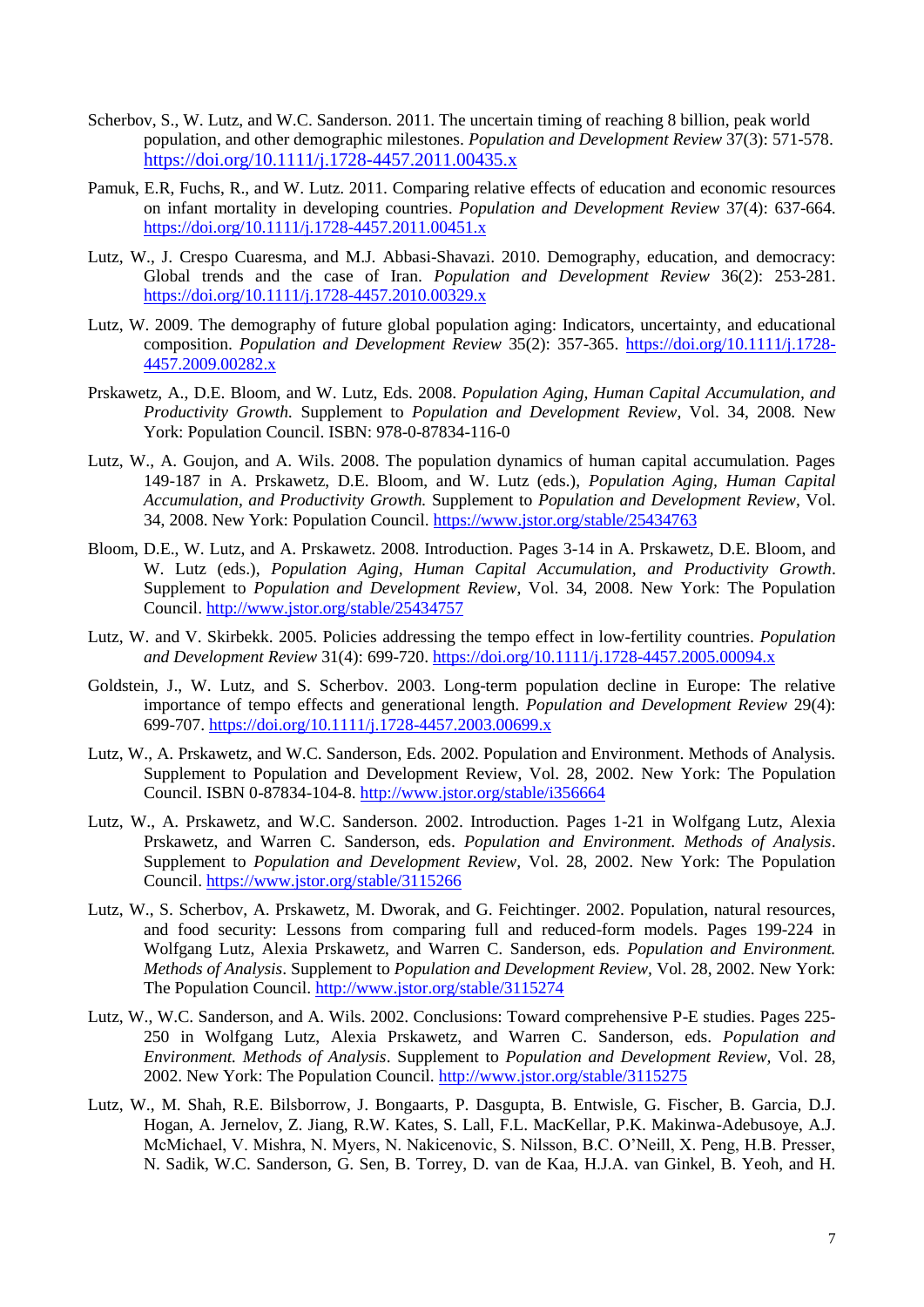Zurayk. 2002. The Global Science Panel on Population in Sustainable Development. *Population and Development Review* 28(2): 367-369.

- Lutz, W. and A. Goujon. 2001. The world's changing human capital stock: Multi-state population projections by educational attainment. *Population and Development Review* 27(2): 323–339.
- Lutz, W., J.W. Vaupel, and D.A. Ahlburg, Eds. 1999. *Frontiers of Population Forecasting*. A Supplement to Vol. 24, 1998, *Population and Development Review*. New York: The Population Council.
- Ahlburg, D.A. and W. Lutz. 1999. Introduction: The need to rethink approaches to population forecasts. Pages 1-14 in Wolfgang Lutz, James W. Vaupel, and Dennis A. Ahlburg (eds.), *Frontiers of Population Forecasting*. Supplement to *Population and Development Review*, Vol. 24, 1998. New York: Population Council.
- Lutz, W., A. Goujon, and G. Doblhammer-Reiter. 1999. Demographic dimensions in forecasting: Adding education to age and sex. Pages 42-58 in *Frontiers of Population Forecasting* (W. Lutz, J.W. Vaupel, and D.A. Ahlburg, eds.). A Supplement to Vol. 24, 1998, *Population and Development Review*. New York: The Population Council.
- Lutz, W., W.C. Sanderson, and S. Scherbov. 1999. Expert-based probabilistic population projections. Pages 139-155 in *Frontiers of Population Forecasting* (W. Lutz, J.W. Vaupel, and D.A. Ahlburg, eds.). A Supplement to Vol. 24, 1998, *Population and Development Review*. New York: The Population Council.
- Ahlburg, D.A., W. Lutz, and J.W. Vaupel. 1999. Ways to improve population forecasting: What should be done differently in the future? Pages 191-198 in *Frontiers of Population Forecasting* (W. Lutz, J.W. Vaupel, and D.A. Ahlburg, eds.). A Supplement to Vol. 24, 1998, *Population and Development Review*. New York: The Population Council.
- O'Neill, B.C., S. Scherbov, and W. Lutz. 1999. The long-term effect of the timing of fertility decline on population size. *Population and Development Review* 25(4): 749-756.
- MacKellar, F.L., W. Lutz, C. Prinz, and A. Goujon. 1995. Population, households and CO<sub>2</sub> emissions. *Population and Development Review* 21(4): 849-865.
- Lutz, W. and T. Büttner . 1990. Estimating fertility responses to policy measures in the German Democratic Republic. *Population and Development Review* 16(3): 539-555.

# **POPULAR SCIENCE BOOKS**

- (P1) F. Fischler and W. Lutz. 2014. *Zukunft Denken - Werden es unsere Kinder besser haben?*  (Thinking the Future - Will our Children be Better off?). Vienna, Austria: Galila Verlag (in German). ISBN 978-3-902533-62-3
- (P2) R. Klingholz and W. Lutz. 2016. *Wer Ueberlebt? Bildung entscheidet über die Zukunft der Menschheit (Who Survives? Education decides the future of humanity*). Frankfurt, Germany: Campus Verlag (in German). ISBN 978-3593505107
- (P3) W. Lutz and R. Klingholz. 2017. *Education First! From Martin Luther to Sustainable Development*. Stellenbosch, South Africa: Sun Media. (Slightly modified English version of P2). ISBN 978-1-928357-35-3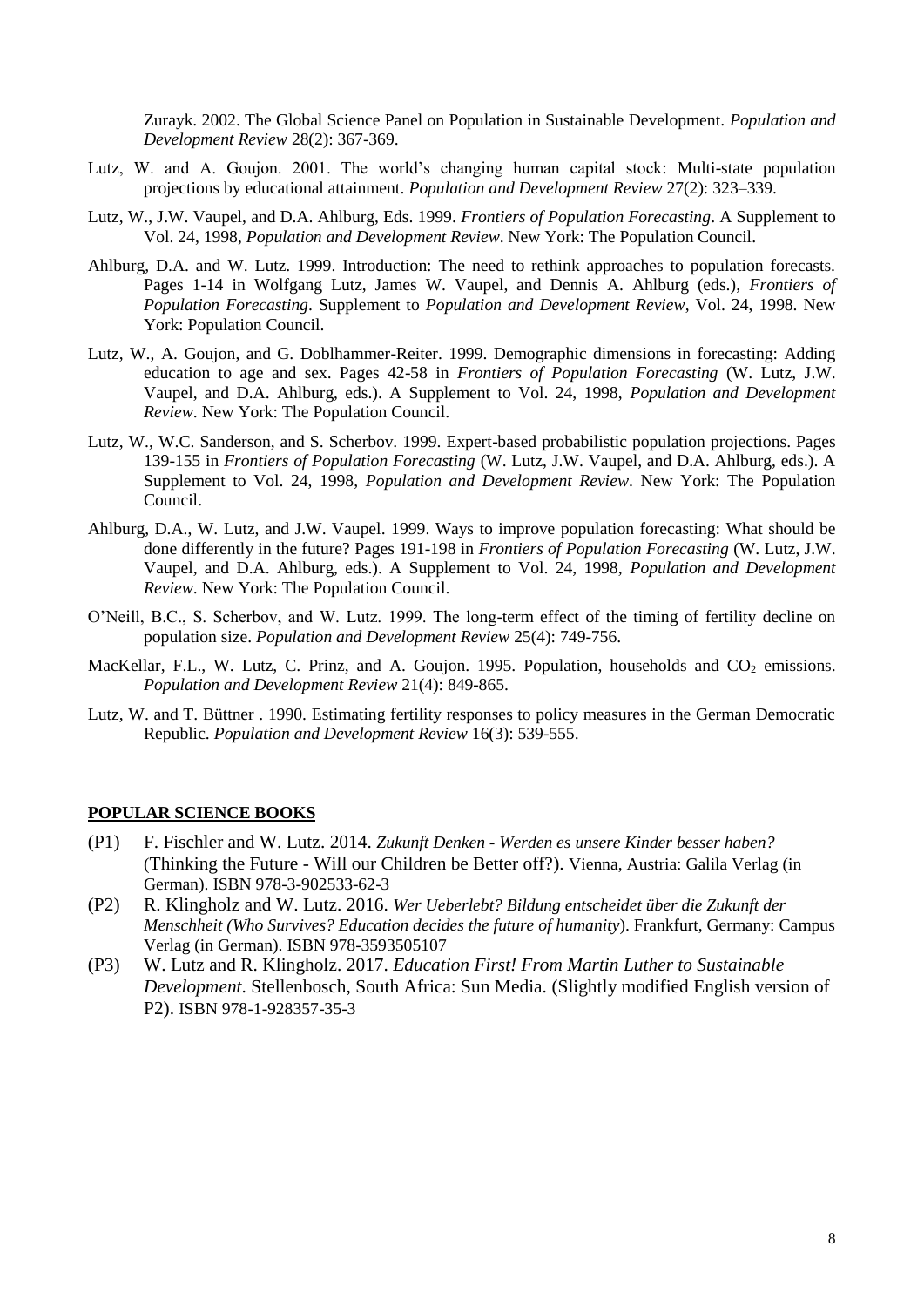# **FULL LIST OF REFEREED SCIENTIFIC PUBLICATIONS**

### **SCIENTIFIC BOOKS OR SPECIAL ISSUES OF SCIENTIFIC JOURNALS (authored, edited)**

- (B1) *Finnish Fertility Since 1722: Lessons from an Extended Decline*. Helsinki: Finnish Population Research Institute, 1987. With preface by Ansley Coale – country study in the tradition of the Princeton European Fertility Project. (single author book)
- (B2) *Distributional Aspects of Human Fertility: A Global Comparative Study.* London: Academic Press, 1989. With preface by Nathan Keyfitz. (single author book)
- (B3) *Future Demographic Trends in Europe and North America: What Can We Assume Today?* W. Lutz, Editor. London: Academic Press, 1991.
- (B4) *Wohnen mit Kindern* (Living with Children). Coauthors: Maria Groh, Ernst Haider, Conny Krenn, Franz Kuzmich, Wolfgang Lutz, Tilmann Schleicher, Ottokar Uhl, Walter Winkelhofer, and Martin Wurnig. Vienna: Picus Verlag Wien (in German), 1992.
- (B5) *Demographic Trends and Patterns in the Soviet Union Before 1991*. W. Lutz, S. Scherbov, and A. Volkov, Editors. London: Routledge, 1994.
- (B6) *Population-Development-Environment. Understanding Their Interactions in Mauritius*. W. Lutz, Editor. Heidelberg: Springer Verlag, 1994.
- (B7) *The Future Population of the World. What Can We Assume Today?* W. Lutz, Editor. London: Earthscan, 1994.
- (B8) *The Future Population of the World. What Can We Assume Today?* W. Lutz, Editor. London: Earthscan, Revised Edition, 1996.
- (B9) *Future Population and Education Trends in the Countries of North Africa*. RR-96-11. Coauthors: H.M. Yousif, A. Goujon, and W. Lutz. Laxenburg, Austria: IIASA, 1996.
- (B10) *FAMSIM – Austria. A Dynamic Microsimulation Model for Projections and the Evaluation of Family Policies Based on the European Family and Fertility Survey*. W. Lutz, Editor. Vienna: Austrian Institute for Family Studies, 1997.
- *(*B11) *Frontiers of Population Forecasting*. W. Lutz, J.W. Vaupel, and D.A. Ahlburg, Editors. Supplement to *Population and Development Review*, Vol. 24, 1998. New York: Population Council, 1999.
- (B12) *Compendium of Family Studies in Austria 1999 (Kompendium der Familienforschung in Österreich 1999),* No. 7. W. Lutz, Editor. Vienna: Austrian Institute for Family Studies, 1999.
- (B13) *Population, Development and Environment on the Yucatan Peninsula: From Ancient Maya to 2030*. W. Lutz, L. Prieto, and W. Sanderson, Editors. RR-00-14. Laxenburg, Austria: IIASA, 2000.
- (B14) *Population and Climate Change*. Principal Authors: B.C. O'Neill, F.L. MacKellar, and W. Lutz. Cambridge University Press, 2001.
- (B15) *Population and Environment. Methods of Analysis.* W. Lutz, A. Prskawetz, and W.C. Sanderson, Editors. Supplement to *Population and Development Review*, Vol. 28, 2002. New York: Population Council, 2002.
- (B16) *Population, Consumption, Environment.* Sara Curran, Tundi Agardy, Maria C.J. Cruz, Partha Dasgupta, Anuradha Kumar, Wolfgang Lutz, Meryl Williams, Elisabeth Kessler, and Melanie Adams, Editors. Special Issue of *Ambio* 31(4). Stockholm: Royal Swedish Academy of Sciences, 2002.
- (B17) *The End of World Population Growth in the 21st Century: New Challenges for Human Capital Formation and Sustainable Development*. W. Lutz, W.C. Sanderson, and S. Scherbov, Editors. London: Earthscan, 2004.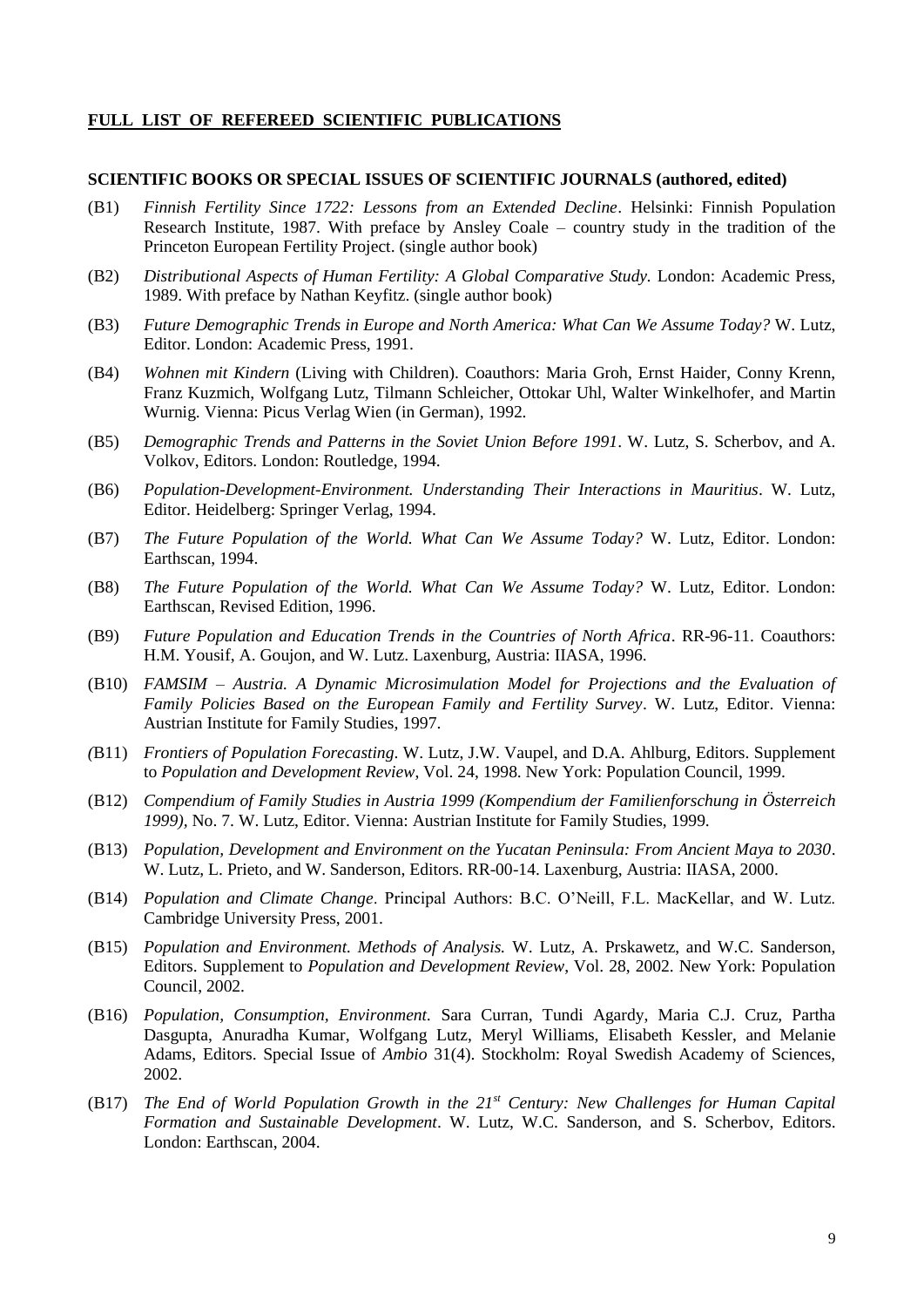- (B18) *How to Deal with Uncertainty in Population Forecasting?* W. Lutz and J.Goldstein, Guest Editors. Special issue of *International Statistical Review* 72(1&2): 1-106, 157-208, 2004. Reprinted as RR-04-009 by the International Institute for Applied Systems Analysis, Laxenburg, Austria.
- (B19) *The Demographic Window of Opportunity.* A. Chan, W. Lutz, and J.-M. Robine, Guest Editors. Special issue of *Asian Population Studies* 1(5): 147-256. Abingdon, UK: Routledge, 2005.
- (B20) *The New Generations of Europeans. Demography and Families in the Enlarged European Union.* W. Lutz, R. Richter, and C. Wilson, Editors. London: Earthscan, 2006.
- (B21) *Population Aging, Human Capital Accumulation, and Productivity Growth.* A. Prskawetz, D.E. Bloom, and W. Lutz, Editors. Supplement to *Population and Development Review*, Vol. 34, 2008. New York: Population Council, 2008.
- (B22) *World Population and Human Capital in the 21st Century*. W. Lutz, W.P. Butz, and S. KC, Editors. Oxford, UK: Oxford University Press, 2014.
- (B23) *Education and Differential Vulnerability to Natural Disasters*. B. Butz, W. Lutz, and J. Sendzimir, Editors. Special Feature of *Ecology and Society* 19 (1), March 2014. Online open access: <http://www.ecologyandsociety.org/issues/view.php/feature/73>
- (B24) *Demographic and Human Capital Scenarios for the 21st Century: 2018 Assessment for 201 Countries.* Lutz W, Goujon A, KC S, Stonawski M, & Stilianakis N, Editors. Publications Office of the European Union , Luxembourg, 2018. DOI:10.2760/41776
- (B25) *Global Sustainable Development Report 2019: The Future is Now – Science for Achieving Sustainable Development*. Messerli P, Murniningtyas E, Eloundou-Enyegue P, Foli EG, Furman E, Glassman A, Hernández Licona G, Kim EM, et al. United Nations: New York, 2019.
- (B26) *Demographic Scenarios for the EU: Migration, population and education.* Lutz W, Amran G, Belanger A, Conte A, Gailey N, Ghio D, Grapsa E, Jensen K, et al. Publications Office of the European Union , Luxembourg, 2019.
- (B27) *Advanced Introduction to Demography*. 2021. Elgar, ISBN: 978 1 78990 148 1 (single author book).

#### **OTHER MONOGRAPHS AND BOOKLETS**

- (M1) *Demographic Transition and Socio-Economic Development in Finland 1871-1978. A Multivariate Analysis*. Tilastokeskus, Helsinki, 81 pp., 1982.
- (M2) *Demographic, Economic, and Social Factors in the Evolution of Finnish Fertility 1722-1978.* Dissertation. University Microfilms, Ann Arbor, Michigan, 335 pp., 1983.
- (M3) *Parity-Specific Fertility Analysis. A World Fertility Survey Comparative Study.* Demographic Institute of the Austrian Academy of Sciences in collaboration with the International Statistical Institute (ISI), Vienna, 97 pp., 1985.
- (M4) Demographische Analyse der familienbezogenen Lebenszyklus österreichischer Frauen (Demographic analysis of the family-related life cycle of Austrian women). Coauthor: E. Aufhauser. Project Report. Institute of Demography of the Austrian Academy of Sciences, Vienna, 150 pp. (in German), 1987.
- (M5) *Population, Economy, and Environment in Mauritius*. W. Lutz and F.L. Toth, Editors. Proceedings of a Task Force Meeting held under the UNFPA-sponsored project "Population and Sustainable Development: Mauritius" at IIASA, 3-5 September 1990. IIASA Collaborative Paper CP-91-01, 331 pp., 1991.
- (M6) G. Heilig, T. Büttner, and W. Lutz. Germany's population: Turbulent past, uncertain future. *Population Bulletin* 45(4): 1-47. Population Reference Bureau, 1990.
- (M7) Struktur der Evangelischen in Österreich: Statistiken der Volkszählung 1981 nach politischen Bezirken (Structure of the Protestant population in Austria: Information from the 1981 census by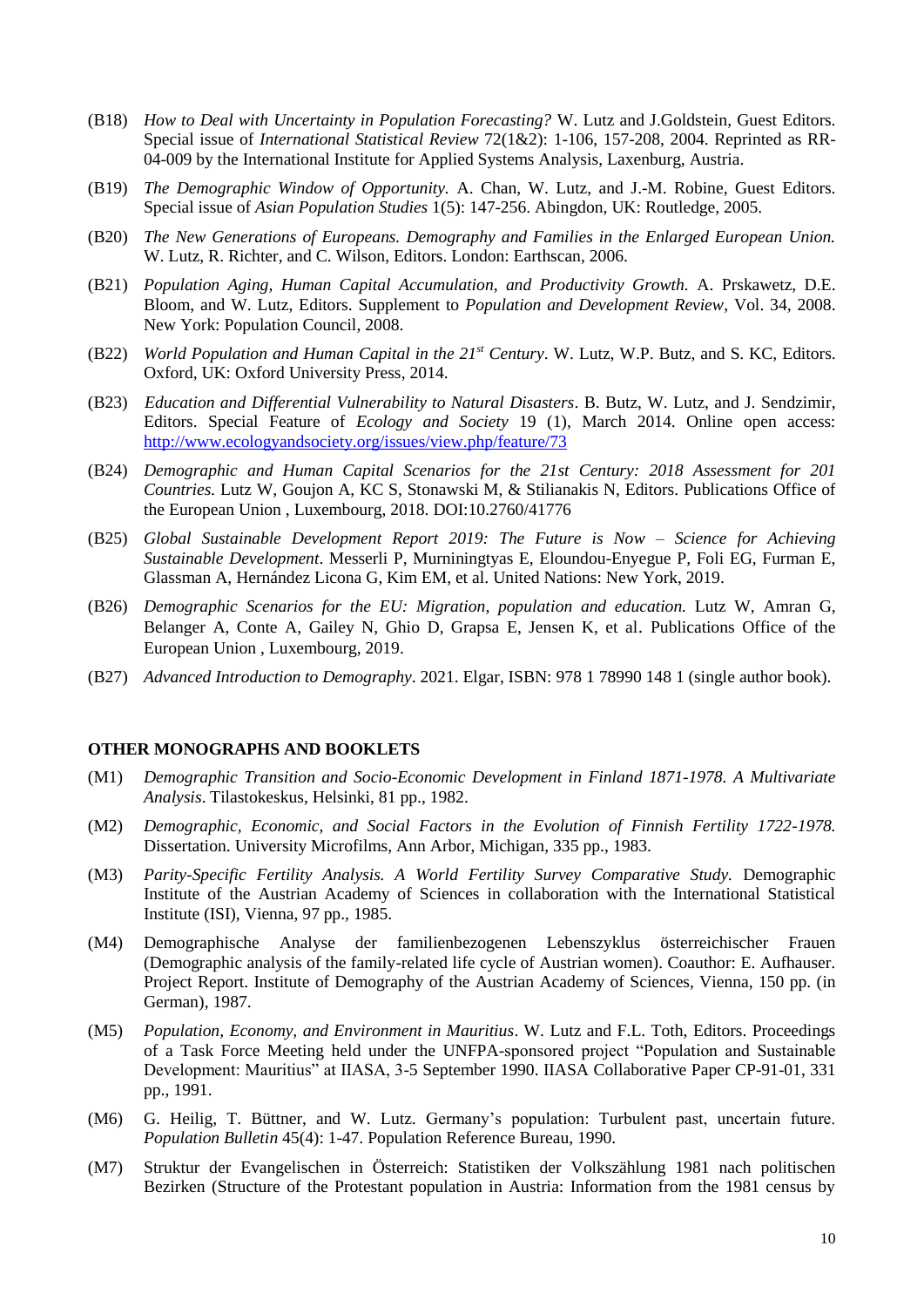political districts). In *Schriftenreihe des Evangelischen Bundes in Österreich*, Heft 118, 73 pp. (in German), 1990.

- (M8) The future of world population. *Population Bulletin* 49(1). Population Reference Bureau, 1994.
- (M9) G. Doblhammer, W. Lutz, and C. Pfeiffer. *Familien- und Fertilitätssurvey (FFS) 1996. Österreich, Frauen und Männer*. (Family and Fertility Survey (FFS) 1996. Austria, Women and Men.) Tabellenband und Zusammenfassung erster Ergebnisse. Vienna: Austrian Institute for Family Studies (in German), 1996.
- (M10) W. Lutz, M. Beham, G. Denk, V. Nowak, and J. Pflegerl. *Statistik aus Kinderperspektive. Kinderspezifische Auswertung der Volkszählung 1991*. Vienna: Austrian Institute for Family Studies. (in German), 1997.
- (M11) W. Lutz*,* C. Prinz, V. Nowak, and C. Pfeiffer. *Fertility and Family Surveys in Countries of the ECE Region: Standard Country Report Austria.* Geneva: United Nations, 1998.
- (M12) W. Lutz, W.C. Sanderson, and S. Andruchowitz (Eds.) Moving Frontiers in Population Forecasting and Aging: Sergei Scherbov 65. Annotated Reprints of Key Publications. IIASA: Laxenburg, Austria, 2017. <http://pure.iiasa.ac.at/14782/1/Sergei-web-total.pdf>

# **ARTICLES IN SCIENTIFIC JOURNALS AND CHAPTERS IN REFEREED BOOKS**

## **2021**

- **(**A-279**)**Intergenerational inequities in exposure to climate extremes. *Science* 374 (6564): 158-160. <https://www.science.org/doi/10.1126/science.abi7339> . Co-authors: B.W Thiery, S. Lange, J. Rogelj C.-F Schleussner, L. Gudmundsson, S.I. Seneviratne, M. Andrijevic, K.Frieler, et al.
- (A-278)China's low fertility may not hinder future prosperity. *Proceedings of the National Academies of Sciences* e2108900118. <https://doi.org/10.1073/pnas.2108900118> . Co-authors: G. Marois and S.Gietel-Basten.
- (A-277)Years of good life is a well-being indicator designed to serve research on sustainability. *Proceedings of the National Academy of Sciences* 118 (12) e1907351118. [10.1073/pnas.1907351118.](https://doi.org/10.1073/pnas.1907351118) Co-authors: E. Striessnig, A. Dimitrova, S. Ghislandi, A. Lijadi, C. Reiter, S. Spitzer, and D. Yildiz,
- (A-276)Skills-adjusted human capital shows rising global gap*. Proceedings of the National Academy of Sciences* 118 (7) e2015826118. [10.1073/pnas.2015826118](https://doi.org/10.1073/pnas.2015826118). Co-authors: C. Reiter, C. Özdemir, D. Yildiz,, R. Guimaraes, and A. Goujon.

- (A-275)*Depopulation As A Policy Challenge In The Context Of Global Demographic Trends*. UNDP Serbia. Co-author: N. Gailey
- (A-274)World population trends and the rise of homo sapiens literata. In: *Transformative Roles of Science in Society: From Emerging Basic Science Toward Solutions for People's Wellbeing.* J. von Braun, M. Sánchez Sorondo (eds), pp. 43-67. Vatican City: Ex Aedibus Academicis in Civitate Vaticana. ISBN 978-88-7761-114-7
- (A-273)Population aging, migration, and productivity in Europe. *Proceedings of the National Academy of Sciences*: e201918988. DOI[:10.1073/pnas.1918988117.](https://doi.org/10.1073/pnas.1918988117) Co-authors: G. Marois and A. Belanger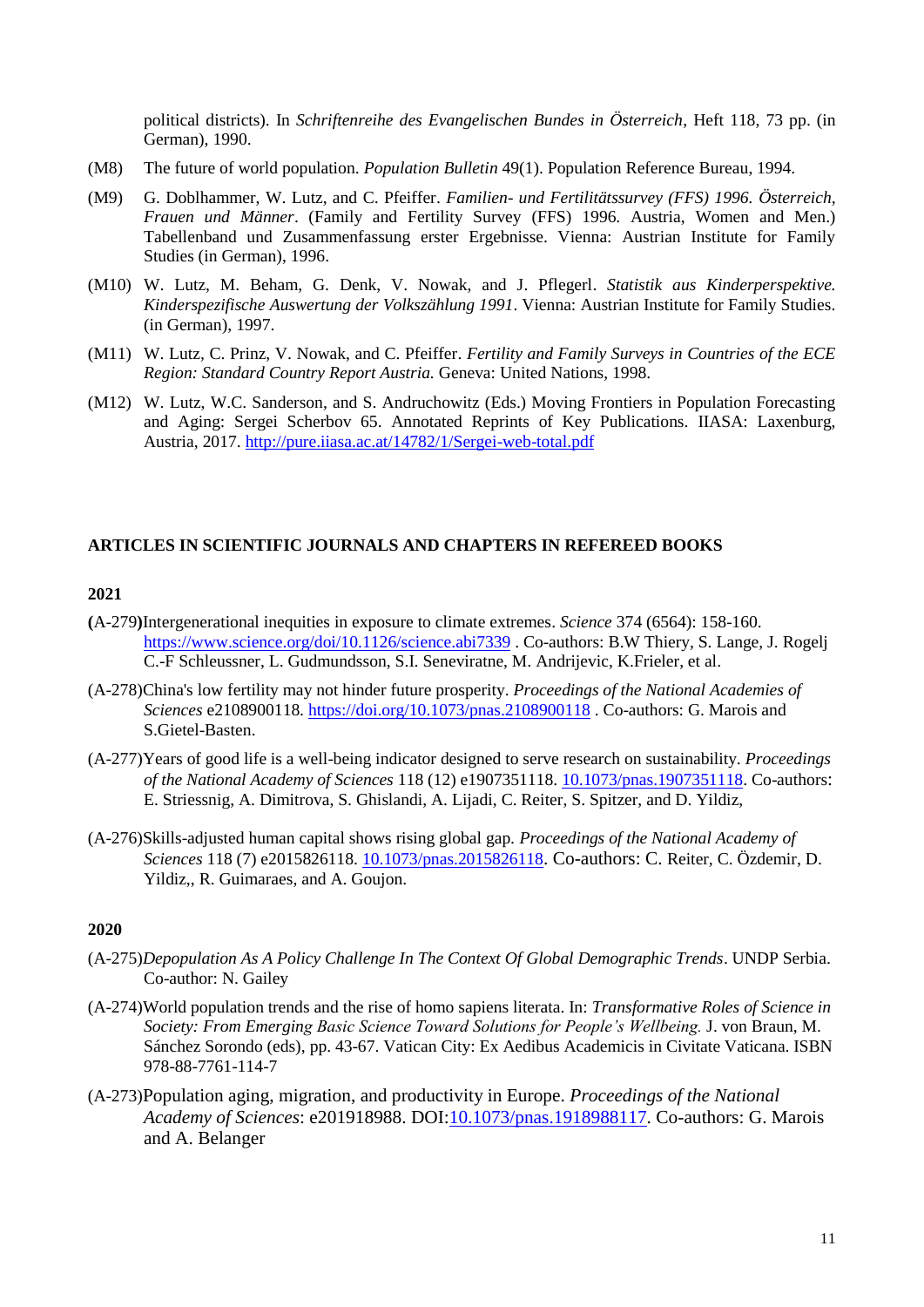- (A-272)Developing pathways to sustainability: Fulfilling human needs and aspirations while maintaining human life support systems. In: *Systemic Thinking for Policy Making: The Potential of Systems Analysis for Addressing Global Policy Challenges in the 21st Century.* pp. 39-48 Paris, France: New Approaches to Economic Challenges, OECD. Publishing. ISBN 978-92-64-49456-5 DOI[:10.1787/879c4f7a-en.](https://doi.org/10.1787/879c4f7a-en) Co-authors: E. Lanzi, S. Agrawala, R. Dellink, C. Zimm, N. Nakicenovic, S. Fritz and N. Rao.
- (A-271)The potential of integrated education and population policies. In: *Systemic Thinking for Policy Making: The Potential of Systems Analysis for Addressing Global Policy Challenges in the 21st Century.* pp. 91-98, Paris, France: New Approaches to Economic Challenges, OECD Publishing. ISBN 978-92-64-49456-5 DOI[:10.1787/879c4f7a-en.](https://doi.org/10.1787/879c4f7a-en) Co-authors: T.Burns, A. Goujon, and S. KC.
- (A-270)Survival and years of good life in Finland in the very long run. *Finnish Yearbook of Population Research* 54: 1-27. [DOI:10.23979/fypr.87148.](https://journal.fi/fypr/article/view/87148) Co-author: C. Reiter

- (A-269)Expansion of sustainability science needed for the SDGs. *Nature Sustainability* <https://doi.org/10.1038/s41893-019-0394-z>. Co-authors: Messerli P, Kim EM, Lutz W, Moatti J-P, Richardson K, Saidam M, Smith D, Eloundou-Enyegue P, et al.
- (A-268)The impact of increasing education levels on rising life expectancy: a decomposition analysis for Italy, Denmark, and the USA. *Genus* 75: 1. [https://doi.org/10.1186/s41118-019-0055-0.](https://doi.org/10.1186/s41118-019-0055-0) Co-authors: M. Luy, M. Zannella, C. Wegner-Siegmundt ,Y. Minagawa and G. Caselli
- (A-267)Summary of 'Demographic and human capital scenarios for the 21st century: 2018 assessment for 201 countries'. In: *Vienna Yearbook of Population Research 2018*. pp. 221-234. Austrian Academy of Sciences: Vienna. DOI[:10.1553/populationyearbook2018s221.](https://doi.org/10.1553/populationyearbook2018s221) Co-authors: N. Gailey
- (A-266)The persistent influence of caste on under-five mortality: Factors that explain the caste-based gap in high focus Indian states. *PLoS ONE* 14 (8): e0211086.<https://doi.org/10.1371/journal.pone.0211086> Co-authors: J. Bora and R. Raushan
- (A-265)Education rather than age-structure brings demographic dividend. *Proceedings of the National Academy of Science*, Proceedings of the National Academy of Science 116 (26), 12798-12803 <https://www.pnas.org/content/early/2019/06/07/1820362116> . Co-authors: J. Crespo, E. Kebede, A. Fuernkranz-Prskawetz, W. Sanderson and E. Striessnig.
- (A-264)Stalls in Africa's fertility decline partly result from disruptions in female education. *Proceedings of the National Academy of Sciences*116 (8), 2891-2896, <https://doi.org/10.1073/pnas.1717288116> *. C*o-authors: E.Kebede and A. Goujon

- (A-263)Global health and the changing contours of human life. In *Rethinking Society for the 21st Century: Report of the International Panel on Social Progress*, pp. 713-752. Cambridge: Cambridge University Press.<https://doi.org/10.1017/9781108399661.005> . Co-authors: Aikins, A., Wikler, D., Allotey, P., Beisel, U., Cooper, M., Eyal, N., Hausman, D., Lutz, W., Norheim, O., Roberts, E., Vagero, D., and Jebari, K.
- (A-262)Future population and human capital in heterogeneous India*. Proceedings of the National Academy of Sciences*115 (33), 8328-8333, *e201722359.* <https://doi.org/10.1073/pnas.1722359115> . Coauthors: S. KC, M. Wurzer, and M. Speringer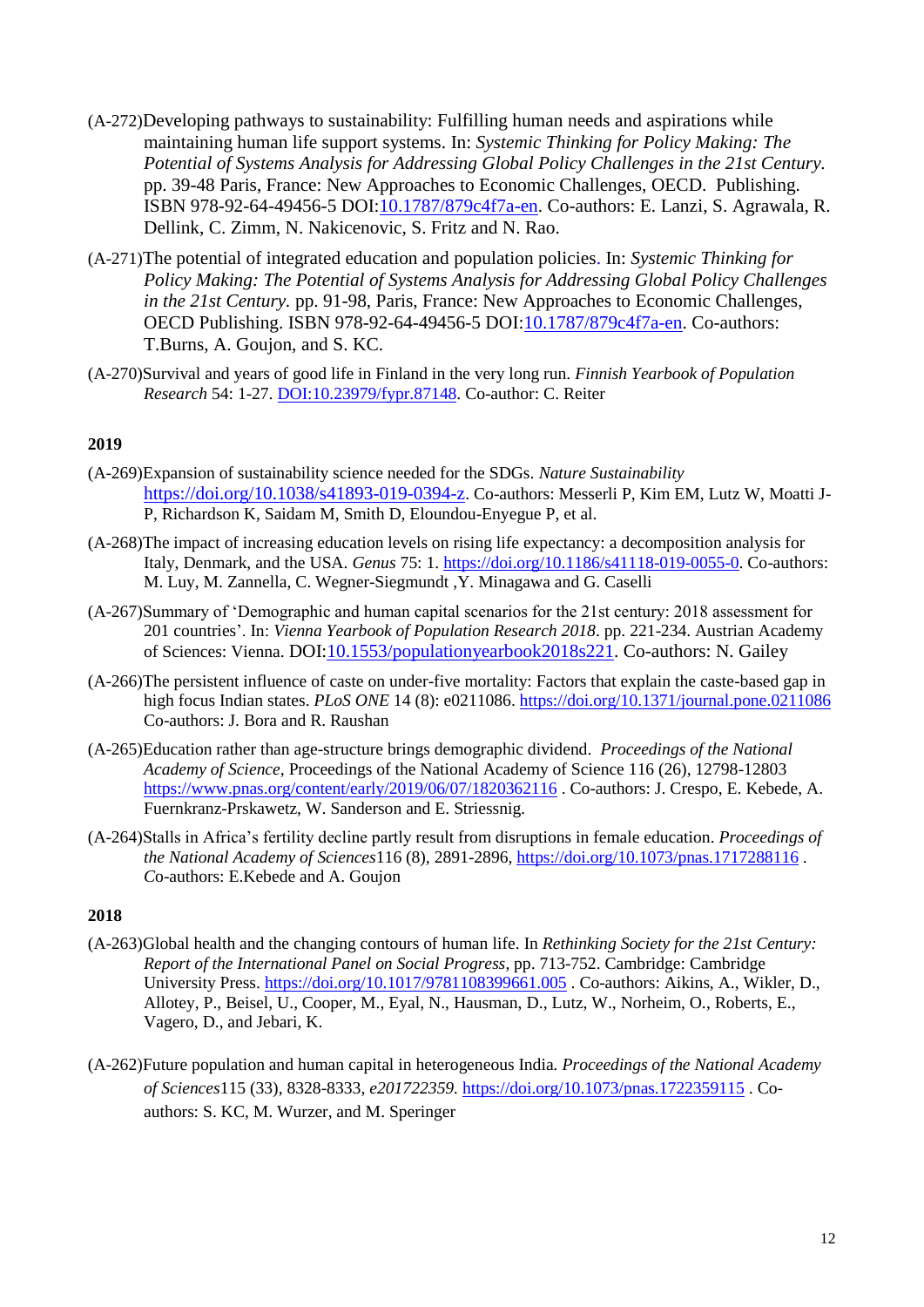- (A-261)People-based systems analysis of health, education and institutions. Pages 279-280 in Mensah, P., Katerere, D., Hachigonta, S. & A. Roodt (eds) *Systems analysis approach for complex global challenges*, pp. 279-280 Springer, Cham. [https://doi.org/10.1007/978-3-319-71486-8\\_14](https://doi.org/10.1007/978-3-319-71486-8_14)
- (A-260)Education and health: Redrawing the Preston curve. *Population and Development Review*. 44(2): 343–361. <https://onlinelibrary.wiley.com/doi/full/10.1111/padr.12141> Co-author: E.Kebede
- (A-259)The demographic future of Asia. Pages 514-539 in Zhao, Z. and A. C. Hayes (eds) *Routledge Handbook of Asian Demography.* London and New York: Routledge*.* ISBN 9780415659901. Coauthor: S. KC
- (A-258)Human capital formation in Asia 1970–2010. Pages 412-230 in Zhao, Z. and A. C. Hayes (eds) *Routledge Handbook of Asian Demography.* London and New York: Routledge*.* ISBN 9780415659901. Co-author: S. KC

- (A-257)The human core of the shared socioeconomic pathways: Population scenarios by age, sex and level of education for all countries to 2100. *Global Environmental Change* 42: 181-192. <https://doi.org/10.1016/j.gloenvcha.2014.06.004>. Co-author: S. KC
- (A-256)How population growth relates to climate change. *Proceedings of the National Academy of Sciences* 114 (46): 12103-12105.<https://doi.org/10.1073/pnas.1717178114>
- (A-255)Global sustainable development priorities 500 y after Luther: Sola schola et sanitate. *Proceedings of the National Academy of Sciences* 114 (27): 6904-6913.<https://doi.org/10.1073/pnas.1702609114>
- (A-254)Forecasting societies' adaptive capacities through a demographic metabolism model. *Nature Climate Change* 7: 177–184.<https://doi.org/10.1038/nclimate3222> Co-author: R. Muttara

- (A-253)Human capital, values, and attitudes of persons seeking refuge in Austria in 2015. *PLoS ONE* 11(9), e0163481.<https://doi.org/10.1371/journal.pone.0163481> Co-authors: I.Buber-Ennser, J. Kohlenberger, B. Rengs, Z. Al Zalak, A.Goujon, E. Striessnig, M.Potančoková, R. Gisser, M. R. Testa.
- (A-252)Meeting the sustainable development goals leads to lower world population growth. *Proceedings of the National Academy of Sciences (PNAS*) 113(50): 14294–14299. Co-authors: G. Abel, S. KC, B. Barakat. <https://doi.org/10.1073/pnas.1611386113>
- (A-251)Demographic models for predicting future markets. In T. Hennig-Thurau & C. F. Hofacker (Eds.) *Proceedings of the 2016 AMA Winter Marketing Educators' Conference,* H2-H10*.*Las Vegas, USA: American Marketing Association (AMA). ISBN: 0-87757-361-1. [https://www.ama.org/wp](https://www.ama.org/wp-content/uploads/2019/02/2016-ama-winter-proceedings.pdf)[content/uploads/2019/02/2016-ama-winter-proceedings.pdf.](https://www.ama.org/wp-content/uploads/2019/02/2016-ama-winter-proceedings.pdf)Co-authors: T. Reutterer, K. Gruber, F. Stephany.
- (A-250)A four-dimensional population module for the analysis of future adaptive capacity in the Phang Nga province of Thailand. In T. Sobotka (Ed.) *Vienna Yearbook of Population Research 2015* 13(2015), pp. 263–287. Vienna, Austria: Austrian Academy of Sciences. DOI: <http://hw.oeaw.ac.at/?arp=0x00344f5b> Co-authors: E. Loichinger and S. KC
- (A-249)Crespo, J. & Lutz, W. The demography of human development and 2 climate change vulnerability: A projection exercise. In T. Sobotka (Ed.) *Vienna Yearbook of Population Research 2015* 13(2015), pp. 41–62. Vienna, Austria: Austrian Academy of Sciences. DOI: <http://hw.oeaw.ac.at/?arp=0x00344f59> Co-author: J. Crespo Cuaresma
- (A-248)What can demographers contribute to the study of vulnerability? In T. Sobotka (Ed.) *Vienna yearbook of population research 2015* 13(2015), pp. 41–62. Vienna, Austria: Austrian Academy of Sciences. DOI:<http://hw.oeaw.ac.at/?arp=0x00344f32> Co-authors: R. Muttarak and L. Jiang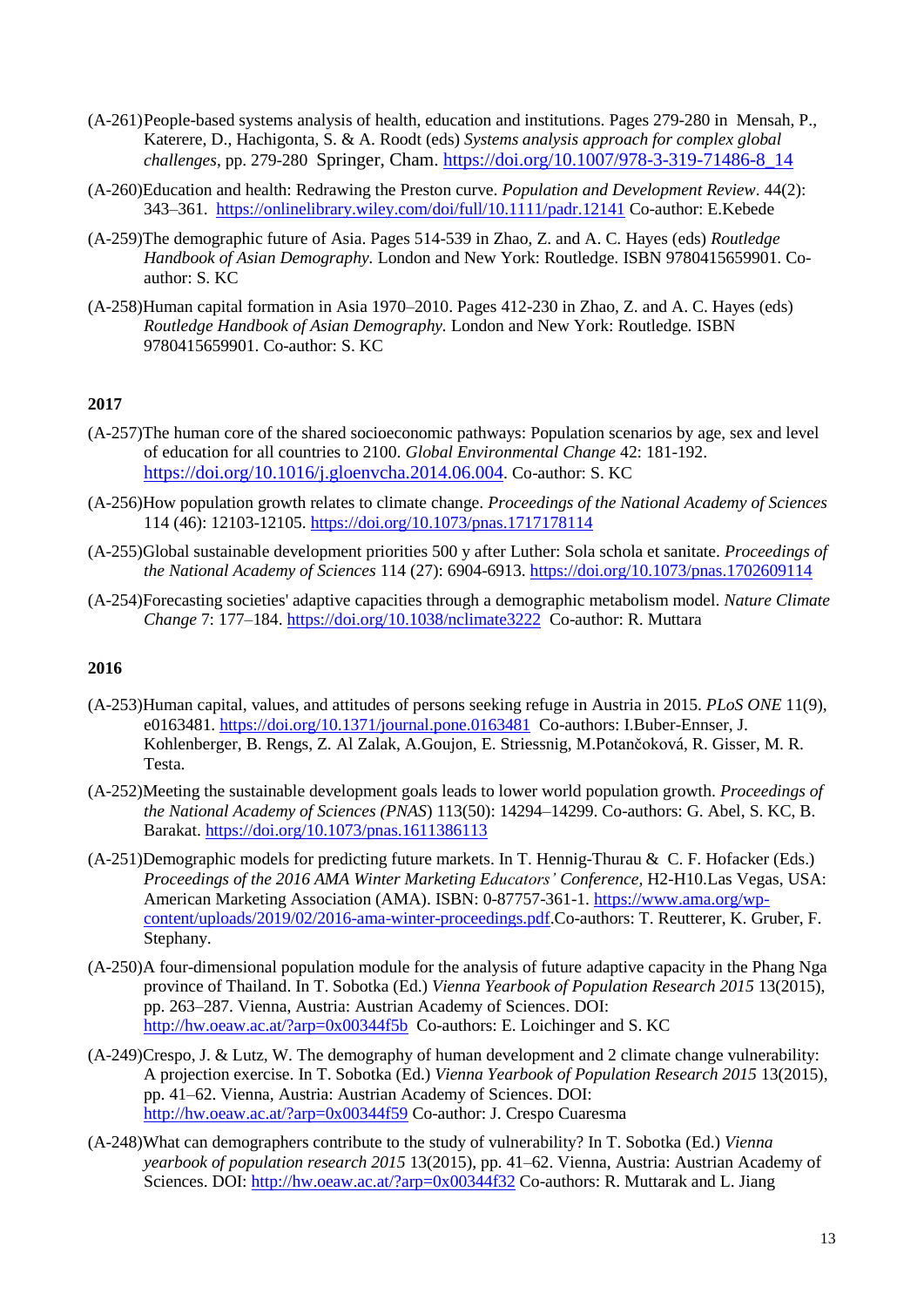- (A-247)A harmonized dataset on global educational attainment between 1970 and 2060 An analytical window into recent trends and future prospects in human capital development. *Journal of Demographic Economics* 82: 315-363*,* doi: [10.1017/dem.2016.10.](10.1017/dem.2016.10) Co-authors: A. Goujon, S. KC., M. Speringer, B. Barakat, M. Potancoková, J. Eder, E. Striessnig, R. Bauer.
- (A-246)Demographischer Metabolismus: Eine Prognosefaehige Theorie des Sozialen Wandels.*.* In R. Bachleitner, M. Weichbold & M. Pausch (Eds.) *Empirische Prognoseverfahren in den Sozialwissenschaften Wissenschaftstheoretische und methodologische Problemlagen,* pp. 185-201. Wiesbanden, Germany: Springer. ISBN 978-3-658-11931-7 [https://doi.org/10.1007/978-3-658-11932-4\\_8](https://doi.org/10.1007/978-3-658-11932-4_8)
- (A-245)Demographic strengthening of European identity. *Population and Development Review* 42(2): 305– 311, <https://doi.org/10.1111/j.1728-4457.2016.00133.x>. Co-author: E. Striessnig
- (A-244)The shared socioeconomic pathways and their energy, land use, and greenhouse gas emissions implications: An overview. *Global Environmental Change* 42: 153-168. [https://doi.org/10.1016/j.gloenvcha.2016.05.009.](https://doi.org/10.1016/j.gloenvcha.2016.05.009) Co-authors: K. Riahi, D. P. van Vuuren, E. Kriegler, J. Edmonds, B. O'Neill, S.Fujimori, N. Bauer, K. Calvin, R. Dellink, O. Fricko, A. Popp, J.Crespo Cuaresma, S. KC, M. Leimbach, L. Jiang, T. Kram, S. Rao, J. Emmerling, K. Ebi, T. Hasegawa, P. Havlik, F. Humpenöder, L. Aleluia Da Silva, S. Smith, E. Stehfest, V. Bosetti, J. Eom, D. Gernaat, T. Masui, J. Rogelj, J. Strefler, L. Drouet, V. Krey, G. Luderer, M. Harmsen, K. Takahashi, L. Baumstark, J. Doelman, M. Kainuma, Z. Klimont, G. Marangoni, H. Lotze-Campen, M. Obersteiner, A.Tabeau, M. Tavoni.
- (A-243)Demographische Entwicklung in Österreich. In E. Jedelsky (Ed.) *Heimhilfe,* pp.1-3. Berlin, Heidelberg, Germany: Springer. [https://doi.org/10.1007/978-3-662-46106-8\\_1](https://doi.org/10.1007/978-3-662-46106-8_1)

- (A-242)Education stalls and subsequent stalls in African fertility: A descriptive overview. *Demographic Research* 33(47):1281-1296. Co-authors: A. Goujon and S. KC
- (A-241)Demographic metabolism: Enabling future generations. Pages 175-191 in B. Marin (ed), *The Future of Welfare in a Global Europe*. Ashgate.
- (A-240)Demography and human capital 2050 in Austria, Europe, and the world-Demographie und Humankapital 2050 in Oesterreich, Europa und der Welt. Pages 151-164 in Androsch H. and J. Taus (eds), *Austria- Where Should This Country go? Deliberations on the Economic Future of the Country* [*Oesterreich- Wohin soll das Land gehen? Ueberlegungen zur wirtschaftlichen Zukunft des Landes*]. Vienna, Graz, Austria: Neuer Wissenschaftlicher Verlag (in German).
- (A-239)Demographic aspects of climate change mitigation and adaptation. *Population Studies: A Journal of Demography*, 69(S1):S69-S76. Coauthor: E. Striessnig

- (A-238)Sustainable development and equity, chapter 4 (Lead Author). Pages 283-350 in *Climate Change 2014: Mitigation of Climate Change.* IPCC Working Group III Contribution to the Fifth Assessment Report of the Intergovernmental Panel on Climate Change. Cambridge University Press.
- (A-237)Universal education is key to enhanced climate adaptation. *Science*, 346(6213):1061-1062 (28 November 2014). Coauthors: R. Muttarak and E. Striessnig
- (A-236)Population growth: Peak probability. Science, 346(6209), 561–561. doi:10.1126/science.346.6209.561-a, <http://www.sciencemag.org/content/346/6209/561.1.short> Coauthors: W. Butz, S. KC, W. Sanderson, and S. Scherbov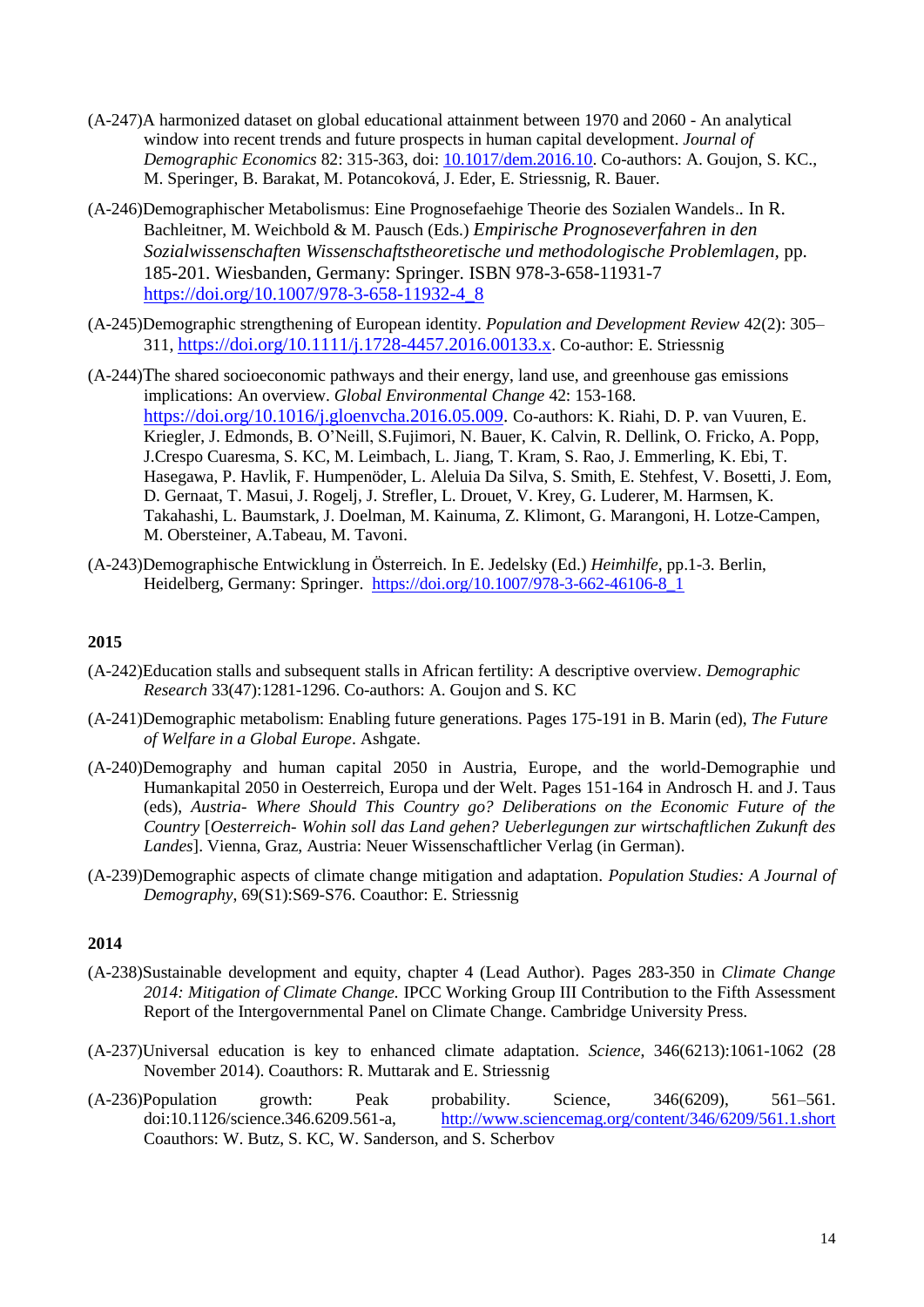- (A-235)Reducing vulnerability in critical life course phases by enhancing human capital. Pages 151-194 in K. Malik (ed), *Safeguarding Human Progress: Reducing Vulnerabilities, Building Resilience*. New York, USA: UNDP Human Development Report Office. Coauthors: S. KC, E. Loichinger, R. Muttarak, and E. Striessnig.
- (A-234)Epilogue: Education changes our view of the future. Pages 628-649 in Lutz, W., Butz, W.P., and S. KC (eds), *World Population and Human Capital in the 21st Century.* Oxford, UK: Oxford University Press.
- (A-233)Alternative scenarios in the context of sustainable development. Pages 591-627 in Lutz, W., Butz, W.P., and S. KC (eds), *World Population and Human Capital in the 21st Century.* Oxford, UK: Oxford University Press. Coauthor: S. KC
- (A-232)Remeasuring 21st century population ageing. Pages 563-590 in Lutz, W., Butz, W.P., and S. KC (eds), *World Population and Human Capital in the 21st Century.* Oxford, UK: Oxford University Press. Coauthors: S. Scherbov, W. Sanderson, and S. KC
- (A-231)The rise of global human capital and the end of world population growth. Pages 519-562 in Lutz, W., Butz, W.P., and S. KC (eds), *World Population and Human Capital in the 21st Century.* Oxford, UK: Oxford University Press. Coauthor: S. KC
- (A-230)How education drives demography and knowledge informs projections. Pages 14-38 in Lutz, W., Butz, W.P., and S. KC (eds), *World Population and Human Capital in the 21st Century.* Oxford, UK: Oxford University Press. Coauthor: V. Skirbekk
- (A-229)Introduction. Pages 1-13 in Lutz, W., Butz, W.P., and S. KC (eds), *World Population and Human Capital in the 21st Century.* Oxford, UK: Oxford University Press. Coauthor: W. P. Butz
- (A-228) A population policy rationale for the twenty-first century. *Population and Development Review* 40 (3): 527-544.
- (A-227)Intergenerational tradeoffs, demographic metabolism, and the long term benefits of equitable empowerment in the near term. Pages 59-64 in *Can Earth's and Society's Systems Meet the Needs of 10 Billion People? Summary of a Workshop*. National Research Council, Washington, DC: The National Academies Press.
- (A-226)The human core of the shared socioeconomic pathways: Population scenarios by age, sex and level of education for all countries to 2100. *Global Environmental Change*, Article in press (Published online 4 July 2014). Coauthor: S. KC
- (A-225) Is the demographic dividend an education dividend? *Demography* 51(1): 299-315. (Online version A-221 published 4 December 2013). Coauthors: J. Crespo Cuaresma and W.C. Sanderson
- (A-224)Is education a key to reducing vulnerability to natural disasters and hence unavoidable climate change? *Ecology and Society* 19(1): 42. Doi:10.5751/ES-06476-190142. Coauthor: R. Muttarak
- (A-223)Demographic scenarios by age, sex and education corresponding to the SSP narratives. *Population and Environment* 35(3): 243-260. Coauthor: S. KC
- (A-222)How does education change the relationship between fertility and age-dependency under environmental constraints? A long-term simulation exercise. *Demographic Research* 30: 465–492. doi:10.4054/DemRes.2014.30.16 Coauthor: E. Striessnig

- (A-221)Very long range global population scenarios to 2300 and the implications of sustained low fertility. *Demographic Research* 28(39): 1145-1166. Coauthors: S. Basten and S. Scherbov
- (A-220)Demography and human development: Education and population projections. Pages 113-140 in Malik, K. and M. Kugler (eds), *Human Progress and the Rising South*. New York, USA: UNDP Human Development Report Office. Coauthor: S. KC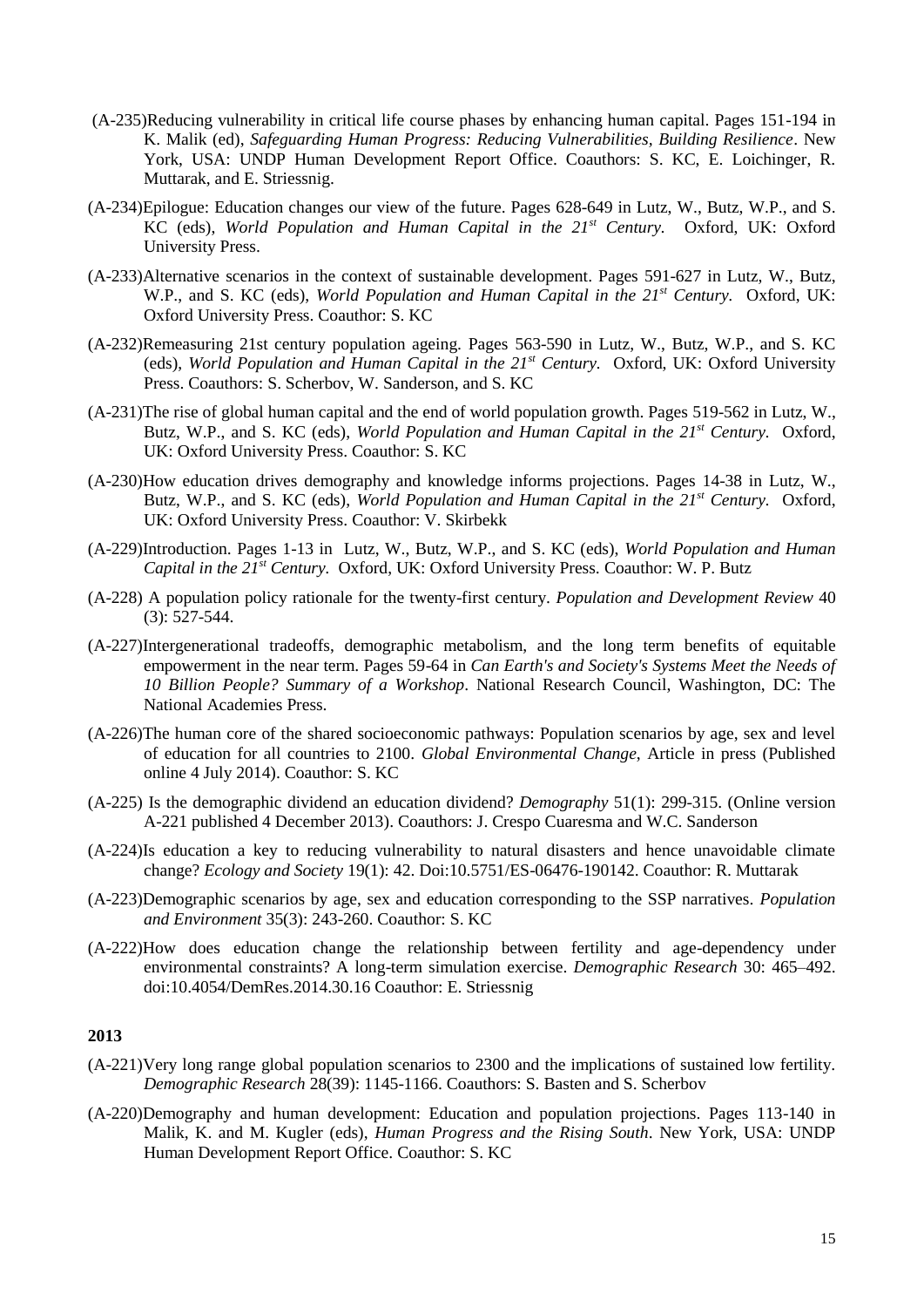- (A-219)Generations (Demography, Social Matters, Pensions)-Generationen (Demografie, Soziales, Pensionen). Pages 109-122 in *Austria 2050 - Fit for the Future [Oesterreich 2050 - Fit fuer die*  Zukunft], Austrian Council for Research and Technology Development - Rat für Forschung und Technologieentwicklung: Verlag Holzhausen (in German). Co-author: E. Loichinger
- (A-218)Austria 2050: Demographic trends and human resources for the future in the global context. Pages 163-179 in Reinhard Neck and Heinrich Schmidinger (eds.), *Tagungsband des Österreichischen Wissenschaftstages 2011, Migration [Conference Proceedings of the Austrian Science Day 2011, Migration].* Vienna: Böhlau Verlag.
- (A-217)Education and population: Closely linked trajectories for Pakistan. Pages 25-39 in Sathar Z.A, R. Royan, and J. Bongaarts (eds), *Capturing Demographic Dividend in Pakistan*. New York and Islamabad: Population Council. Coauthors: A. Wazir and A. Goujon
- (A-216)Can below-replacement fertility be desirable? *Empirica* , DOI 10.1007/s10663-013-9213-3. Coauthor: E. Striessnig
- (A-215)Effects of educational attainment on climate risk vulnerability. *Ecology and Society* 18(1): 16. Coauthors: E. Striessnig and A. G. Patt
- (A-214)The future of fertility: Future trends in family size among low fertility populations. Pages 205-233 in E. Kaufmann and W.B. Wilcox (eds), *Whither the Child? Causes and Consequences of Low Fertility.* Boulder, London: Paradigm Publishers. Coauthors: S. Basten and E. Striessnig

- (A-213)Demographic metabolism: A predictive theory of socioeconomic change. *Population and Development Review* 38, *Population and Public Policy: Essays in Honor of Paul Demeny* (Supplement): 283-301.
- (A-212)Demography's role in sustainable development (letter to the editor). *Science* 335(6071): 918. Coauthors: Butz, W.P., Castro, M., Dasgupta, P., Demeny, P.G, Ehrlich, I., Giorguli, S., Habte, D., Haug, W., Hayes, A., Herrmann, M., Jiang, L., King, D., Kotte, D., Lees, M., Makinwa-Adebusoye, P.K., McGranahan, G., Mishra, V., Montgomery, M.R., Riahi, K., Scherbov, S., Peng, X., Yeoh, B.
- (A-211)The demography of religions and their changing distribution in the world. Pages 91-107 in M.A.Glendon and H.F.Zacher (eds.), *Proceedings of the 17th Plenary Session of the Pontifical Academy of Social Sciences on Universal Rights in a World of Diversity. The Case of Religious Freedom,* 29 April-3 May, 2011, Vatican City. ISBN 978-88-86726-28-3. Coauthor: V. Skirbekk

- (A-210)Misleading policy messages derived from the period TFR: Should we stop using it? *Comparative Population Studies – Zeitschrift für Bevölkerungswissenschaft* 35(3): 637-664. Coauthor: T. Sobotka
- (A-209)Comparing relative effects of education and economic resources on infant mortality in developing countries. *Population and Development Review* 37(4):637-664. Coauthors: E.R. Pamuk and R. Fuchs
- (A-208)The uncertain timing of reaching 8 billion, peak world population, and other demographic milestones. *Population and Development Review* 37(3): 571-578. Coauthors: S. Scherbov and W.C. Sanderson.
- (A-207)Global human capital: Integrating education and population. *Science* 333: 587-592. Coauthor: Samir KC.
- (A-206)Adult mortality in Europe. Pages 49-81 in Richard G. Rogers and Eileen .M. Crimmins (eds.), *International Handbook of Adult Mortality*. International Handbooks of Population, Volume 2. DOI 10.1007/978-90-481-9996-9. New York: Springer Science+Business Media B.V. ISBN 978-90-481- 9995-2. Coauthors: M.Luy and C.Wegner.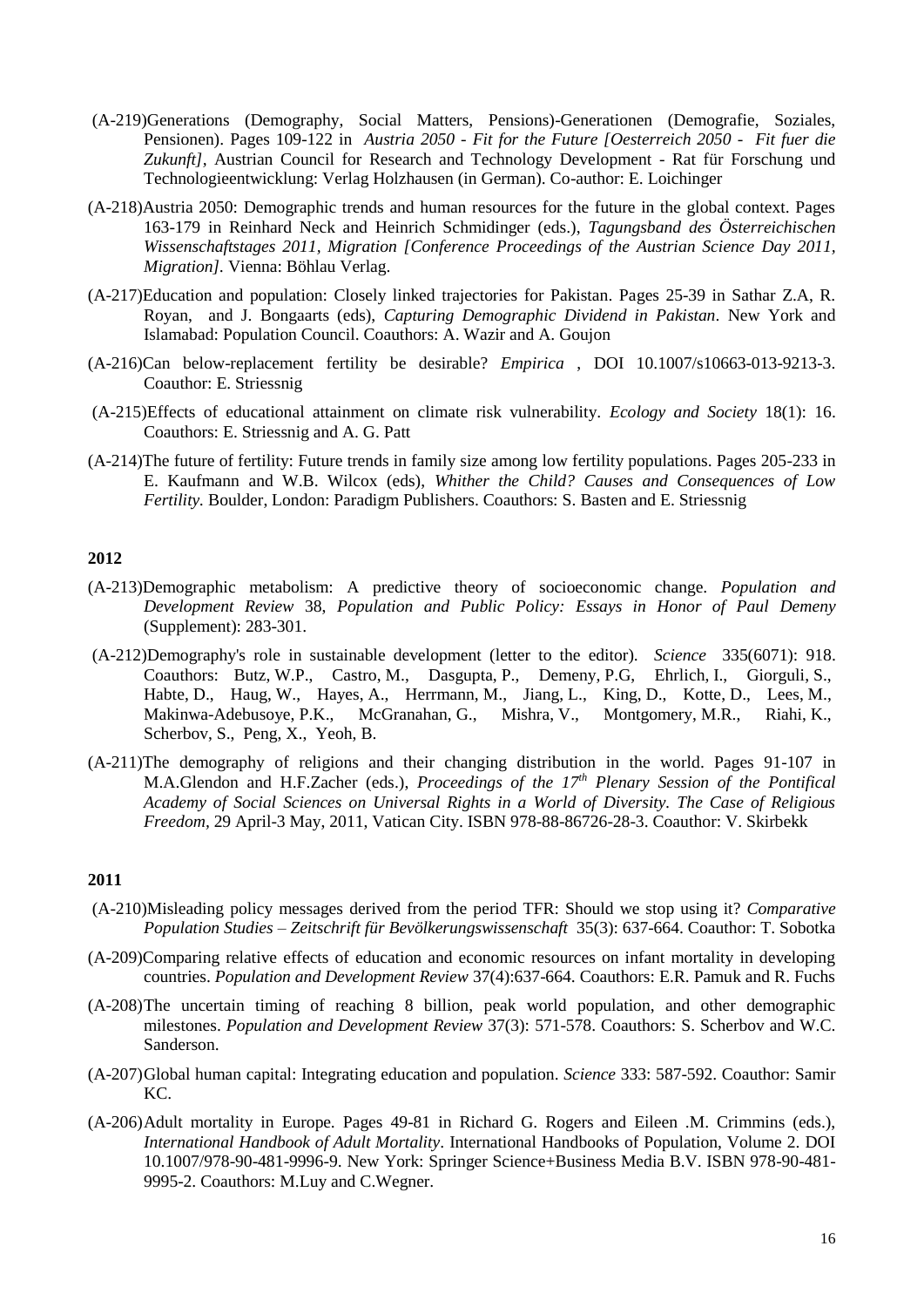(A-205)Demographic challenges affecting business schools. *Journal of Management Development* 30(5): 463-473. Special issue "Future Challenges for Business Schools", Howard Tomas and Eric Cornuel, Guest Editors.

<http://www.emeraldinsight.com/fwd.htm?id=aob&ini=aob&doi=10.1108/02621711111132975>

# **2010**

- (A-204)Europe the continent with the lowest fertility. *Human Reproduction Update* 16(6): 590-602. doi: 10.1093/humupd/dmq023. Authors: The ESHRE Capri Workshop Group (of which Wolfgang Lutz is a member).<http://humupd.oxfordjournals.org/content/16/6/590.full.pdf+html>
- (A-203)Education or wealth: which matters more for reducing child mortality in developing countries? *Vienna Yearbook of Population Research 2010*, Vol. 8, pp. 175-199. Coauthors: R. Fuchs and E. Pamuk. [http://epub.oeaw.ac.at/0xc1aa500d\\_0x0024fc44.pdf](http://epub.oeaw.ac.at/0xc1aa500d_0x0024fc44.pdf)
- (A-202)Dimensions of global population projections: What do we know about future population trends and structures? *Phil. Trans. R. Soc. B* 365: 2779-2791. Coauthor: S. KC
- (A-201)Demography, education, and democracy: Global trends and the case of Iran. *Population and Development Review* 36(2): 253-281. Coauthors: J. Crespo Cuaresma and M.J. Abbasi-Shavazi.
- (A-200)Projection of populations by level of educational attainment, age and sex for 120 countries for 2005- 2050. *Demographic Research* 22, Article 15, pp. 383-472. [http://www.demographic](http://www.demographic-research.org/Volumes/Vol22/15/)[research.org/Volumes/Vol22/15/](http://www.demographic-research.org/Volumes/Vol22/15/) DOI: 10.4054/DemRes.2010.22.15. Coauthors: S. KC, B. Barakat, A. Goujon, V. Skirbekk, and W. Sanderson.

- (A-199)Editorial: Towards a world of 2-6 billion well-educated and therefore healthy and wealthy people. *Journal of the Royal Statistical Society* A 172(4): 701-705.
- (A-198)China's grave demographic challenges in coming decades. *China Economist* May-June 2009: 92- 103. Coauthors: Qiang Ren, Xiaoying Zheng, Sergei Scherbov. (English version of A-185)
- (A-197)Sola schola et sanitate: Human capital as the root cause and priority for international development? *Phil. Trans. R. Soc. B* 364: 3031-3047.
- (A-196)Futuro crecimiento de la población, envejecimiento y capital humano en el Mediterráneo [Future population growth, aging and human capital around the Mediterranean]. Pages 7-18 in *Capital Humano, Género y envejecimiento en el Mediterráneo. Perspectivas a medio y largo plazo [Human Capital, Gender and Aging in the Mediterranean]*. PapersIEMed 7. Barcelona: Edicion Instituto Europeo del Mediterráneo. ISSN: 1888-5357. (Coauthors: S. KC and S. Scherbov) [in Spanish].
- (A-195)Future ageing in Southeast Asia: Demographic trends, human capital, and health status. Pages 47-67 in E.N. Arifin and A. Ananta (eds.), *Older Persons in Southeast Asia. An Emerging Asset*. Singapore: Institute of Southeast Asian Studies. Coauthors: S. KC, H.T.A. Khan, S. Scherbov, and G.W. Leeson.
- (A-194)Demographic and human-capital trends in Eastern Europe and Sub-Saharan Africa. Pages 163-192 in Bertelsmann Stiftung and Migration Policy Institute (eds.), *Talent, Competitiveness and Migration. The Transatlantic Council on Migration.* Gütersloh, Germany: Verlag Bertelsmann Stiftung. Coauthors: Warren Sanderson, Sergei Scherbov and Samir K).
- (A-193)Global and regional population ageing: How certain are we of its dimensions? *Journal of Population Ageing* (2008) 1: 75-97. Coauthors: W.C. Sanderson and S. Scherbov.
- (A-192)The demography of future global population aging: Indicators, uncertainty, and educational composition. *Population and Development Review* 35(2): 357-365.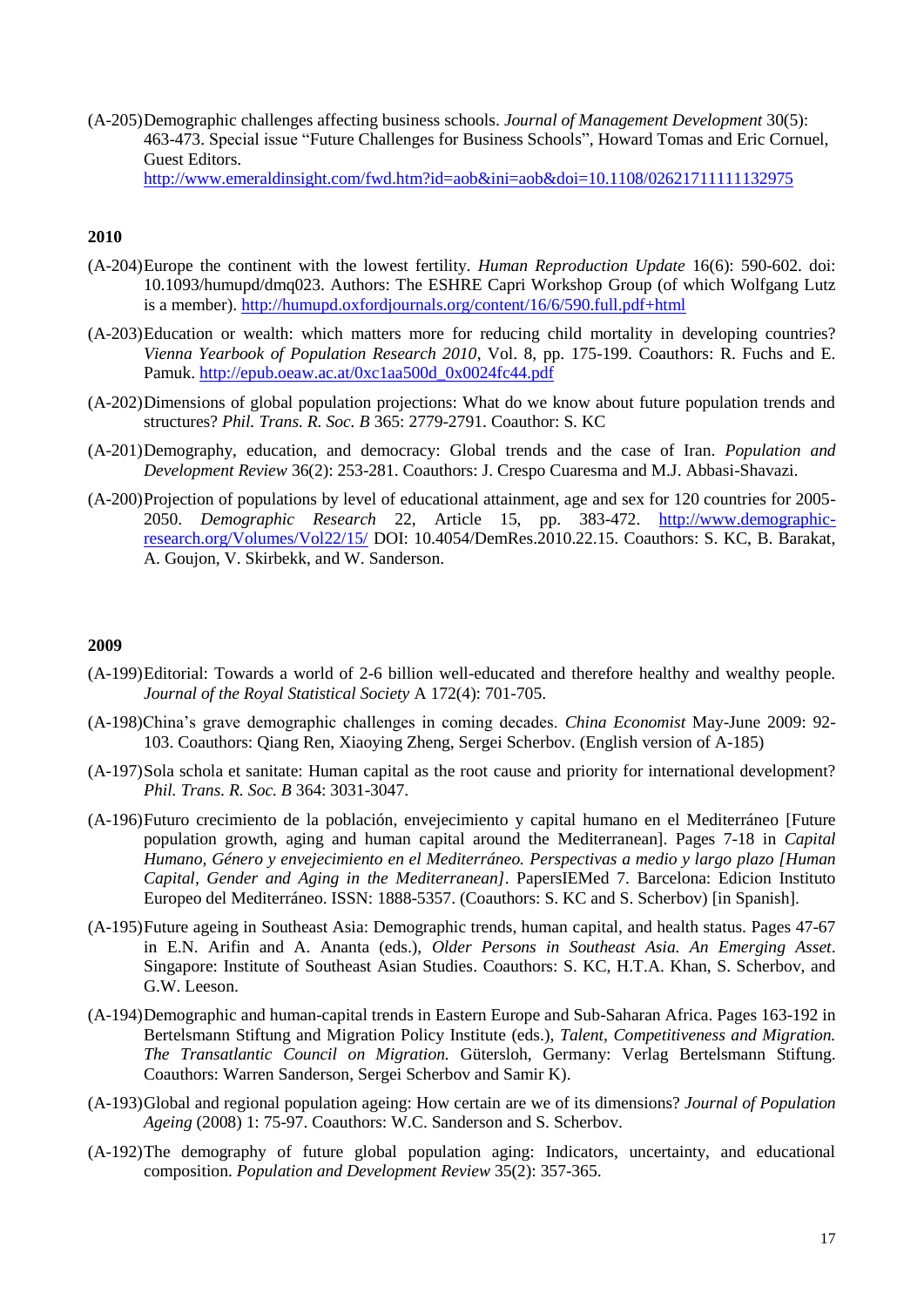- (A-191)Changing population size and distribution as a security concern. Pages 203-213 in H.G. Brauch, U.O. Spring, J. Grin, C. Mesjasz, P. Kameri-Mbote, N.C. Behera, B. Chourou, and H. Krummenacher (eds.), *Facing Global Environmental Change. Environmental, Human, Energy, Food, Health and Water Security Concepts.* Berlin: Springer Verlag.
- (A-190)Heat-related side-effects of neurological and non-neurological medication may increase heatwave fatalities. *European Journal of Neurology 2009.*Coauthors: C. Stöllberger and J. Finsterer.
- (A-189)Uncertain population dynamics and HIV/AIDS in China. Pages 9-25 in Joseph Tucker, Dudley L. Poston, Qiang Ren, Baochang Gu, Xiaoying Zheng, Stephanie Wang, and Chris Russell (eds.), *Gender Policy and HIV in China. Catalyzing Policy Change*. Amsterdam: Springer Netherlands. Coauthors: Qiang Ren, Xiaoying Zheng, Sergei Scherbov.
- (A-188)Global population ageing and the world's future human capital. Pages 221-228 in Peter Healey and Steve Rayner (eds.), *Unnatural Selection. The Challenges of Engineering Tomorrow's People*. London: Earthscan.

- (A-187)Demographic and human-capital trends in Eastern Europe and Sub-Saharan Africa. Washington, DC: Migration Policy Institute. Coauthors: W. Sanderson, S. Scherbov, S. KC.
- (A-186)Can immigration compensate for Europe's low fertility? Pages 255-264 in Patrick Festy and Jean-Paul Sardon (eds.), *Homage à Gérard Calot. Profession: démographe*. Paris: Institut national d'études démographiques. Coauthor: S. Scherbov.
- (A-185)Uncertain demographic dynamics in China. *China Demographic Science* 6: 19-27. Coauthors: Qiang Ren, Xiaoying Zheng, Sergei Scherbov (in Chinese). (English version is A-198)
- (A-184)Europe's changing population in a global context. *European View* 7: 237-245.
- (A-183)Low fertility in Europe in a global demographic context. Pages 3-19 in J.C. Tremmel (ed.), *Demographic Change and Intergenerational Justice*. Berlin: Springer. Coauthor: V. Skirbekk.
- (A-182)Declining trends in conception rates in recent birth cohorts of native Danish women: A possible role of deteriorating male reproductive health. *International Journal of Andrology* 31(2): 81-89. Coauthors: T.K. Jensen, T. Sobotka, M.A. Hansen, A.T. Pedersen, N.E. Skakkebæk.
- (A-181)How well did past UN population projections anticipate demographic trends in six South-east Asian countries? *Asian Population Studies* 4(1): 77-95. Coauthor: H.T.A. Khan.
- (A-180)Has Korea's fertility reached the bottom? The hypothesis of a "low Fertility Trap" in parts of Europe and East Asia. *Asian Population Studies* 4(1): 1-4.
- (A-179)The population dynamics of human capital accumulation. Pages 149-187 in A. Prskawetz, D.E. Bloom, and W. Lutz (eds.), *Population Aging, Human Capital Accumulation, and Productivity Growth.* Supplement to *Population and Development Review*, Vol. 34, 2008. New York: Population Council. Coauthors: A. Goujon and A. Wils.
- (A-178)Introduction. Pages 3-14 in A. Prskawetz, D.E. Bloom, and W. Lutz (eds.), *Population Aging, Human Capital Accumulation, and Productivity Growth*. Supplement to *Population and Development Review*, Vol. 34, 2008. New York: The Population Council. Coauthors: D.E. Bloom and A. Prskawetz.
- (A-177)The demography of educational attainment and economic growth. *Science* 319: 1047-1048 (22 February 2008). Coauthors: J. Crespo Cuaresma and W.Sanderson.
- (A-176)The coming acceleration of global population ageing. *Nature* 451: 716-719 (7 February 2008). Coauthors: W. Sanderson and S. Scherbov.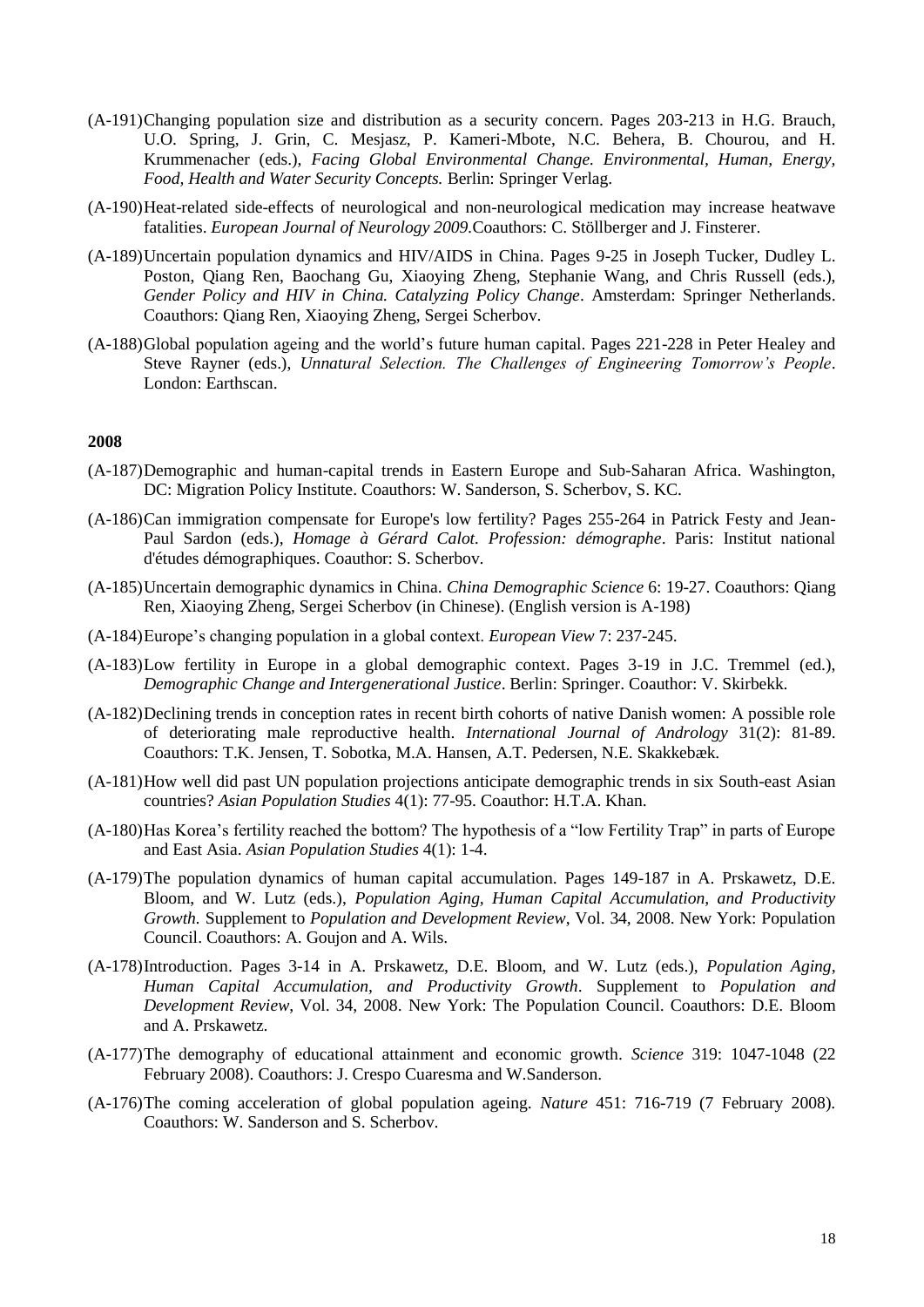- (A-175)Demographic ageing and human capital: Europe and Asia in comparative perspective. Pages 35-48 in Gabriele Sinigoj, Gavin Jones, Katsuiku Hirokawa, Sepp Linhart (eds.), *The Impact of Ageing: A Common Challenge for Europe and Asia*. Vienna: LIT Verlag.
- (A-174)Wird die Geburtenrate in Europa weiter sinken? Pages 183-200 in Charlotte Höhn and Jürgen Dorbritz (eds.), *Demographischer Wandel – Wandel der Demographie. Festschrift für Prof. Dr. Karl Schwarz*. Schriftenreihe des Bundesinstituts fur Bevölkerungsforschung, Band 37. Wiesbaden: VS Verlag fur Sozialwissenschaften.
- (A-173)The future of human reproduction: Will birth rates recover or continue to fall? *Ageing Horizons* 7: 15-21. Oxford Institute of Ageing.
- (A-172)New ways of capturing the demographic and education dynamics of the global youth cohort. Pages 39-54 in G. Kochendörfer-Lucius and B. Pleskovic, eds., *Development and the Next Generation*. Berlin Workshop Series 2007. Washington, D.C.: The International Bank for Reconstruction and Development/The World Bank.
- (A-171)China's uncertain demographic present and future. Pages 37-59 in *Vienna Yearbook of Population Research 2007*. Vienna, Austria: Verlag der Österreichischen Akademie der Wissenschaften. Coauthors: S. Scherbov, G.Y. Cao, Q. Ren, X.Y. Zheng.
- (A-170)Reconstruction of populations by age, sex and level of educational attainment for 120 countries for 1970-2000. Pages 193-235 in *Vienna Yearbook of Population Research 2007*. Vienna, Austria: Verlag der Österreichischen Akademie der Wissenschaften. Coauthors: A. Goujon, S. K.C., S. Sanderson.
- (A-169)Medellivslängden ökar och italienarna skaffar sig färre bambini. Pages 94-99 in A. Jernelöv and J. Palme (eds.), Oväntade framtider. Stockholm: Santérus Förlag (in Swedish).

- (A-168)Population density is a key factor in declining human fertility. *Population and Environment* 28: 69- 81. Published online on March 20, 2007. Coauthors: Maria Rita Testa, Dustin J. Penn.
- (A-167)The low fertility trap hypothesis: Forces that may lead to further postponement and fewer births in Europe. Pages 167-192 in D. Philipov, A.C. Liefbroer, and F.C. Billari (Guest eds.), *Vienna Yearbook of Population Research 2006*. Vienna, Austria: Verlag der Österreichischen Akademie der Wissenschaften. Coauthors: V. Skirbekk, M.R. Testa. Reprinted as RP-07-001 by the International Institute for Applied Systems Analysis, Laxenburg, Austria.
- (A-166)Introduction. Pages 3-17 in W. Lutz, R. Richter, and C. Wilson (eds.), *The New Generations of Europeans.* London: Earthscan. Coauthor: C. Wilson.
- (A-165)Alternative paths for future European fertility: Will the birth rate recover or continue to decline? Pages 83-100 in W. Lutz, R. Richter, and C. Wilson (eds.), *The New Generations of Europeans.* London: Earthscan.
- (A-164)The demography of growing European identity. *Science* 314: 425. Coauthors: S. Kritzinger, V. Skirbekk.
- (A-163)Global demographic trends, education, and health. Pages 252-268 in *Interactions Between Global Change and Human Health*. Vatican City: The Pontifical Academy of Sciences, Scripta Varia 106. ISBN 88-7761-085-9.
- (A-162)Future demographic change in Europe: The contribution of migration. Pages 207-222 in D.G. Papademetriou (ed.), *Europe and Its Immigrants in the 21st Century: A New Deal or a Continuing Dialogue of the Deaf?* Washington, D.C.: Migration Policy Institute and Luso-American Foundation. Coauthor: S. Scherbov.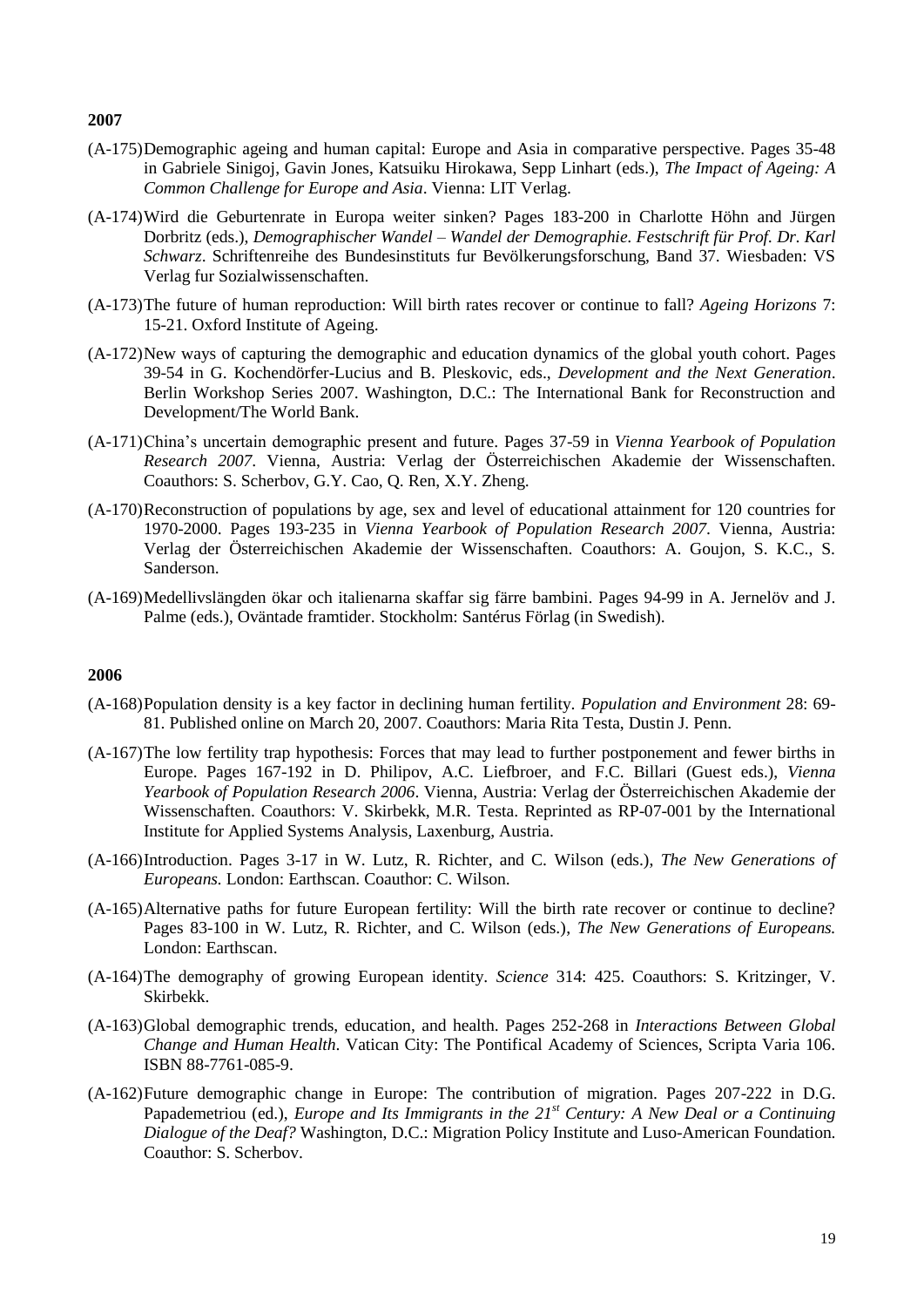(A-161)Fertility rates and future population trends: Will Europe's birth rate recover or continue to decline? *International Journal of Andrology* 29: 25-33.

# **2005**

- (A-160)Toward a concept of population balance considering age-structure, human capital, and intergenerational equity. Pages 119-137 in S. Tuljapurkar, I. Pool, and V. Prachuabmoh (eds.), *Population, Resources and Development. Riding the Age Waves*, Volume 1. International Studies in Population, Vol. 1. Dordrecht, the Netherlands: Springer Verlag. Coauthor: W. Sanderson.
- (A-159)Policies addressing the tempo effect in low-fertility countries. *Population and Development Review* 31(4): 699-720. Coauthor: V. Skirbekk.
- (A-158)Monthly estimates of the quantum of fertility: Towards a fertility monitoring system in Austria. Pages 109-141 in W. Lutz and G. Feichtinger (eds.), *Vienna Yearbook of Population Research 2005*. Vienna, Austria: Verlag der Österreichischen Akademie der Wissenschaften. Coauthors: T. Sobotka, M. Winkler-Dworak, M.R. Testa, D. Philipov, H. Engelhardt, and R. Gisser.
- (A-157)Will population ageing necessarily lead to an increase in the number of persons with disabilities? Alternative scenarios for the European Union. Pages 219-234 in W. Lutz and G. Feichtinger (eds.), *Vienna Yearbook of Population Research 2005*. Vienna, Austria: Verlag der Österreichischen Akademie der Wissenschaften. Coauthor: S. Scherbov.

- (A-156) Neue demographische Szenarien zur Zukunft der Evangelischen Kirche in Österreich (New demographic scenarios on the future of the Lutheran church in Austria). *Amt und Gemeinde*, Heft 9/10, pp. 172-182. Coauthors: K. Fliegenschnee and A. Goujon (in German).
- (A-155) Probabilistic Population Projections for Singapore and Asia. *Innovation* 5(1): 44-45. Coauthor: S. Scherbov.
- (A-154) Introduction: How to deal with uncertainty in population forecasting? *International Statistical Review* 72(1): 1-4. Coauthor: J.R. Goldstein.
- (A-153) Conditional probabilistic population forecasting. *International Statistical Review* 72(2): 157-166. Coauthors: W.C. Sanderson, S. Scherbov, and B.C. O'Neill.
- (A-152) Probabilistic population projections for India with explicit consideration of the education-fertility link. *International Statistical Review* 72(1): 81-92. Coauthor: S. Scherbov.
- (A-151) Introduction. Pages 1-16 in W. Lutz, W.C. Sanderson, and S. Scherbov (eds.), *The End of World Population Growth in the 21st Century: New Challenges for Human Capital Formation and Sustainable Development.* London: Earthscan. Coauthor: W.C. Sanderson.
- (A-150) The end of world population growth. Pages 17-83 in W. Lutz, W.C. Sanderson, and S. Scherbov (eds.), *The End of World Population Growth in the 21st Century: New Challenges for Human Capital Formation and Sustainable Development.* London: Earthscan. Coauthors: W.C. Sanderson and S. Scherbov.
- (A-149) Applications of probabilistic population forecasting. Pages 85-119 in W. Lutz, W.C. Sanderson, and S. Scherbov (eds.), *The End of World Population Growth in the 21st Century: New Challenges for Human Capital Formation and Sustainable Development.* London: Earthscan. Coauthors: W.C. Sanderson, S. Scherbov, and B.C. O'Neill.
- (A-148) Future human capital: Population projections by level of education. Pages 121-157 in W. Lutz, W.C. Sanderson, and S. Scherbov (eds.), *The End of World Population Growth in the 21st Century: New Challenges for Human Capital Formation and Sustainable Development.* London: Earthscan. Coauthor: A. Goujon.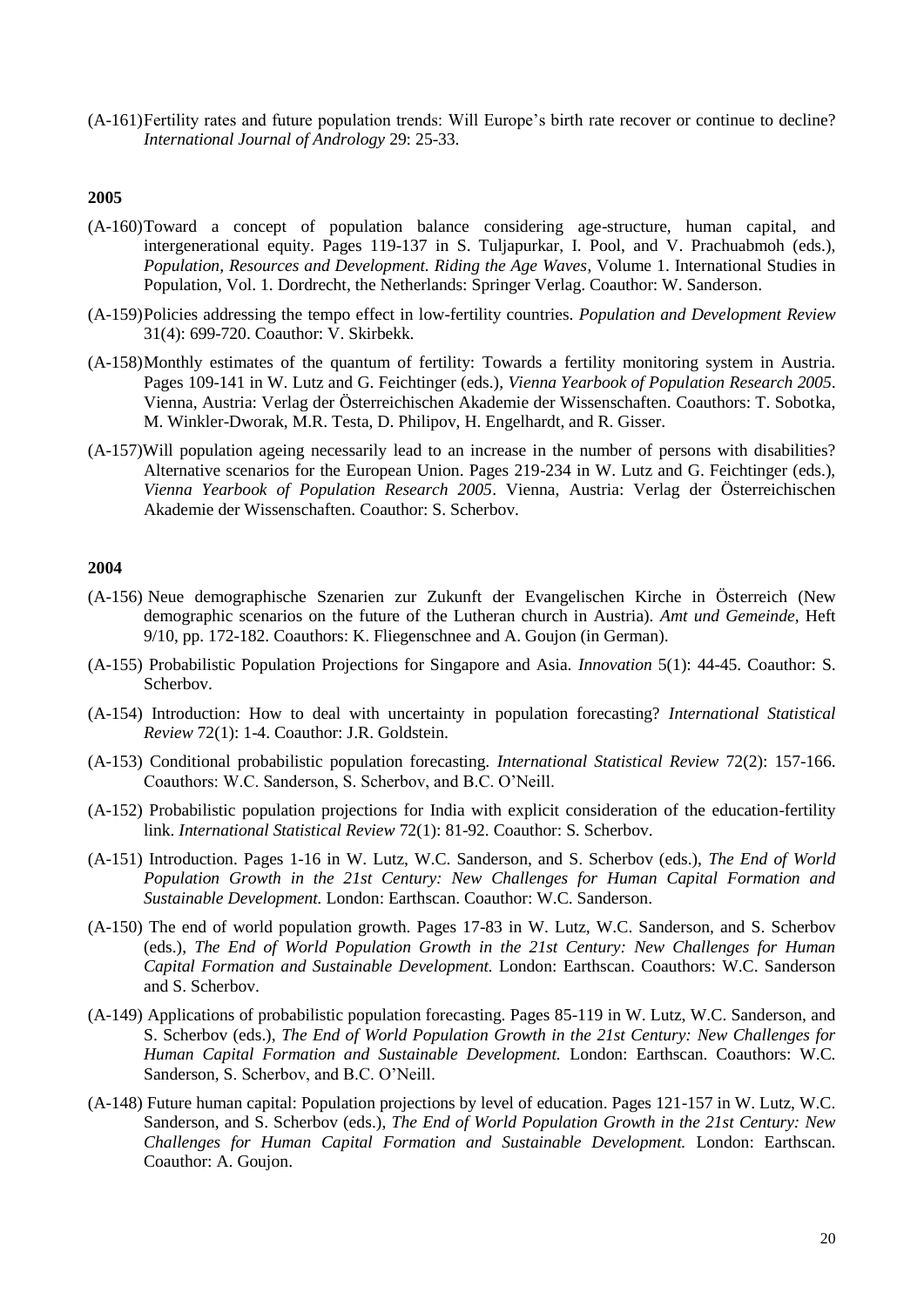- (A-147) Literate life expectancy: Charting the progress in human development. Pages 159-186 in W. Lutz, W.C. Sanderson, and S. Scherbov (eds.), *The End of World Population Growth in the 21st Century: New Challenges for Human Capital Formation and Sustainable Development.* London: Earthscan. Coauthor: A. Goujon.
- (A-146) Population-environment-development-agriculture interactions in Africa: A case study on Ethiopia. Pages 187-225 in W. Lutz, W.C. Sanderson, and S. Scherbov (eds.), *The End of World Population Growth in the 21st Century: New Challenges for Human Capital Formation and Sustainable Development.* London: Earthscan. Coauthors: S. Scherbov, P.K. Makinwa-Adebusoye, and G. Reniers.
- (A-145) China's future urban and rural population by level of education. Pages 265-282 in W. Lutz, W.C. Sanderson, and S. Scherbov (eds.), *The End of World Population Growth in the 21st Century: New Challenges for Human Capital Formation and Sustainable Development.* London: Earthscan. Coauthor: G.-Y. Cao.
- (A-144) Population, greenhouse gas emissions and climate change. Pages 283-314 in W. Lutz, W.C. Sanderson, and S. Scherbov (eds.), *The End of World Population Growth in the 21st Century: New Challenges for Human Capital Formation and Sustainable Development.* London: Earthscan. Coauthors: B.C. O'Neill and F.L. MacKellar.
- (A-143) Conceptualizing population in sustainable development: From "population stabilization" to "population balance." Pages 315-334 in W. Lutz, W.C. Sanderson, and S. Scherbov (eds.), *The End of World Population Growth in the 21st Century: New Challenges for Human Capital Formation and Sustainable Development.* London: Earthscan. Coauthors: W.C. Sanderson and B.C. O'Neill.

- (A-142) Europe's population at a turning point. *Science* 299: 1991-1992. Coauthors: B.C. O'Neill and S. Scherbov. Reprinted as RR-03-06 by the International Institute for Applied Systems Analysis, Laxenburg, Austria.
- (A-141) The emergence of sub-replacement family size ideals in Europe. *Population Research and Policy Review* 22(5-6): 479-496. Coauthors: J. Goldstein and M.R. Testa.
- (A-140) 'Vienna: A city beyond aging' revisited and revised. Pages 181-195 in G. Feichtinger (ed.), *Vienna Yearbook of Population Research 2003*. Vienna, Austria: Verlag der Österreichischen Akademie der Wissenschaften. Coauthors: S. Scherbov and A. Hanika.
- (A-139) The end of population growth in Asia. *Journal of Population Research* 20(1): 125-141. Coauthors: S. Scherbov and W. Sanderson.
- (A-138) Projections and forecasts, population. Pages 808-813 in P. Demeny and G. McNicoll (eds.), *Encyclopedia of Population,* Vol. 2. New York: Thomson Gale. Coauthor: B.C. O'Neill.
- (A-137) Determinants of human population growth. Pages 85-109 in R.M. Sibly, J. Hone, and T.H. Clutton-Brock (eds.), Wildlife Population Growth Rates. Cambridge, UK: Cambridge University Press for the Royal Society. Coauthor: Q. Ren.
- (A-136) Population density and human fertility: An exploratory analysis. *Chinese Journal of Population Science* 5: 1-10 (in Chinese). Coauthor: Q. Ren.
- (A-135) Ende des Weltbevölkerungswachstums in Laufe dieses Jahrhunderts wahrscheinlich (The end of world population growth during this century probable). Pages 126-127 in *Wirtschaft und Statistik*. Sonderausgabe anlässlich des 54. Weltkongresses des Internationalen Statistischen Instituts vom 13. bis 20. August 2003 in Berlin. Herausgeber Statistisches Bundesamt, Wiesbaden. Frankfurt: Kern & Birner (in German).
- (A-134) Long-term population decline in Europe: The relative importance of tempo effects and generational length. *Population and Development Review* 29(4): 699-707 (December 2003). Coauthors: J.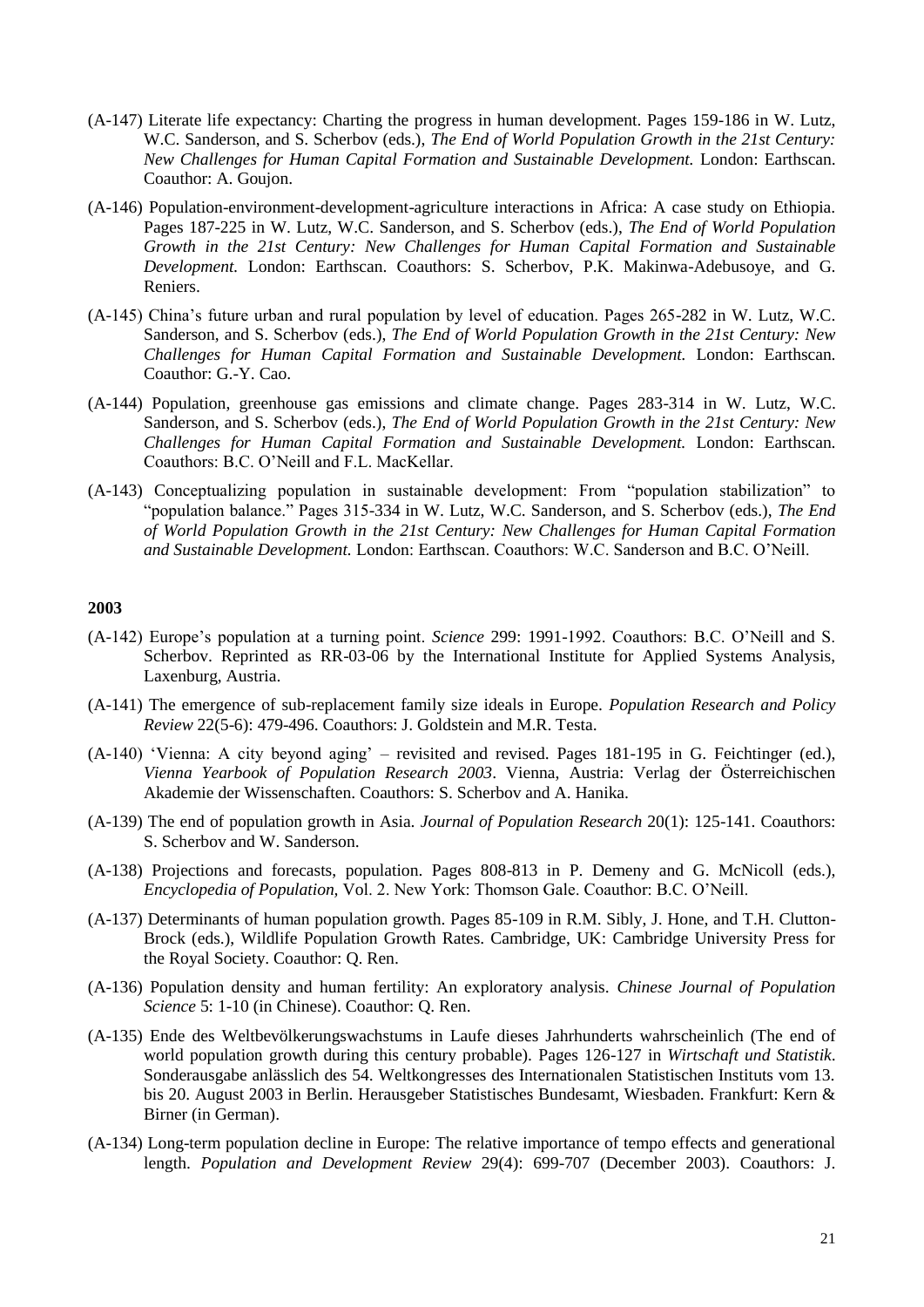Goldstein and S. Scherbov. Reprinted as RR-04-004 by the International Institute for Applied Systems Analysis, Laxenburg, Austria.

- (A-133) Global population trends. Pages 16-34 in *Encyclopedia of Global Environmental Change,* Editor-in-Chief Ted Munn. Volume 3: Causes and consequences of global environmental change, edited by Ian Douglas. Chichester: John Wiley and Sons. Coauthor: A. Goujon.
- (A-132) Demographic transition. Pages 211-214 in *Encyclopedia of Global Environmental Change,* Editorin-Chief Ted Munn. Volume 5, Social and economic dimensions of global environmental change, edited by Peter Timmerman. Chichester: John Wiley and Sons. Coauthor: A. Goujon.
- (A-131) Introduction. Pages 1-21 in Wolfgang Lutz, Alexia Prskawetz, and Warren C. Sanderson (eds.), *Population and Environment. Methods of Analysis*. Supplement to *Population and Development Review,* Vol. 28, 2002. New York: The Population Council. Coauthors: A. Prskawetz and W.C. Sanderson.
- (A-130) Population, natural resources, and food security: Lessons from comparing full and reduced-form models. Pages 199-224 in Wolfgang Lutz, Alexia Prskawetz, and Warren C. Sanderson (eds),. *Population and Environment. Methods of Analysis*. Supplement to *Population and Development Review,* Vol. 28, 2002. New York: The Population Council. Coauthors: S. Scherbov, A. Prskawetz, M. Dworak, and G. Feichtinger. Reprinted in G. Feichtinger (ed.), *Vienna Yearbook of Population Research 2003*, pp. 51-72. Vienna, Austria: Verlag der Österreichischen Akademie der Wissenschaften (2003).
- (A-129) Conclusions: Toward comprehensive P-E studies. Pages 225-250 in Wolfgang Lutz, Alexia Prskawetz, and Warren C. Sanderson (eds.), *Population and Environment. Methods of Analysis*. Supplement to *Population and Development Review,* Vol. 28, 2002. New York: The Population Council. Coauthors: W.C. Sanderson, and A. Wils.
- (A-128) Impacts of global population trends. Pages 239-259 in *The Contextual Determinants of Malaria*, edited by Elizabeth A. Casman and Hadi Dowlatabadi. Washington, D.C.: Resources for the Future.
- (A-127) Population A global challenge for the twenty-first century. Pages 126-148 in Hans van Ginkel, Brendan Barrett, Julius Court, and Jerry Velasquez (eds.), *Human Development and the Environment. Challenges for the United Nations in the New Millennium*. New York: United Nations University Press.
- (A-126) Interactions between coastal and marine ecosystems and human population systems: Perspectives on how consumption mediates this interaction. In Sara Curran, Tundi Agardy, Maria C.J. Cruz, Partha Dasgupta, Anuradha Kumar, Wolfgang Lutz, Meryl Williams, Elisabeth Kessler, and Melanie Adams (eds.), *Population, Consumption, Environment*. Special Issue of *Ambio* 31(4): 264-268. Coauthors: Sara Curran, Anuradha Kumar, and Meryl Williams.
- (A-125) Population, consumption, and environment: Lessons learned and future research about coastal and marine ecosystems. In Sara Curran, Tundi Agardy, Maria C.J. Cruz, Partha Dasgupta, Anuradha Kumar, Wolfgang Lutz, Meryl Williams, Elisabeth Kessler, and Melanie Adams (eds.), *Population, Consumption, Environment*. Special Issue of *Ambio* 31(4): 377-383. Coauthors: Tundi Agardy, Chona Cruz, Sara Curran, Partha Dasgupta, Anuradha Kumar, and Meryl Williams.
- (A-124) Determinants of human population growth. *Phil. Trans. R. Soc. Lond*. B 357: 1197-1210. Coauthor: Q. Ren.
- (A-123) Population belongs on the Johannesburg agenda. *Global Change & Human Health* 3(1): 33-35. (Subtitle of issue: Reviews on globalisation, environmental change and health, edited by Pim Martens, Tony McMichael and Jonathan Patz. Dordrecht, NL: Kluwer Academic Publishers, July 2002.) Coauthors: M. Shah, R.E. Bilsborrow, J. Bongaarts, P. Dasgupta, B. Entwisle, G. Fischer, B. Garcia, D.J. Hogan, A. Jernelov, Z. Jiang, R.W. Kates, S. Lall, F.L. MacKellar, P.K. Makinwa-Adebusoye, A.J. McMichael, V. Mishra, N. Myers, N. Nakicenovic, S. Nilsson, B.C. O'Neill, X.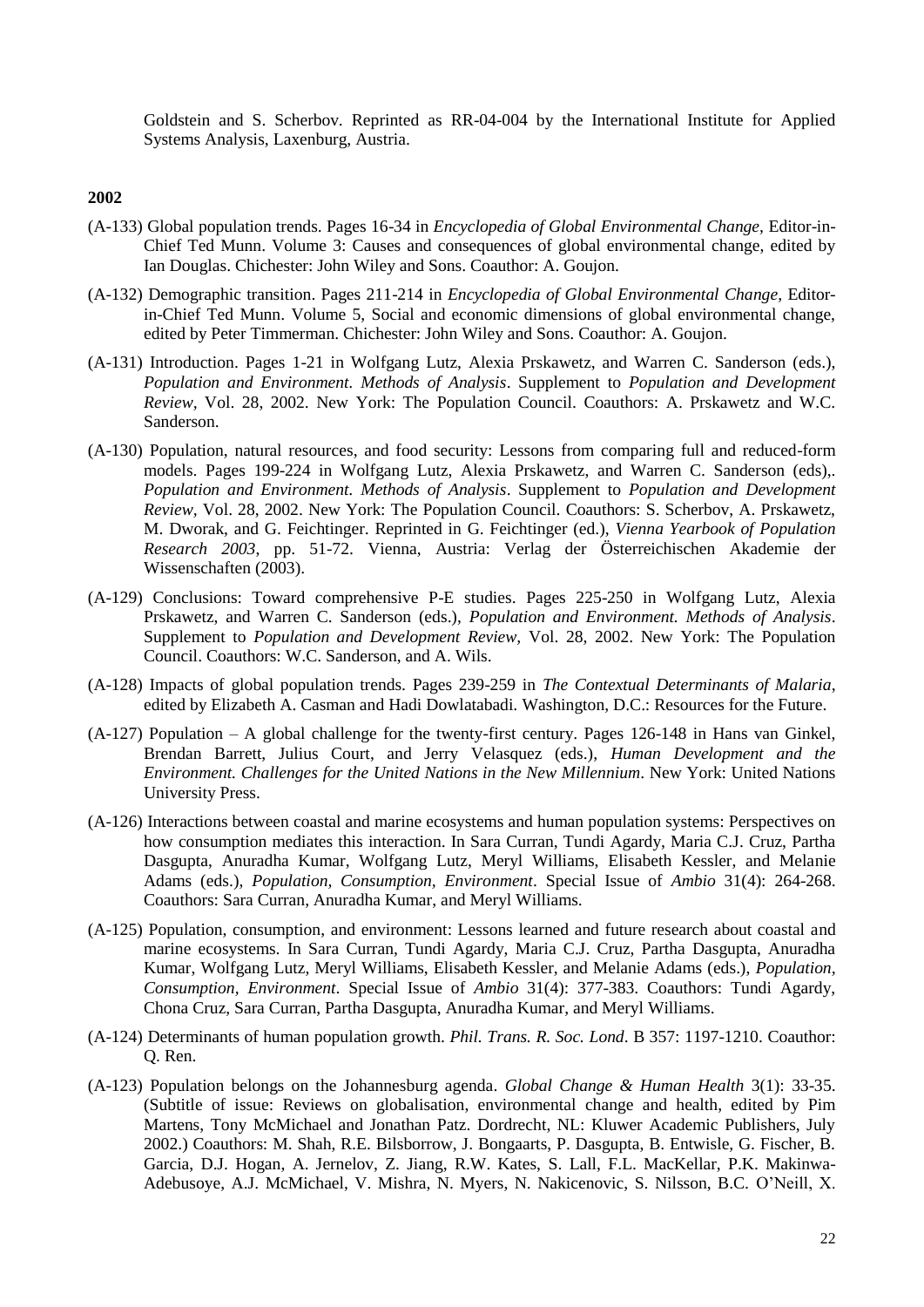Peng, H.B. Presser, N. Sadik, W.C. Sanderson, G. Sen, B. Torrey, D. van de Kaa, H.J.A. van Ginkel, B. Yeoh, and H. Zurayk.

- (A-122) The Global Science Panel on Population in Sustainable Development. *Population and Development Review* 28(2): 367-369. Coauthors: M. Shah, R.E. Bilsborrow, J. Bongaarts, P. Dasgupta, B. Entwisle, G. Fischer, B. Garcia, D.J. Hogan, A. Jernelov, Z. Jiang, R.W. Kates, S. Lall, F.L. MacKellar, P.K. Makinwa-Adebusoye, A.J. McMichael, V. Mishra, N. Myers, N. Nakicenovic, S. Nilsson, B.C. O'Neill, X. Peng, H.B. Presser, N. Sadik, W.C. Sanderson, G. Sen, B. Torrey, D. van de Kaa, H.J.A. van Ginkel, B. Yeoh, and H. Zurayk.
- (A-121) Population ageing in Europe: Demographic evidence and forecasts. Pages 15-22 in *18th CEIES Report on Active Ageing Statistics*. Luxembourg: Office for Official Publications of the European Communities. Coauthor: S. Scherbov.

## **2001**

- (A-120) The world's changing human capital stock: Multi-state population projections by educational attainment. *Population and Development Review* 27(2): 323-339. Coauthor: A. Goujon. Reprinted as RR-01-11 by the International Institute for Applied Systems Analysis, Laxenburg, Austria (2001). Reprinted in G. Feichtinger (ed.), *Vienna Yearbook of Population Research 2003*, pp. 19-33. Vienna, Austria: Verlag der Österreichischen Akademie der Wissenschaften (2003).
- (A-119) The end of world population growth. *Nature* 412: 543-545. Coauthors: W. Sanderson and S. Scherbov. Reprinted as RR-01-12 by the International Institute for Applied Systems Analysis, Laxenburg, Austria (2001). Reprinted in G. Feichtinger (ed.), *Vienna Yearbook of Population Research 2003*, pp. 1-18. Vienna, Austria: Verlag der Österreichischen Akademie der Wissenschaften (2003).
- (A-118) Likely future population trends in Greece and in the European Union. Pages 37-50 in Elias Kikilias, Christos Bagavos, Platon Tinios, and Michael Chletsos (eds.), *Demographic Ageing*. Athens: Ethniko Institouto Ergasias (in Greek). Coauthors: W. Sanderson and S. Scherbov.
- (A-117) World population in 2050: Assessing the projections. Pages 123-129 in Jane Sneddon Little and Robert K. Triest (eds.), *Seismic Shifts: The Economic Impact of Demographic Change*. Conference Series No. 46. Boston: Federal Reserve Bank of Boston.

- (A-116) Multivariate analysis-based prediction rule for pulmonary embolism. *Thrombosis Research* 97(2000): 267-273. Coauthors: C. Stöllberger, J. Finsterer, C. Stöberl, A. Kroiss, A. Valentin, and J. Slany.
- (A-115) Demographic change and the environment. Pages 35-45 in S. Nishioka and J. Jäger (eds.), *Report of the 1999 Open Meeting of the Human Dimensions of Global Environmental Change Research Community*, Shonan Village, Japan, 24-26 June 1999. Kanagawa, Japan: Institute for Global Environmental Strategies.
- (A-114) Global demographic imbalances in the 21st century. Pages 21-45 in G. Magerl, H. Rumpler, C. Smekal (eds.), *Wissenschaft und Zukunft. Beiträge der Wissenschaften zur bewältigung globaler Krisen*. Vienna: Böhlau.
- (A-113) Determinants of low fertility and ageing prospects for Europe. Pages 49-65 in Sylvia Trnka (ed.), *Family Issues Between Gender and Generations*. Seminar Report, produced by the European Observatory on Family Matters at the Austrian Institute for Family Studies, Vienna, Austria. Luxembourg: Office for Official Publications of the European Communities.
- (A-112) Quantifying vicious circle dynamics: The PEDA model for population, environment, development and agriculture in African countries. Pages 311-322 in E.J. Dockner, R.F. Hartl, M. Luptacik, and G.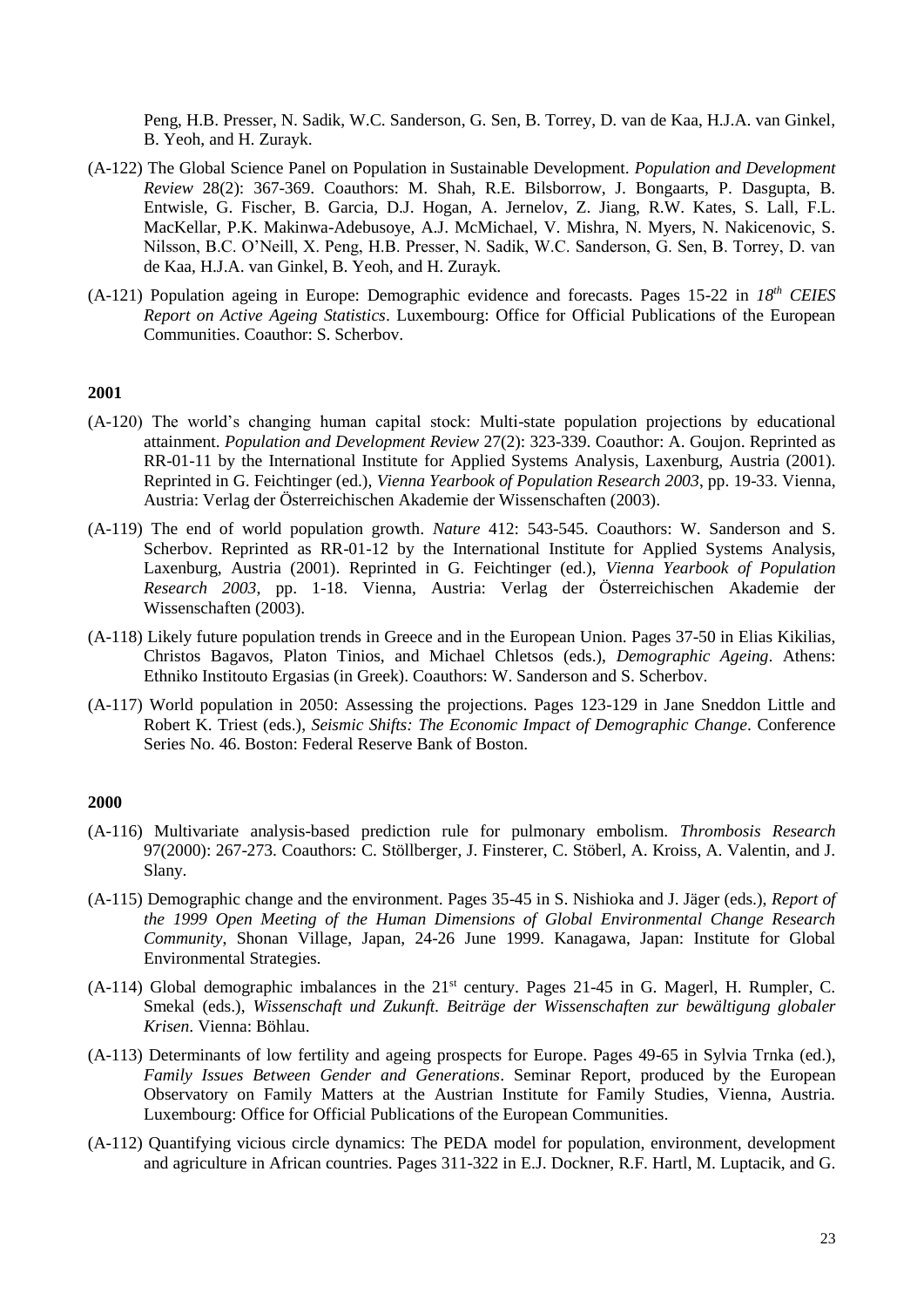Sorger (eds.), *Optimization, Dynamics, and Economic Analysis. Essays in Honor of Gustav Feichtinger*. Heidelberg: Physica-Verlag. Coauthor: S. Scherbov.

- (A-111) Introduction: Understanding complex population-environment interactions. Pages iv-x in W. Lutz, L. Prieto, and W. Sanderson (eds.), *Population, Development, and Environment on the Yucatan Peninsula: From Ancient Maya to 2030*. Laxenburg, Austria: IIASA.
- (A-110) Social and environmental factors in the classic Maya collapse. Pages 2-32 in W. Lutz, L. Prieto, and W. Sanderson (eds.), *Population, Development, and Environment on the Yucatan Peninsula: From Ancient Maya to 2030*. Laxenburg, Austria: IIASA. Coauthors: W.J. Folan, B. Faust, and J.D. Gunn.
- (A-109) Future population and education trends: Scenarios to 2030 by socioecological region. Pages 141-172 in W. Lutz, L. Prieto, and W. Sanderson (eds.), *Population, Development, and Environment on the Yucatan Peninsula: From Ancient Maya to 2030*. Laxenburg, Austria: IIASA. Coauthors: A. Goujon and I. Kohler.
- (A-108) Low fertility and population policy in Europe. Pages 54-82 in *Low Fertility and Policy Responses to Issues of Ageing and Welfare*. Seoul: Korea Institute for Health and Social Affairs.
- (A-107) Familie und Erwerb. Pages 61-89 in Helmuth Schattovits (ed.), *Kinderbetreuungsscheck: Modellentwicklung und Analysen*. Vienna: Austrian Institute for Family Studies (in German). Coauthors: Vera Nowak, Martin Oppitz, and Christiane Pfeiffer.
- (A-106) Schlussfolgerungen (Conclusions). Pages 191-216 in Helmuth Schattovits (ed.), *Kinderbetreuungsscheck: Modellentwicklung und Analysen*. Vienna: Austrian Institute for Family Studies (in German). Coauthor: Helmuth Schattovits.

- (A-105) Introduction: The need to rethink approaches to population forecasts. Pages 1-14 in Wolfgang Lutz, James W. Vaupel, and Dennis A. Ahlburg (eds.), *Frontiers of Population Forecasting*. Supplement to *Population and Development Review*, Vol. 24, 1998. New York: Population Council. Coauthor: D.A. Ahlburg.
- (A-104) Demographic dimensions in forecasting: Adding education to age and sex. Pages 42-58 in Wolfgang Lutz, James W. Vaupel, and Dennis A. Ahlburg (eds.), *Frontiers of Population Forecasting*. Supplement to *Population and Development Review*, Vol. 24, 1998. New York: Population Council. Coauthors: A. Goujon and G. Doblhammer-Reiter.
- (A-103) Expert-based probabilistic population projections. Pages 139-155 in Wolfgang Lutz, James W. Vaupel, and Dennis A. Ahlburg (eds.), *Frontiers of Population Forecasting*. Supplement to *Population and Development Review*, Vol. 24, 1998. New York: Population Council. Coauthors: W.C. Sanderson and S. Scherbov.
- (A-102) Ways to improve population forecasting: What should be done differently in the future? Pages 191- 198 in Wolfgang Lutz, James W. Vaupel, and Dennis A. Ahlburg (eds.), *Frontiers of Population Forecasting*. Supplement to *Population and Development Review*, Vol. 24, 1998. New York: Population Council. Coauthors: D.A. Ahlburg and J.W. Vaupel.
- (A-101) The need to reassess the role of the population variable in global development. *Yearbook of Population Research in Finland 1998-1999*, 35: 30-38. Helsinki: Population Research Institute.
- (A-100) Endogenous growth of population and income depending on resource and knowledge. *European Journal of Population* 14: 305-331. Coauthors: A. Prskawetz, G. Feichtinger, M. Luptacik, A. Milik, F. Wirl, and F. Hof.
- (A-99) Is pregnancy in Austria still a reason for marriage? Pages 17-35 in W. Lutz (ed.), *Compendium of Family Studies in Austria 1999 (Kompendium der Familienforschung in Österreich 1999),* No. 7. Vienna: Austrian Institute for Family Studies. Coauthors: C. Pfeiffer and V. Novak.
- (A-98) Probabilistische Bevölkerungsprognosen für Deutschland. Pages 1323-1365 in Enquete-Kommission "Demographischer Wandel," Deutscher Bundestag (eds.), *Herausforderungen unserer älter*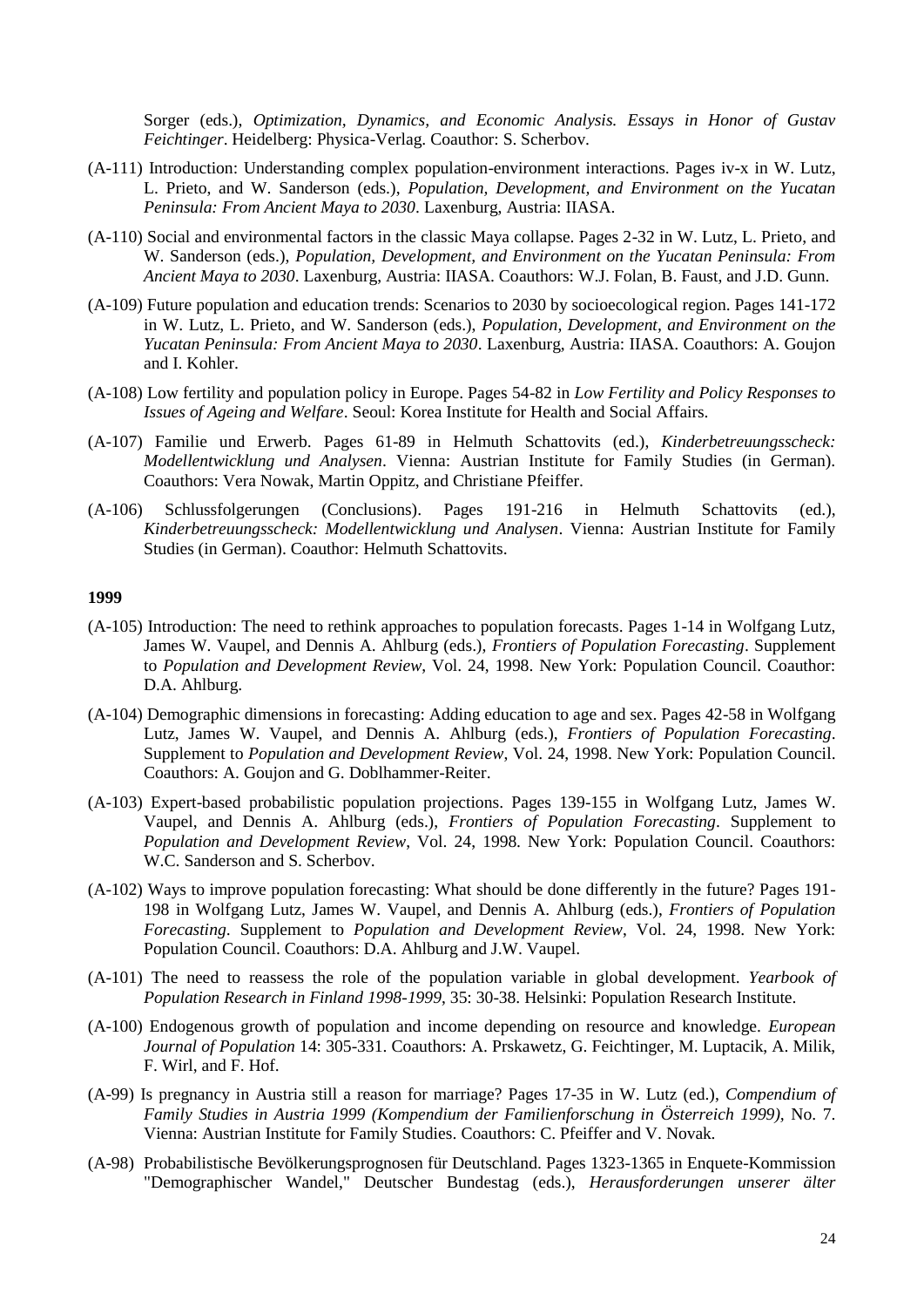*werdenden Gesellschaft an den einzelnen und die Politik*. Volume 4. Heidelberg: R.v. Decker's Verlag (in German). Coauthor: S. Scherbov.

- (A-97) Will Europe be short of children? *Family Observer* 1999: 8-16 (Luxembourg: Office for Official Publications of the European Communities).
- (A-96) What do we know about the future changes in the proportions of children and elderly in Europe? Pages 123-139 in W. Lutz (ed.), *Compendium of Family Studies in Austria 1999 (Kompendium der Familienforschung in Österreich 1999),* No. 7. Vienna: Austrian Institute for Family Studies. Coauthor: S. Scherbov. Reprinted as RR-00-05 by the International Institute for Applied Systems Analysis, Laxenburg, Austria.
- (A-95) The long-term effect of the timing of fertility decline on population size. *Population and Development Review* 25(4): 749-756. Coauthors: B.C. O'Neill and S. Scherbov.

# **1998**

- (A-94) Population and climate change. Pages 89-193 in Steve Rayner and Elizabeth L. Malone (eds.), *Human Choice and Climate Change, Volume One, The Societal Framework.* Columbus, Ohio: Battelle Press. Coauthors: F.L. MacKellar, A.J. McMichael, and A. Suhrke.
- (A-93) An expert-based framework for probabilistic national population projections: The example of Austria. *European Journal of Population* 14: 1-17. Coauthor: S. Scherbov. Reprinted as RR-98-10 by the International Institute for Applied Systems Analysis, Laxenburg, Austria.
- (A-92) Probabilistische Bevölkerungsprognosen für Deutschland. (Probabilistic population forecasts for Germany) *Zeitschrift für Bevölkerungswissenschaft* 23(2): 83-109 (in German). Coauthor: S. Scherbov.

- (A-91) Doubling of world population unlikely. *Nature* 387: 803-805 (19 June 1997). Coauthors: W. Sanderson and S. Scherbov. Reprinted as RR-97-10 by the International Institute for Applied Systems Analysis, Laxenburg, Austria.
- (A-90) Maailman väestönkasvu (World population growth). Pages 25-28 in Pentti Hyttinen (ed.), *Päättäjien Metsäakatemia*. Helsinki, Finland: Suomen Metsäyhdistys ry (in Finnish).
- (A-89) Long-term macro models of population, development, and environment. Pages 249-278 in Riad Dahel and Ismail Siragelden (eds.), *Research in Human Capital and Development, Volume 11A*. London: JAI Press.
- (A-88) Female education likely to lead to long-term population decline and near-term gain in quality of life. *Politics and the Life Science* 16(2): 209-211.
- (A-87) Introduction: Purpose of FAMSIM. Pages 7-11 in W. Lutz (ed.), *FAMSIM – Austria. Feasibility Study for a Dynamic Microsimulation Model for Projections and the Evaluation of Family Policies Based on the European Family and Fertility Survey*. Vienna: Austrian Institute for Family Studies.
- (A-86) The family and fertility survey (FFS). Pages 54-64 in W. Lutz (ed.), *FAMSIM – Austria. Feasibility Study for a Dynamic Microsimulation Model for Projections and the Evaluation of Family Policies Based on the European Family and Fertility Survey*. Vienna: Austrian Institute for Family Studies. Coauthors: V. Nowak and C. Pfeiffer.
- (A-85) How can FAMSIM be applied to other European countries? Pages 110-115 in W. Lutz (ed.), *FAMSIM – Austria. Feasibility Study for a Dynamic Microsimulation Model for Projections and the Evaluation of Family Policies Based on the European Family and Fertility Survey*. Vienna: Austrian Institute for Family Studies.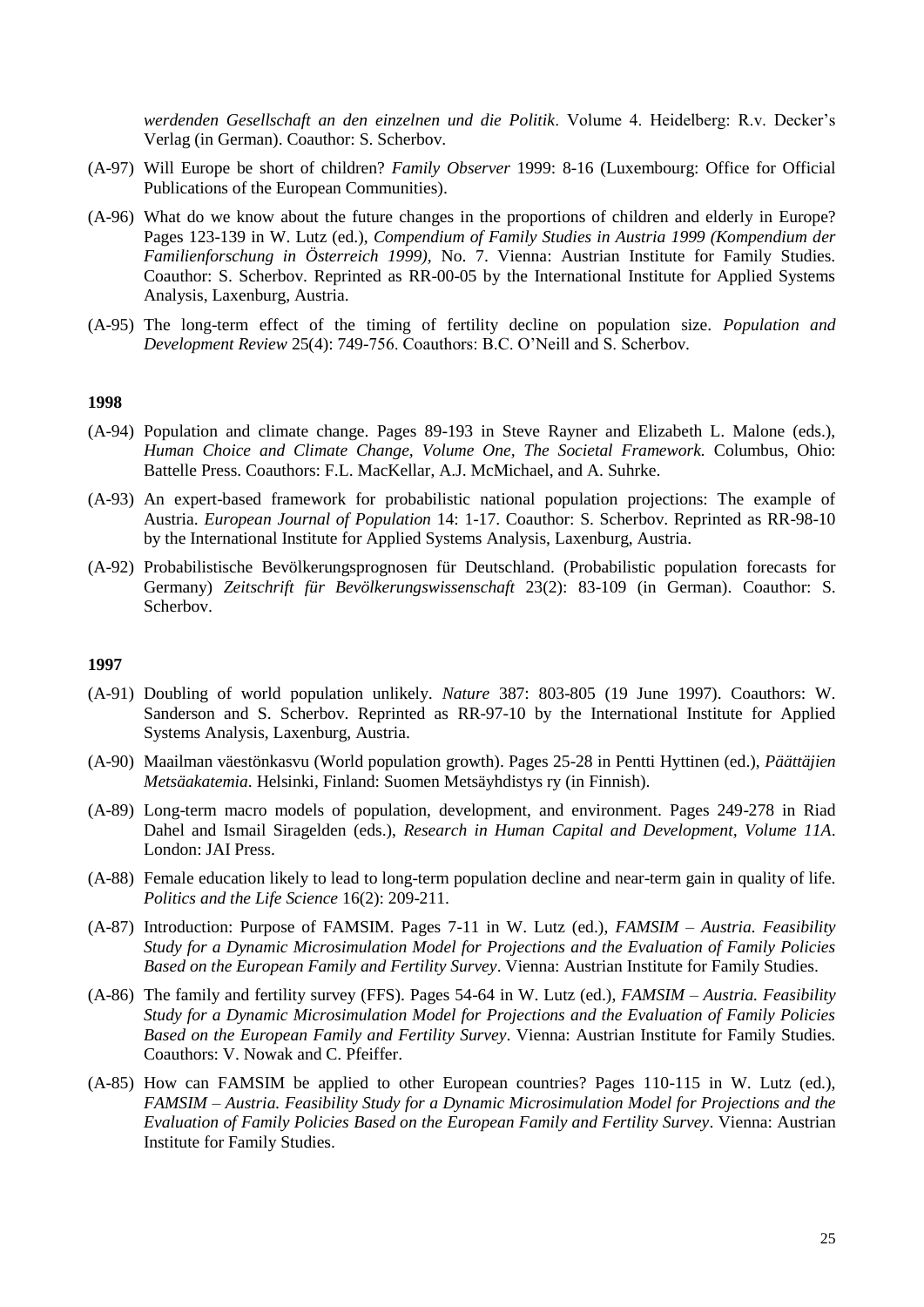(A-84) Ein probabilistischer Ansatz zur Bevölkerungsvorausschätzung für Österreich. (A probabilistic approach to population forecasting in Austria). *Statistische Nachrichten* 12: 984-988 (in German). Coauthors: A. Hanika and S. Scherbov.

# **1996**

- (A-83) Population and biodiversity. Pages 229-241 in Victoria Dompka (ed.), *Human Population, Biodiversity and Protected Areas: Science and Policy Issues*. Washington, D.C.: American Association for the Advancement of Science, International Directorate.
- (A-82) Alternative approaches to population projection. Pages 14-44 in W. Lutz (ed.), *The Future Population of the World. What Can We Assume Today?* London: Earthscan, Revised Edition. Coauthors: J.R. Goldstein and C. Prinz.
- (A-81) Future reproductive behavior in industrialized countries. Pages 253-277 in W. Lutz (ed.), *The Future Population of the World. What Can We Assume Today?* London: Earthscan, Revised Edition.
- (A-80) World population scenarios for the 21st century. Pages 361-396 in W. Lutz (ed.), *The Future Population of the World. What Can We Assume Today?* London: Earthscan, Revised Edition. Coauthors: W. Sanderson, S. Scherbov, and A. Goujon.
- (A-79) Probabilistic population projections based on expert opinion. Pages 397-428 in W. Lutz (ed.), *The Future Population of the World. What Can We Assume Today?* London: Earthscan, Revised Edition. Coauthors: W. Sanderson and S. Scherbov.
- (A-78) Epilogue: Dilemmas in population stabilization. Pages 429-435 in W. Lutz (ed.), *The Future Population of the World. What Can We Assume Today?* London: Earthscan, Revised Edition.
- (A-77) Challenges for studying population-environment interactions in the Arab region. Pages 329-351 in *Arab Regional Population Conference*, Volume 1, Cairo, December 1996. Liege, Belgium: International Union for the Scientific Study of Population.
- (A-76) Future trends of population and education in nine Arab States. Pages 142-172 in *Arab Regional Population Conference*, Volume 2, Cairo, December 1996. Liege, Belgium: International Union for the Scientific Study of Population. Coauthor: A. Goujon.

# **1995**

- (A-75) Analyzing the role of population parameters in sustainable national development and options for influencing them. Pages 137-166 in John I. Clarke and Leon Tabah (eds.), *Population-Environment-Development Interactions*. Paris: CICRED.
- (A-74) Population, households and CO<sup>2</sup> emissions. *Population and Development Review* 21(4): 849-865. Coauthors: F.L. MacKellar, C. Prinz, and A. Goujon. Reprinted as RR-96-6 by the International Institute for Applied Systems Analysis, Laxenburg, Austria.

- (A-73) Introduction: Past and present studies of the Soviet population. Pages xxxi-xl in W. Lutz, S. Scherbov and A. Volkov (eds.), *Demographic Trends and Patterns in the Soviet Union before 1991*. London: Routledge.
- (A-72) Survey of fertility trends in the republics of the Soviet Union: 1959-1990. Pages 19-40 in W. Lutz, S. Scherbov and A. Volkov (eds.), *Demographic Trends and Patterns in the Soviet Union before 1991*. London: Routledge. Coauthor: S. Scherbov.
- (A-71) Population and environment--What do we need more urgently: Better data, better models, or better questions? Pages 47-62 in *Environment and Population Change*, edited by Basia Zaba and John Clarke. Liege: Derouaux Ordina Editions.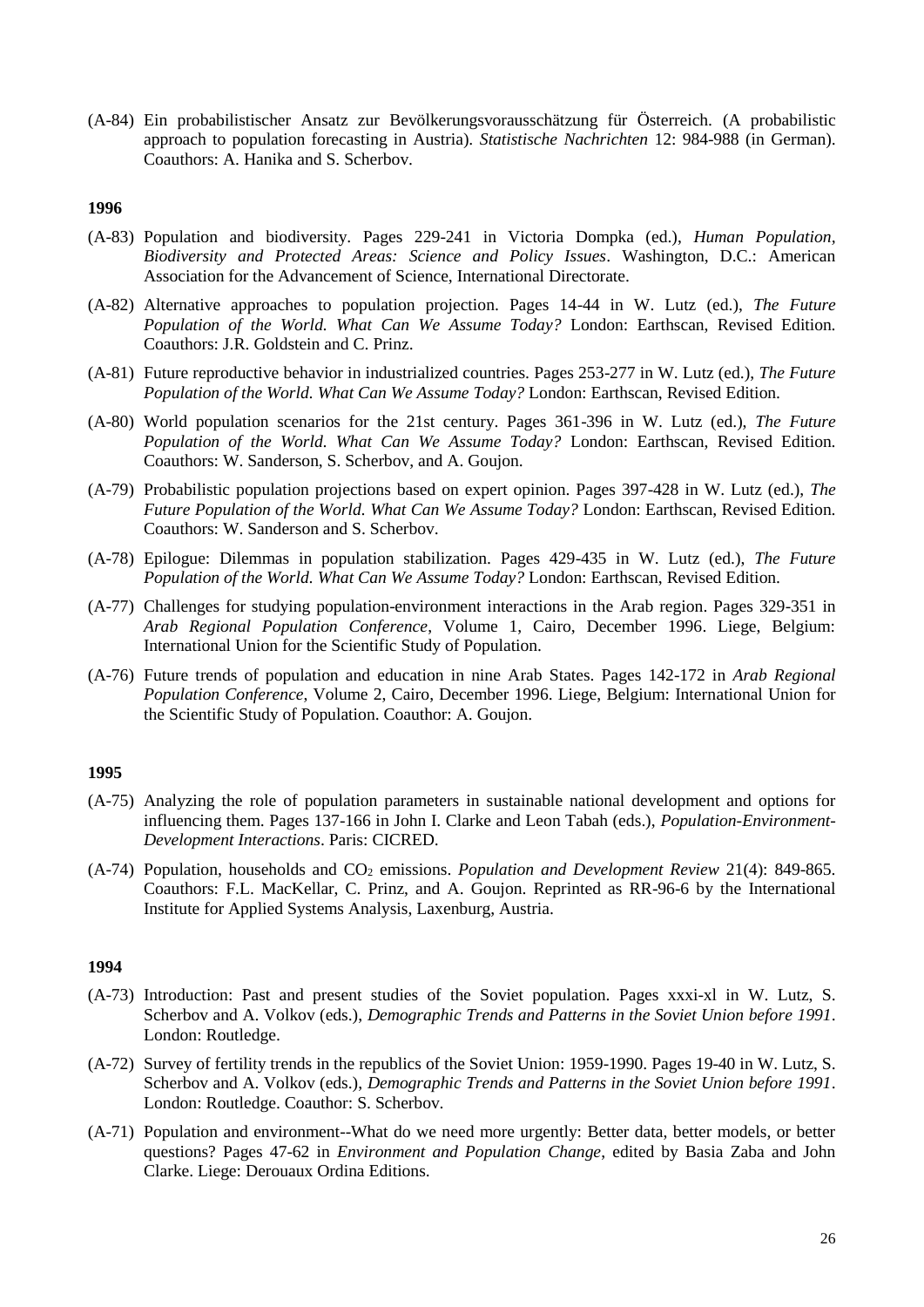- (A-70) Introduction. Pages 1-8 in W. Lutz (ed.), *Population-Development-Environment. Understanding Their Interactions in Mauritius*. Heidelberg: Springer-Verlag.
- (A-69) People on Mauritius, 1638-1991. Pages 75-97 in W. Lutz (ed.), *Population-Development-Environment. Understanding Their Interactions in Mauritius*. Heidelberg: Springer-Verlag. Coauthor: A.B. Wils.
- (A-68) Philosophy of the PDE approach. Pages 209-220 in W. Lutz (ed.), *Population-Development-Environment. Understanding Their Interactions in Mauritius*. Heidelberg: Springer-Verlag.
- (A-67) The population module. Pages 221-231 in W. Lutz (ed.), *Population-Development-Environment. Understanding Their Interactions in Mauritius*. Heidelberg: Springer-Verlag. Coauthor: C. Prinz.
- (A-66) Lessons from Mauritius in the global context. Pages 361-385 in W. Lutz (ed.), *Population-Development-Environment. Understanding Their Interactions in Mauritius*. Heidelberg: Springer-Verlag.
- (A-65) Epilogue: How useful is the Mauritius study for other parts of the world? Pages 387-389 in W. Lutz (ed.), *Population-Development-Environment. Understanding Their Interactions in Mauritius*. Heidelberg: Springer-Verlag.
- (A-64) Introduction. Pages xiv-xviii in W. Lutz (ed.), *The Future Population of the World. What Can We Assume Today?* London: Earthscan.
- (A-63) Alternative approaches to population projection. Pages 17-50 in W. Lutz (ed.), *The Future Population of the World. What Can We Assume Today?* London: Earthscan. Coauthors: J.R. Goldstein and C. Prinz.
- (A-62) Future reproductive behavior in industrialized countries. Pages 267-294 in W. Lutz (ed.), *The Future Population of the World. What Can We Assume Today?* London: Earthscan.
- (A-61) The IIASA world population scenarios to 2030. Pages 391-422 in W. Lutz (ed.), *The Future Population of the World. What Can We Assume Today?* London: Earthscan. Coauthors: C. Prinz and J. Langgassner.
- (A-60) Special world population scenarios to 2100. Pages 423-441 in W. Lutz (ed.), *The Future Population of the World. What Can We Assume Today?* London: Earthscan. Coauthors: C. Prinz and J. Langgassner.
- (A-59) Epilogue. Pages 443-450 in W. Lutz (ed.), *The Future Population of the World. What Can We Assume Today?* London: Earthscan.
- (A-58) Country case study: Population and Sustainable Development in Mauritius. Pages 121-133 in *Population and Development Strategies*. UNFPA Technical Report, No. 19. New York: United Nations Population Fund.
- (A-57) Bevölkerung und Umwelt. (Population and Environment). Pages 67-77 in A. Grübler, O. Höll, W. Lichem, and C. Rakos (eds.), *Spannungsfeld Umwelt und Entwicklung.* Vienna: J&V Verlag (in German).
- (A-56) World population trends: Global and regional interactions between population and the environment. Pages 41-65 in L. Arizpe, M.P. Stone, and D.C. Major (eds.), *Population and Environment: Rethinking the Debate.* Oxford: Westview Press.
- (A-55) Ältere Menschen in Europa. Demographische Perspektiven 1990-2050. Part 1. *Journal für Sozialforschung* 34(2): 197-220 (in German). Coauthor: C. Prinz.

(A-54) The future of international migration. Pages 67-84 in R. Cliquet (ed.), *The Future of Europe's Population: A Scenario Approach*. Population Studies, No. 26. Strasbourg: Council of Europe Press.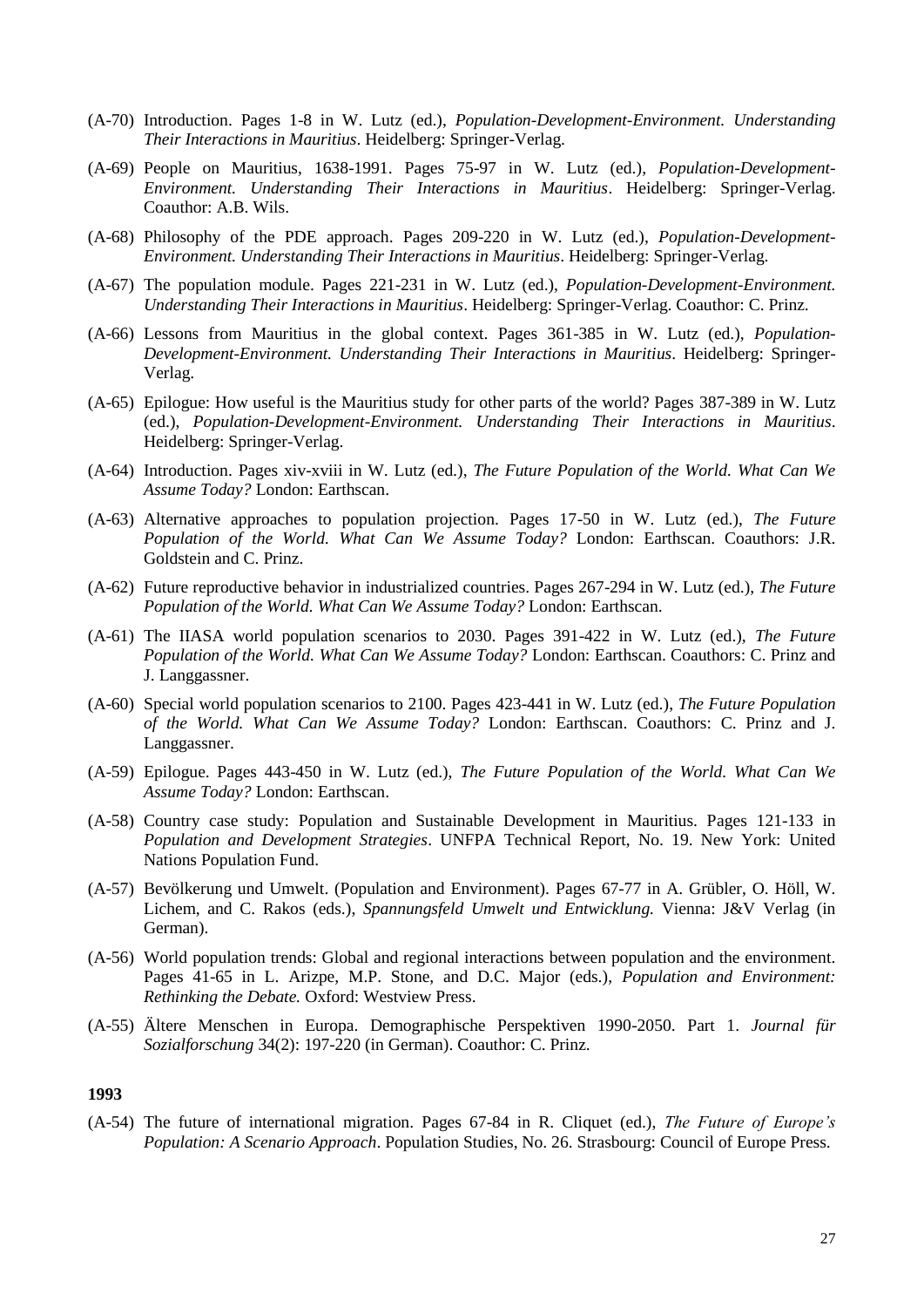- (A-53) Alternative demographic scenarios for 20 large member states of the Council of Europe 1990-2050. Pages 85-106 in R. Cliquet (ed.), *The Future of Europe's Population: A Scenario Approach*. Population Studies, No. 26. Strasbourg: Council of Europe. Coauthor: C. Prinz. Reprinted as RR-94- 3 by the International Institute for Applied Systems Analysis, Laxenburg, Austria.
- (A-52) Modelling future immigration and integration in Western Europe. Pages 83-99 in R. King (ed.), *The New Geography of European Migrations*. London: Belhaven Press. Coauthor: C. Prinz.
- (A-51) Nuptiality research: Marriage; Dissolution; Remarriage. Chapter 13 edited by W. Lutz *Readings in Population Research Methodology*, Volume 4: Nuptiality, Migration, Household, and Family Research, edited by Donald Bogue. Published for the United Nations Population Fund by Social Development Center, Chicago, Illinois.
- (A-50) Nuptiality rates. Section 3, pages 13-3 13-6 in Chapter 13 edited by W. Lutz in *Readings in Population Research Methodology*, Volume 4: Nuptiality, Migration, Household, and Family Research, edited by Donald Bogue. Published for the United Nations Population Fund by Social Development Center, Chicago, Illinois.
- (A-49) Mauritius: Population and land use. Pages 98-105 in C.L. Jolly and B.B. Torrey (eds.), *Population and Land Use Change in Developing Countries: Report of a Workshop*. Washington, D.C.: National Research Council/National Academy of Sciences. Coauthor: E. Holm.
- (A-48) Effects of children on divorce probabilities and of divorce on fertility: The case of Finland 1984. *Yearbook of Population Research in Finland* 31: 72-80. Helsinki: Population Research Institute.
- (A-47) Population: The dynamics of change. *Outlook on Agriculture* 22(4): 211-219.

- (A-46) Die soziale Dimension der Globalisierung: Bevölkerungsentwicklung und Migration (The social dimension of globalization: population trends and migration). Pages 62-70 in *Die neuen globalen Herausforderungen - Die UNO an der Schwelle zum nächsten Jahrhundert*. Vienna, Austria: J&V Dachs-Verlag (in German).
- (A-45) Sensitivity of aggregate period life expectancy to different averaging procedures. *Population Bulletin of the United Nations* 33:32-46 (printed in English, French, and Spanish). Coauthor: S. Scherbov.
- (A-44) Population and natural resource use. Pages 61-78 in J.C.I. Dooge, G.T. Goodman, and J.W.M. la Riviere (eds.), *An Agenda of Science for Environment and Development into the 21st Century*. Cambridge: Cambridge University Press. Coauthors: L. Arizpe and R. Costanza.
- (A-43) Reconstructing Ukrainian fertility during the years of cataclysms in the 1930s and 1940s. *Acta Demographica,* pp. 103-116. Heidelberg, Germany: Physica-Verlag. Coauthors: S. Scherbov and S. Pirozhkov.
- (A-42) Population and sustainable development: A case study of Mauritius. Pages 57-82 in Evert van Imhoff, Ellen Themmen, and Frans Willekens (eds.), *Population, Environment, and Development*. Amsterdam: Swets & Zeitlinger. Coauthor: J. Baguant.
- (A-41) Long range population prospects for Finland. *Yearbook of Population Research in Finland* 30: 68- 80. Helsinki: Population Research Institute. Coauthor: C. Prinz.
- (A-40) What difference do alternative immigration and integration levels make to Western Europe? *European Journal of Population* 8(4): 341-361. Coauthor: C. Prinz.
- (A-39) Tendenzen der Bevölkerungsentwicklung in den Regionen Europas (Population trends in the regions of Europe). *Mitteilungen der Österreichischen Geographischen Gesellschaft* 134: 51-68 (in German).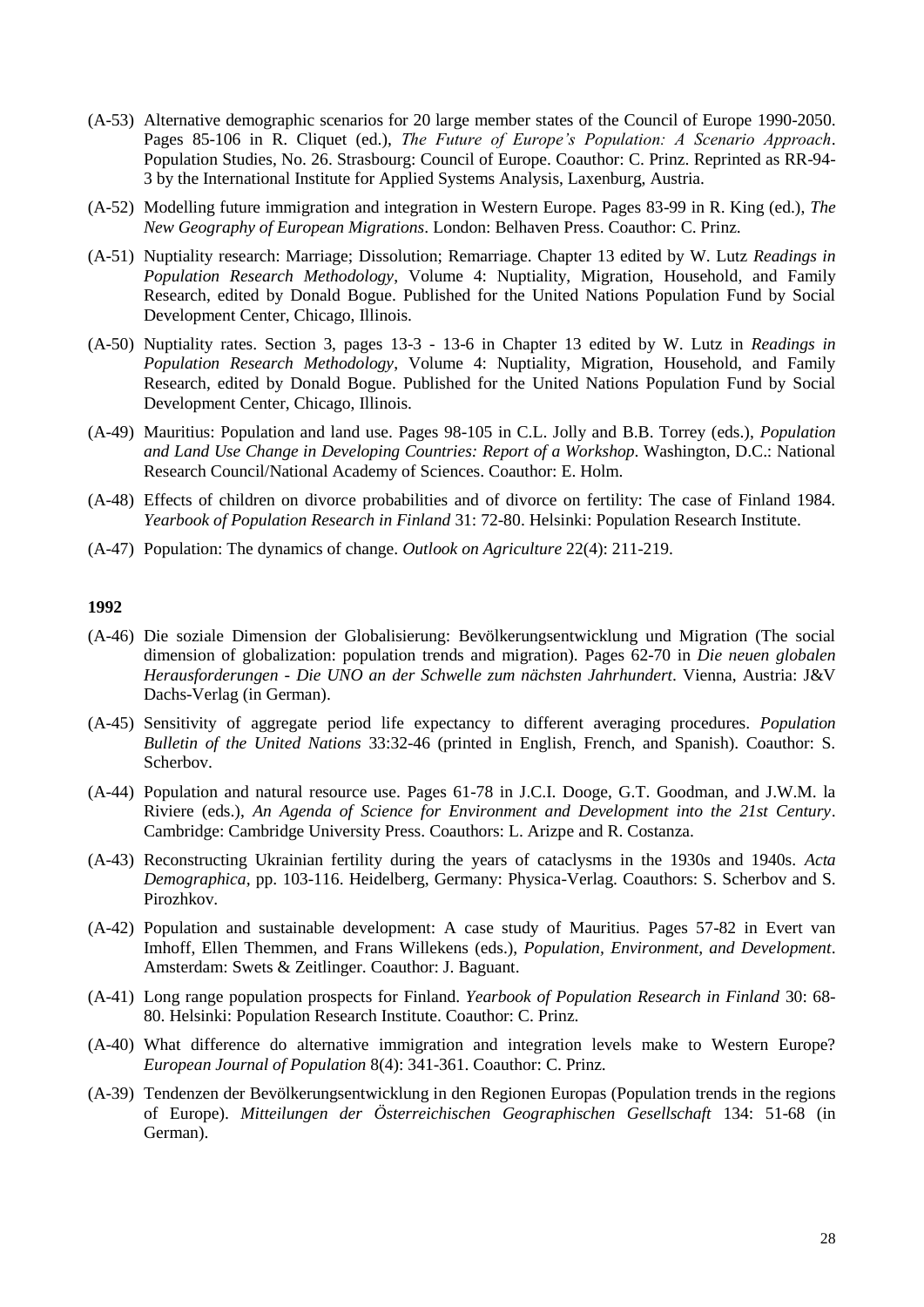- (A-38) Introduction. Pages xi-xx in W. Lutz (ed.), *Future Demographic Trends in Europe and North America. What Can We Assume Today?* London: Academic Press.
- (A-37) Distributional analysis of period fertility. Pages 169-195 in W. Lutz (ed.), *Future Demographic Trends in Europe and North America. What Can We Assume Today?* London: Academic Press. Coauthor: G. Feeney.
- (A-36) Regional population patterns in the Soviet Union: Scenarios to the year 2050. Pages 421-449 in W. Lutz (ed.), *Future Demographic Trends in Europe and North America. What Can We Assume Today?* London: Academic Press. Coauthor: S. Scherbov.
- (A-35) Alternative demographic scenarios for Europe and North America. Pages 523-560 in W. Lutz (ed.), *Future Demographic Trends in Europe and North America. What Can We Assume Today?* London: Academic Press. Coauthors: C. Prinz, A. Wils, T. Büttner, and G. Heilig.
- (A-34) The demographic approach. Pages 237-242 in A.J. Gilbert and L.C. Braat (eds.), *Modeling for Population and Sustainable Development*. London: Routledge.
- (A-33) Population, development and environment. Pages 41-57 in *State of the Environment in Mauritius*. Port Louis, Mauritius: Ministry of Environment and Quality of Life, Government of Mauritius.
- (A-32) The demographic dimensions of divorce: The case of Finland. *Population Studies* 45(3): 437-454. Coauthors: A.B. Wils and M. Nieminen.

### **1990**

- (A-31) Vergleichende Analyse der Fertilitätsentwicklungen in der BRD, der DDR und Österreich (Comparative analysis of fertility trends in the FRG, GDR, and Austria). *Acta Demographica* 1: 27- 45 (in German). Coauthor: T. Büttner.
- (A-30) Ein demographisches Prognosemodell mit Berücksichtigung von Bevölkerungsgruppen, die sich durch Heirat mischen, am Beispiel der evangelischen Kirche in Österreich (A demographic projection model considering populations mixing by marriage exemplified at the Evangelical Church in Austria). *Österreichische Zeitschrift für Statistik und Informatik* (ZSI) 20(1-2/1990): 41-52 (in German).
- (A-29) Estimating fertility responses to policy measures in the German Democratic Republic. *Population and Development Review* 16(3): 539-555. Coauthor: T. Büttner.
- (A-28) Languages and ethno-religious changes in Canada. *Canadian Studies in Population* 17(2)/1990: 19- 25 (special issue on the demographic review of Canada). Coauthor: Ch. Castonguay.

- (A-27) Long term fertility fluctuations: Cycles or unsteadiness? Pages 155-161 in R. Andorka (ed.), *Long Term Fluctuation in Fertility*. Sociological Working Papers, No. 6 (March 1989). Budapest, Hungary: Karl Marx University of Economic Sciences, Department of Sociology.
- (A-26) Fertility and marital status changes over the life cycle: A comparative study of Finland and Austria. *Yearbook of Population Research in Finland*, pp. 15-28. Helsinki: Population Research Institute. Coauthor: D. Wolf.
- (A-25) Vienna, a city beyond aging. *Bulletin of the American Academy of Arts and Sciences* 42(4): 14-21. Coauthor: A. Hanika. Also in *POPNET* 14: 1-6 (August 1988) (Laxenburg, Austria: IIASA).
- (A-24) Modellrechnungen zum Einfluß regional unterschiedlicher Fertilitätsniveaus auf die zukünftige Bevölkerungsverteilung in der Sowjetunion (Scenarios on the impact of regional fertility differential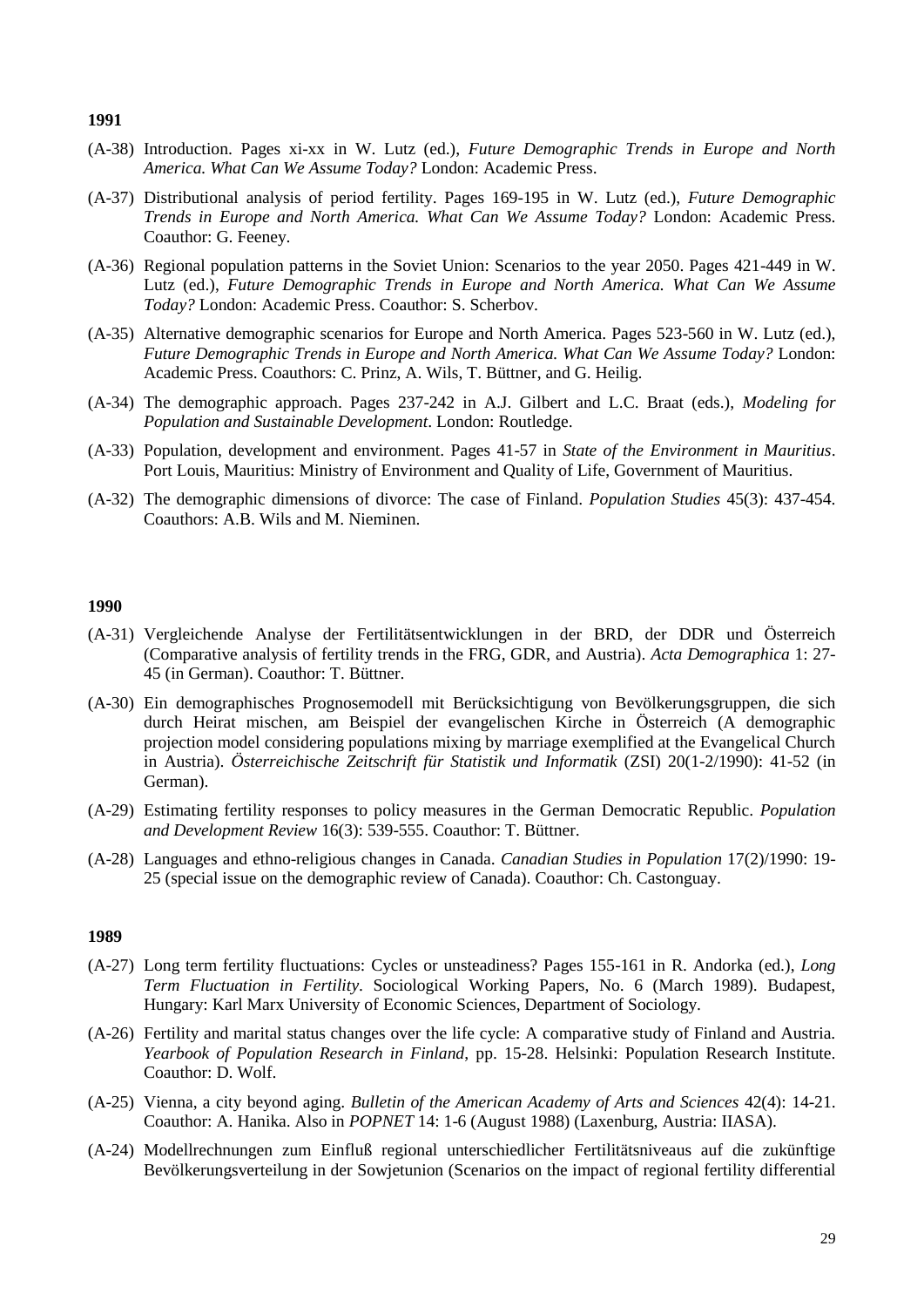on the future regional population distribution in the Soviet Union). *Zeitschrift für Bevölkerungswissenschaft* 15(3): 271-292 (in German). Coauthor: S. Scherbov.

(A-23) Comparative analysis of completed parity distributions: A global WFS perspective. In *Population Bulletin of the United Nations* 28: 25-57. Published in English, French and Spanish.

## **1988**

- (A-22) Altersstruktureffekte bei der Schätzung der schliesslichen Paritätsverteilung (Age-structural effects in the estimation of completed parity distributions). Pages 157-168 in C. Höhn, W. Linke, and R. Mackensen (eds.), *Demographie in der Bundesrepublik Deutschland: Festschrift für Karl Schwarz*, Vol. 18. Boppard am Rhein: Harald Boldt Verlag (in German). Coauthor: G. Feichtinger.
- (A-21) The demographic dimensions of fertility in Finland 1984. *Yearbook of Population Research in Finland* 26: 49-61. Helsinki: Population Research Institute.
- (A-20) Demographische Analyse des familienbezogenen Lebenszyklus österreichischer Frauen (Demographic analysis of the family-related life cycle of Austrian women). *Demographische Informationen* 1987/88, pp. 61-72 (in German). Coauthor: E. Aufhauser.

## **1987**

- (A-19) Effects of fertility trends on population aging in Finland. *Yearbook of Population Research in Finland* 25: 19-29. Helsinki: Population Research Institute.
- (A-18) The division of labor for society's reproduction: On the concentration of childbearing and rearing in Austria. *Österreichische Zeitschrift für Statistik und Informatik* 1-2: 81-96. Coauthor: J. Vaupel.
- (A-17) Culture, religion, and fertility: A global view. *Genus* 43(3-4): 15-35.
- (A-16) Diagnostik der Pulmonalembolie mit leicht verfügbaren Daten Resultate einer multiplen Regressionsanalyse (Diagnostics of Pulmonary Embolisms with easily available data: Results of a multiple regression analysis). *Intensivmedizin und Notfallmedizin* 24: 421-424 (in German). Coauthors: C. Stöllberger, Ch. Stöberl, A. Kroiss, and J. Slany.
- (A-15) Factors associated with the Finnish fertility decline since 1776. *Population Studies* 41(3): 463-482.

## **1986**

- (A-14) Kindersterblichkeit in Nepal: Analyse sozio-ökonomischer Determinanten und Vergleich zu anderen Entwicklungsländern (Child mortality in Nepal: Analysis of socio-economic differentials in comparison to other developing countries). *Demographische Informationen* 1986, pp. 62-70 (in German).
- (A-13) Das Altern der österreichischen Bevölkerung: Eine graphische Analyse (Aging of the Austrian population: A graphical representation). *Demographische Informationen* 1986, pp. 80-87 (in German).

- (A-12) Ein Kind, zwei Kinder, drei Kinder? (One, two, or three children: Findings from an Austrian longitudinal fertility survey). Pages 71-82 in R. Münz (ed.), *Leben mit Kindern*. Vienna (in German).
- (A-11) Realisation und Veränderung von Kinderwünschen: der dynamische Aspekt (Realization and change of desired family sizes: The dynamic aspect). Pages 83-94 in R. Münz (ed.), *Leben mit Kindern*. Vienna (in German).
- (A-10) Warum eine Longitudinalstudie? (Why conduct a longitudinal study?) Pages 263-277 in R. Münz (ed.), *Leben mit Kindern*. Vienna (in German).